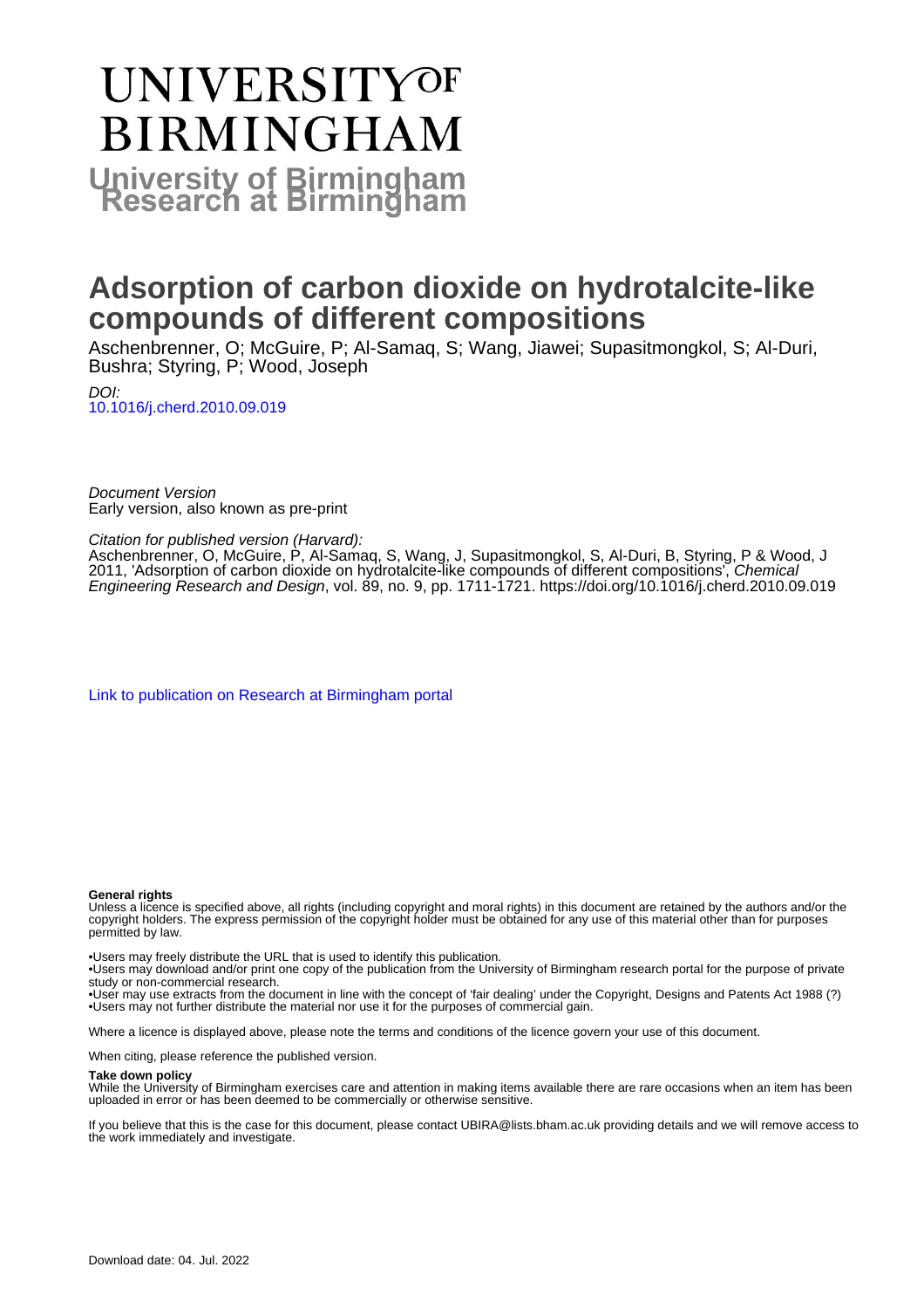$222$ 

| $\mathbf{1}$   | Adsorption of carbon dioxide on hydrotalcite-like compounds                                                                 |
|----------------|-----------------------------------------------------------------------------------------------------------------------------|
| $\overline{2}$ | of different compositions                                                                                                   |
| 3              |                                                                                                                             |
| 4              | Ortrud Aschenbrenner <sup>a</sup> , Paul McGuire <sup>b</sup> , Suzanne Alsamaq <sup>b</sup> , Jiawei Wang <sup>b</sup> ,   |
| 5              | Somsak Supasitmongkol <sup>a</sup> , Bushra Al-Duri <sup>b</sup> , Peter Styring <sup>a</sup> and Joseph Wood <sup>*b</sup> |
| 6              | <sup>a</sup> Department of Chemical & Process Engineering, The University of Sheffield, Sir Robert Hadfield                 |
| 7              | Building, Sheffield, UK, S1 3JD.                                                                                            |
| 8              | <sup>b</sup> School of Chemical Engineering, The University of Birmingham, Edgbaston, Birmingham, UK, B15                   |
| 9              | 2TT.                                                                                                                        |
| 10             |                                                                                                                             |
| 11             | <b>Abstract</b>                                                                                                             |
| 12             | The adsorption of carbon dioxide on hydrotalcite-like compounds was investigated. Two different                             |
| 13             | powdered hydrotalcites were used containing the cations nickel and iron. The powdered materials                             |
| 14             | were screened for carbon dioxide adsorption using a thermogravimetric method and it was found                               |
| 15             | that NiMgAl (Sample 1) hydrotalcite has the largest capacity for $CO_2$ , adsorbing 1.58 mmol g <sup>-1</sup> at 20         |
| 16             | °C, and highest rate of adsorption of up to 0.17 mmol $g^{-1}$ min <sup>-1</sup> . This represented an increase of 53 %     |
| 17             | in adsorption capacity, compared with NiMgAlFe (Sample 2). In order to improve the rheological                              |
| $18\,$         | behaviour of hydrotalcite paste for extrusion, hydrotalcite powders were combined with boehmite                             |
| 19             | alumina (70:30 and 50:50 ratios of hydrotalcite: boehmite) before extrusion into pellets suitable for                       |
| 20             | use in a fixed bed adsorber.<br>These pellets were then re-crushed and further tested by                                    |
| 21             | thermogravimetric methods. The effects of temperature, composition and pre-treatment of the                                 |

. The set of the set of a space of the following the set of the set of the  $\alpha$  $\sim$ t <sup>h</sup> <sup>i</sup> <sup>s</sup> <sup>s</sup> <sup>t</sup> u d <sup>y</sup> , <sup>a</sup> <sup>l</sup> t <sup>h</sup> <sup>o</sup> u g <sup>h</sup> <sup>t</sup> <sup>h</sup> <sup>i</sup> <sup>s</sup> <sup>d</sup> <sup>e</sup> <sup>c</sup> <sup>a</sup> <sup>y</sup> <sup>e</sup> <sup>d</sup> <sup>r</sup> <sup>a</sup> <sup>p</sup> <sup>i</sup> <sup>d</sup> <sup>l</sup> y <sup>w</sup> <sup>i</sup> t <sup>h</sup> <sup>i</sup> <sup>n</sup> <sup>c</sup> <sup>r</sup> <sup>e</sup> <sup>a</sup> <sup>s</sup> <sup>i</sup> <sup>n</sup> <sup>g</sup> <sup>t</sup> <sup>e</sup> <sup>m</sup> <sup>p</sup> <sup>e</sup> <sup>r</sup> <sup>a</sup> <sup>t</sup> u r <sup>e</sup> . <sup>T</sup> <sup>h</sup> <sup>e</sup> <sup>r</sup> <sup>e</sup> <sup>s</sup> u l t <sup>s</sup> <sup>a</sup> <sup>r</sup> <sup>e</sup> <sup>c</sup> <sup>o</sup> <sup>m</sup> <sup>p</sup> <sup>a</sup> <sup>r</sup> <sup>e</sup> <sup>d</sup>  $\sim$ 

h y d r o f a r b o n d i o n d n d n i t r o f o r o g e n a r e p o r e p o r e d . A t e d . A t e p o r e r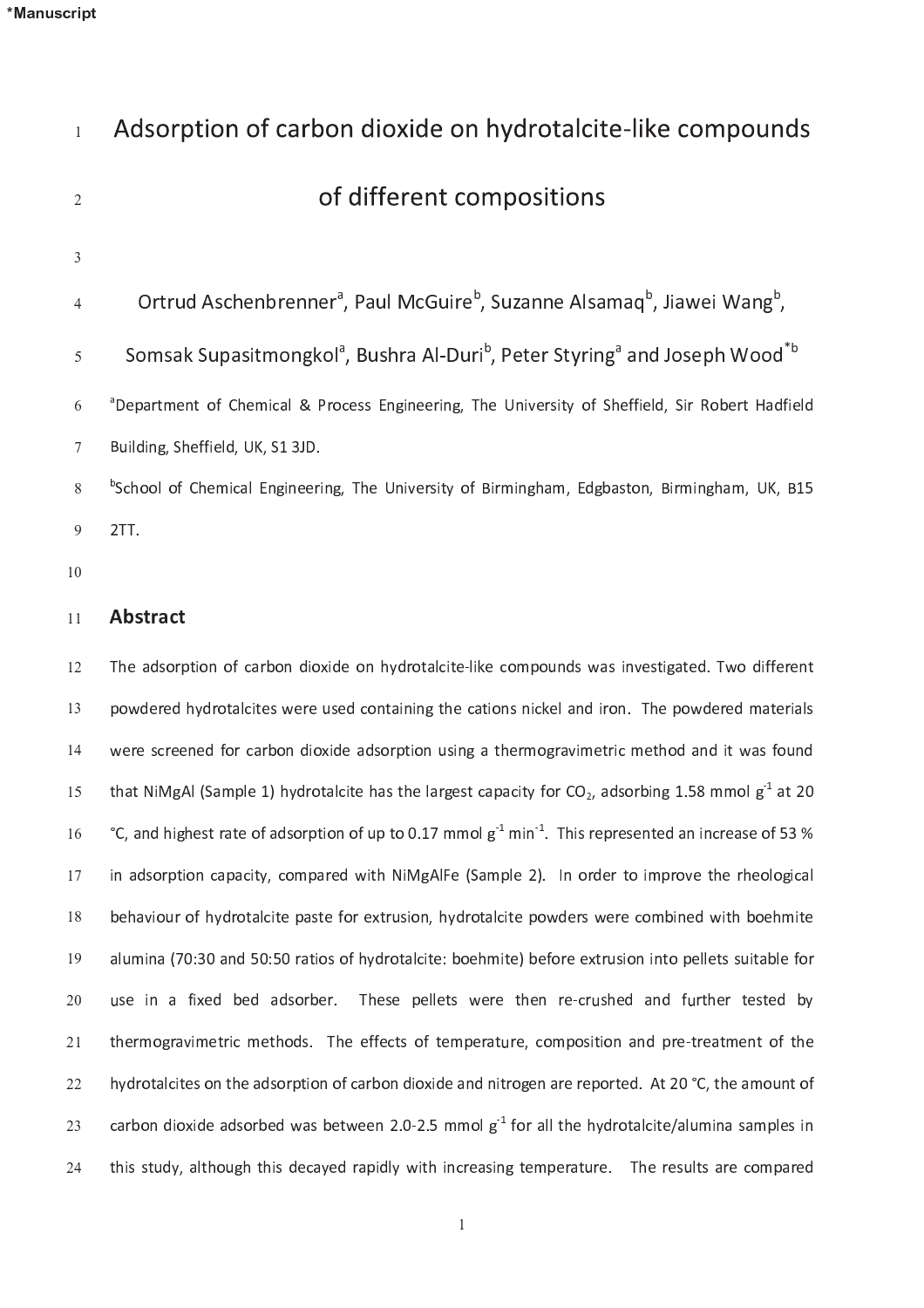when the contract of the contract of the contract of the results of the results of the first of the first of t s a m p l e r m a d s o r p t i d i d i d a h a d s o r c a r b o n d i o x i d e o v e r a w i d e r a n d e r t e r a la comme de la comme de la comme de la comme de la comme de la comme de la comme de la comme de la com r c o n t a r c o m p a r e a r e n o n o n o n o n o n o m p a r e r e n e n o t a l c i t e r e r e r e r e r a l o como i c e o i c e o m p o s i o s t o como i c e o m p o s t o b e t o b e t o n s t o b e d e o b e d

K <sup>e</sup> <sup>y</sup> <sup>w</sup> <sup>o</sup> <sup>r</sup> <sup>d</sup> <sup>s</sup> : A d s o r p t i o n d i o n d i o x i d r o t a l c i t e d o x e d o x i d e , c a r b o n c a p t o n c a p t

#### 1 . <sup>I</sup> <sup>n</sup> <sup>t</sup> <sup>r</sup> <sup>o</sup> <sup>d</sup> <sup>u</sup> <sup>c</sup> <sup>t</sup> <sup>i</sup> <sup>o</sup> <sup>n</sup> 1 <sup>0</sup>

c t i o r e d f o r e d f o r e d i o n o f o n d i o n d i o a r e m i s s i o n o n s i o n s t o p r e v e 1 <sup>1</sup> un t c c c o n t r o n t c o m e c o m e i n c r e c o m e i n g l y i m p o r t a n t a n t a n t a n e a s i 1 <sup>2</sup> r e c'hoarier e vez an distant da p t a r a r a p t a r a p t a p t a p t a p t a p t a vez an distant da p t  $\sim$ un base a n t i o m a r i o m a t a n d m a t e r i a l a r i d i l y a r i d e s o r b o n d i o x i d e . L 1 <sup>4</sup>  $\mathbf{r} = \mathbf{r} - \mathbf{r}$  , and  $\mathbf{r} = \mathbf{r} - \mathbf{r}$  is increasing the set of  $\mathbf{r} = \mathbf{r} - \mathbf{r}$ 1 5 a <sup>n</sup> <sup>d</sup> <sup>L</sup> <sup>e</sup> <sup>v</sup> <sup>a</sup> <sup>n</sup> , 2 <sup>0</sup> <sup>0</sup> <sup>9</sup> ; <sup>H</sup> u a <sup>n</sup> <sup>g</sup> <sup>e</sup> <sup>t</sup> <sup>a</sup> <sup>l</sup> . , 2 <sup>0</sup> <sup>0</sup> 3 ) , <sup>z</sup> <sup>e</sup> <sup>o</sup> <sup>l</sup> <sup>i</sup> t <sup>e</sup> <sup>s</sup> ( <sup>M</sup> <sup>a</sup> <sup>j</sup> <sup>c</sup> <sup>h</sup> <sup>r</sup> <sup>z</sup> <sup>a</sup> <sup>k</sup> ` <sup>K</sup> u c <sup>e</sup> <sup>b</sup> <sup>a</sup> <sup>a</sup> <sup>n</sup> <sup>d</sup> <sup>N</sup> <sup>o</sup> <sup>w</sup> <sup>a</sup> <sup>k</sup> , 2 <sup>0</sup> <sup>0</sup> 5 ) , <sup>a</sup> <sup>c</sup> <sup>t</sup> <sup>i</sup> v <sup>a</sup> <sup>t</sup> <sup>e</sup> <sup>d</sup>  $\overline{a}$  $\frac{1}{1}$  i  $\frac{1}{1}$  a n  $\frac{1}{2}$  ii  $\frac{1}{2}$  ii  $\frac{1}{2}$  ii  $\frac{1}{2}$  ii  $\frac{1}{2}$   $\frac{1}{2}$   $\frac{1}{2}$   $\frac{1}{2}$   $\frac{1}{2}$   $\frac{1}{2}$   $\frac{1}{2}$   $\frac{1}{2}$   $\frac{1}{2}$   $\frac{1}{2}$   $\frac{1}{2}$   $\frac{1}{2}$   $\frac{1}{2}$   $\frac{1}{2}$   $\frac$ 1 7 S o a r e s e t a l . , e s e t a l . , e s e t a l . , e s e t a l . , e s e t a l . , e s e t a l . , e s e -

H <sup>y</sup> <sup>d</sup> <sup>r</sup> <sup>o</sup> <sup>t</sup> <sup>a</sup> <sup>l</sup> <sup>c</sup> <sup>i</sup> t <sup>e</sup> <sup>s</sup> ( <sup>H</sup> <sup>t</sup> <sup>l</sup> <sup>c</sup> ) <sup>a</sup> <sup>r</sup> <sup>e</sup> <sup>a</sup> <sup>f</sup> <sup>a</sup> <sup>m</sup> <sup>i</sup> <sup>l</sup> y <sup>o</sup> <sup>f</sup> <sup>c</sup> <sup>l</sup> <sup>a</sup> <sup>y</sup> <sup>m</sup> <sup>i</sup> <sup>n</sup> <sup>e</sup> <sup>r</sup> <sup>a</sup> <sup>l</sup> <sup>s</sup> <sup>c</sup> <sup>o</sup> <sup>n</sup> <sup>s</sup> <sup>i</sup> <sup>s</sup> <sup>t</sup> <sup>i</sup> <sup>n</sup> <sup>g</sup> <sup>o</sup> <sup>f</sup> <sup>a</sup> <sup>d</sup> <sup>o</sup> u b <sup>l</sup> <sup>e</sup> ` <sup>l</sup> <sup>a</sup> <sup>y</sup> <sup>e</sup> <sup>r</sup> <sup>e</sup> <sup>d</sup> <sup>h</sup> <sup>y</sup> <sup>d</sup> <sup>r</sup> <sup>o</sup> <sup>x</sup> <sup>i</sup> <sup>d</sup> <sup>e</sup> 1 <sup>9</sup> structure, with the general formula  $[M^{\parallel},M^{\parallel}]_{(1,1)}$ (OH) $_2$ ](Co $_2]_{(1,1)}$ orH $_2$ O] (Cavani et al., 1991). They have  $\sim$ a B r u c <sup>i</sup> t <sup>e</sup> ` <sup>l</sup> <sup>i</sup> <sup>k</sup> <sup>e</sup> <sup>s</sup> <sup>t</sup> <sup>r</sup> u c <sup>t</sup> u r <sup>e</sup> , <sup>w</sup> <sup>h</sup> <sup>e</sup> <sup>r</sup> <sup>e</sup> <sup>b</sup> <sup>y</sup> <sup>a</sup> <sup>n</sup> <sup>M</sup> <sup>I</sup> I <sup>o</sup> <sup>r</sup> <sup>M</sup> <sup>I</sup> I I <sup>s</sup> <sup>p</sup> <sup>e</sup> <sup>c</sup> <sup>i</sup> <sup>e</sup> <sup>s</sup> <sup>i</sup> <sup>s</sup> <sup>s</sup> u b <sup>s</sup> <sup>t</sup> <sup>i</sup> t u t <sup>e</sup> <sup>d</sup> <sup>a</sup> <sup>l</sup> <sup>m</sup> <sup>o</sup> <sup>s</sup> <sup>t</sup> <sup>i</sup> <sup>s</sup> <sup>o</sup> <sup>m</sup> <sup>o</sup> <sup>r</sup> <sup>p</sup> <sup>h</sup> <sup>o</sup> u s <sup>l</sup> y <sup>i</sup> <sup>n</sup> <sup>t</sup> <sup>o</sup> <sup>t</sup> <sup>h</sup> <sup>e</sup>  $-2$ e d g e d r a r i n g e o f o r m s h e e t s m s h e e t s w h a v e a n e t p o s i t o s i t o r a r g e  $\alpha$  $222$ c <sup>a</sup> <sup>t</sup> <sup>i</sup> <sup>o</sup> <sup>n</sup> <sup>i</sup> <sup>c</sup> <sup>s</sup> <sup>h</sup> <sup>e</sup> <sup>e</sup> <sup>t</sup> <sup>s</sup> <sup>s</sup> <sup>t</sup> <sup>a</sup> <sup>c</sup> <sup>k</sup> u p <sup>o</sup> <sup>n</sup> <sup>e</sup> <sup>a</sup> <sup>c</sup> <sup>h</sup> <sup>o</sup> <sup>t</sup> <sup>h</sup> <sup>e</sup> <sup>r</sup> <sup>y</sup> <sup>i</sup> <sup>e</sup> <sup>l</sup> <sup>d</sup> <sup>i</sup> <sup>n</sup> <sup>g</sup> <sup>a</sup> <sup>l</sup> <sup>a</sup> <sup>y</sup> <sup>e</sup> <sup>r</sup> <sup>e</sup> <sup>d</sup> <sup>s</sup> <sup>t</sup> <sup>r</sup> u c <sup>t</sup> u r <sup>e</sup> , <sup>w</sup> <sup>i</sup> t <sup>h</sup> <sup>a</sup> <sup>n</sup> <sup>i</sup> <sup>o</sup> <sup>n</sup> <sup>s</sup> <sup>i</sup> <sup>n</sup> <sup>t</sup> <sup>h</sup> <sup>e</sup> <sup>i</sup> <sup>n</sup> <sup>t</sup> <sup>e</sup> <sup>r</sup> <sup>c</sup> <sup>a</sup> <sup>l</sup> <sup>a</sup> <sup>t</sup> <sup>i</sup> <sup>n</sup> <sup>g</sup>  $\sim$ un de la va r e v i o r e c'hantar a r gant a r e v a r e v a r e v a r e v a r e v a r e v a r e v a r e v a  $\sim$ , a second  $\ell$  i or  $\ell$  and  $\ell$  i and  $\ell$  is a second  $\ell$  is a second  $\ell$  $\sim$  $\frac{1}{2}$  a contract a lower to the second  $\frac{1}{2}$  or  $\frac{1}{2}$  or  $\frac{1}{2}$   $\frac{1}{2}$   $\frac{1}{2}$   $\frac{1}{2}$   $\frac{1}{2}$   $\frac{1}{2}$   $\frac{1}{2}$   $\frac{1}{2}$   $\frac{1}{2}$   $\frac{1}{2}$   $\frac{1}{2}$   $\frac{1}{2}$   $\frac{1}{2}$   $\frac{1}{2}$   $\frac{1}{2}$   $\$  $\sim$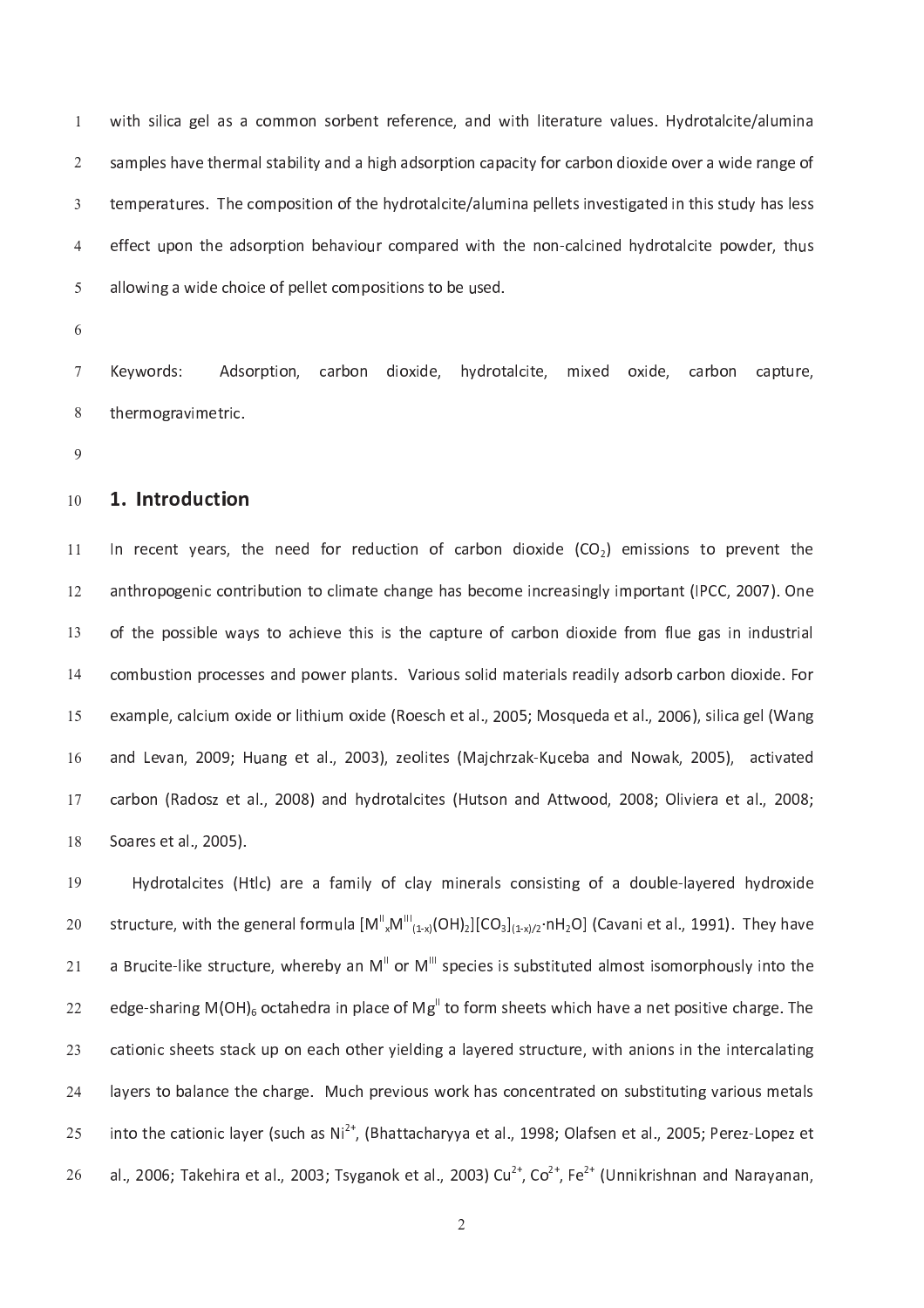1 9 <sup>9</sup> <sup>9</sup> ; <sup>C</sup> <sup>a</sup> <sup>r</sup> <sup>j</sup> <sup>a</sup> <sup>e</sup> <sup>t</sup> <sup>a</sup> <sup>l</sup> . , 2 <sup>0</sup> <sup>0</sup> 1 ) <sup>C</sup> <sup>r</sup> ( <sup>K</sup> <sup>l</sup> <sup>o</sup> <sup>p</sup> <sup>r</sup> <sup>o</sup> <sup>g</sup> <sup>g</sup> <sup>e</sup> <sup>e</sup> <sup>t</sup> <sup>a</sup> <sup>l</sup> . , 2 <sup>0</sup> <sup>0</sup> 5 ) , <sup>F</sup> <sup>e</sup> ( <sup>O</sup> <sup>h</sup> <sup>i</sup> <sup>s</sup> <sup>i</sup> <sup>h</sup> <sup>i</sup> <sup>e</sup> <sup>t</sup> <sup>a</sup> <sup>l</sup> . , 2 <sup>0</sup> <sup>0</sup> 5 ) <sup>a</sup> <sup>n</sup> <sup>d</sup> <sup>M</sup> <sup>n</sup> ( B a <sup>r</sup> <sup>r</sup> <sup>i</sup> g <sup>a</sup> <sup>e</sup> <sup>t</sup>  $\mathbf{u} = \mathbf{v}$  , we have a real of the r which a set of the intervals of the intervals of the set of the intervals of the intervals of the intervals of the intervals of the intervals of the intervals of the intervals of  $\mathbf{r} = \mathbf{r} \cdot \mathbf{r}$  . H  $\mathbf{r} = \mathbf{r} \cdot \mathbf{r}$  and  $\mathbf{r} = \mathbf{r} \cdot \mathbf{r}$  and  $\mathbf{r} = \mathbf{r} \cdot \mathbf{r}$  and  $\mathbf{r} = \mathbf{r} \cdot \mathbf{r}$  and  $\mathbf{r} = \mathbf{r} \cdot \mathbf{r}$  and  $\mathbf{r} = \mathbf{r} \cdot \mathbf{r}$  and  $\mathbf{r} = \mathbf{r} \cdot \mathbf{r}$  a r <sup>a</sup> <sup>n</sup> <sup>g</sup> <sup>e</sup> <sup>o</sup> <sup>f</sup> <sup>t</sup> <sup>e</sup> <sup>m</sup> <sup>p</sup> <sup>e</sup> <sup>r</sup> <sup>a</sup> <sup>t</sup> u r <sup>e</sup> <sup>s</sup> <sup>a</sup> <sup>n</sup> <sup>d</sup> <sup>c</sup> <sup>a</sup> <sup>n</sup> <sup>b</sup> <sup>e</sup> u s <sup>e</sup> <sup>d</sup> <sup>i</sup> <sup>n</sup> <sup>p</sup> <sup>r</sup> <sup>e</sup> ` <sup>c</sup> <sup>o</sup> <sup>m</sup> <sup>b</sup> u s <sup>t</sup> <sup>i</sup> <sup>o</sup> <sup>n</sup> ( <sup>W</sup> <sup>a</sup> <sup>l</sup> <sup>s</sup> <sup>p</sup> u r <sup>g</sup> <sup>e</sup> <sup>r</sup> <sup>e</sup> <sup>t</sup> <sup>a</sup> <sup>l</sup> . , 2 <sup>0</sup> <sup>0</sup> 8 ) <sup>o</sup> <sup>r</sup> <sup>p</sup> <sup>o</sup> <sup>s</sup> <sup>t</sup> c <sup>o</sup> <sup>m</sup> <sup>b</sup> u s <sup>t</sup> <sup>i</sup> <sup>o</sup> <sup>n</sup> <sup>c</sup> <sup>a</sup> <sup>p</sup> <sup>t</sup> u r <sup>e</sup> ( <sup>S</sup> <sup>o</sup> <sup>a</sup> <sup>r</sup> <sup>e</sup> <sup>s</sup> <sup>e</sup> <sup>t</sup> <sup>a</sup> <sup>l</sup> . , 2 <sup>0</sup> <sup>0</sup> 5 ) <sup>o</sup> <sup>f</sup> <sup>c</sup> <sup>a</sup> <sup>r</sup> <sup>b</sup> <sup>o</sup> <sup>n</sup> <sup>d</sup> <sup>i</sup> <sup>o</sup> <sup>x</sup> <sup>i</sup> <sup>d</sup> <sup>e</sup> .

t h e c o o d a t i o d i o n d a t i o n d a r e t i o n d i t i o n d i t i o p r o n d i d i d i d i d i d e n c e t a s h o s o f a l c i t e s o f a l c i t e s o f a l c i t e s o f a l c i t e s e s o f a l c i t e un t o n d i o x i d e t h e t a n a n a d i t i o r e t a m p l e s i d i t i d i t i o n o f p o t a s i s i المستقدم والمعامل المستقدم المستقدم المستقدم المستقدم المستقدم المستقدم المستقدم المستقدم المستقدم المستقدم ال e t i t un t o t a s t i o t o t a s t i o n s t r e r e n s h o w n t o n t o n t o n s t r e f e f e f e f e 1 <sup>0</sup> un s se se a r e a r e a r e a r e a n e a n d r e a n d r e a n e a r e a r e a r e a r e a r e a r e a r e a 1 <sup>1</sup> 2 <sup>0</sup> <sup>0</sup> <sup>2</sup> ) . <sup>T</sup> <sup>h</sup> <sup>e</sup> <sup>a</sup> <sup>n</sup> <sup>i</sup> <sup>o</sup> <sup>n</sup> <sup>a</sup> <sup>l</sup> <sup>s</sup> <sup>o</sup> <sup>i</sup> <sup>n</sup> <sup>f</sup> <sup>l</sup> u e <sup>n</sup> <sup>c</sup> <sup>e</sup> <sup>s</sup> <sup>t</sup> <sup>h</sup> <sup>e</sup> <sup>s</sup> <sup>t</sup> <sup>r</sup> u c <sup>t</sup> u r <sup>e</sup> <sup>o</sup> <sup>f</sup> <sup>t</sup> <sup>h</sup> <sup>e</sup> <sup>f</sup> <sup>i</sup> <sup>n</sup> <sup>i</sup> <sup>s</sup> <sup>h</sup> <sup>e</sup> <sup>d</sup> <sup>h</sup> <sup>y</sup> <sup>d</sup> <sup>r</sup> <sup>o</sup> <sup>t</sup> <sup>a</sup> <sup>l</sup> <sup>c</sup> <sup>i</sup> t <sup>e</sup> , <sup>p</sup> <sup>a</sup> <sup>r</sup> <sup>t</sup> <sup>i</sup> <sup>c</sup> u l <sup>a</sup> <sup>r</sup> <sup>l</sup> y <sup>i</sup> <sup>n</sup> <sup>f</sup> <sup>l</sup> u e <sup>n</sup> <sup>c</sup> <sup>i</sup> <sup>n</sup> <sup>g</sup> 1 <sup>2</sup>  $\mathbf{r} = \mathbf{r} \cdot \mathbf{r} = \mathbf{r} \cdot \mathbf{r} = \mathbf{r} \cdot \mathbf{r} = \mathbf{r} \cdot \mathbf{r} = \mathbf{r} \cdot \mathbf{r} = \mathbf{r} \cdot \mathbf{r} = \mathbf{r} \cdot \mathbf{r} = \mathbf{r} \cdot \mathbf{r} = \mathbf{r} \cdot \mathbf{r} = \mathbf{r} \cdot \mathbf{r} = \mathbf{r} \cdot \mathbf{r} = \mathbf{r} \cdot \mathbf{r} = \mathbf{r} \cdot \mathbf{r} = \mathbf{r} \cdot \mathbf{r} = \mathbf$ 1 <sup>3</sup> 2 <sup>0</sup> <sup>0</sup> <sup>4</sup> ) .  $\overline{a}$ 

 $\equiv$  in the f r o contract of the contract of the contract of the contract of the contract of the contract of the contract of the contract of the contract of the contract of the contract of the contract of the contract of 1 5 c a r b o n de l e n de l e n i g e n e r a t a t a t a t a t a n e r g y a n d h i g h s t a b i l i l i l i l 1 <sup>6</sup> un t s e c'hoarier ar an den e s a r a r a r a r a r a r a r a t a t a h a v a r a r a v a r a v a r a v a r a a d s o r p t i o t a l c i t e s e s e v e r o w e v e r o s t o f t h e a d s o r p t i o n s t i o n s t o r l i t e r a t a l c i t a l c i t e s p r o m o t e d w i t h p o t a s s i t e d w i t e d w i t e d w i t e d 1 <sup>9</sup> m a s i o n s s i o n d a l c a n b e f o n b e f o n b e f o n b e r o t a l c i t e r o t e r o t e r e r e r  $\sim$ c o s t h o s t h o s t h o s t h o s t h e doool i was to t t a n doool in the s t t h e s t t t t t t t t t  $\sim$ un d r o n d i o a r a d r o contra l contra l contra l i d e contra l e contra l e se contra l e contra l e c  $\sim$ t y p e o f a t m e n a t i o n a t a t a c a c a c a c a r p t i o c a c i t y o f l e a r b o n d i o n d e  $\sim$ Higher heat treatment, an optimal aluminium content and anions containing  $CO_s^{2-}/Fe(CN)_+^{4-}$  $-2$ m a la c a p a c i t i e s a c o p t i m a la c a t i m a la c o n t e o p t i m a t r a t r a t r a t e t e t  $\sim$ i n c r e a s e a s i n a s i n a l a l a g a i n a g a i n a s e c r e a s e i n t h e l a y e r s e l a s e  $\sim$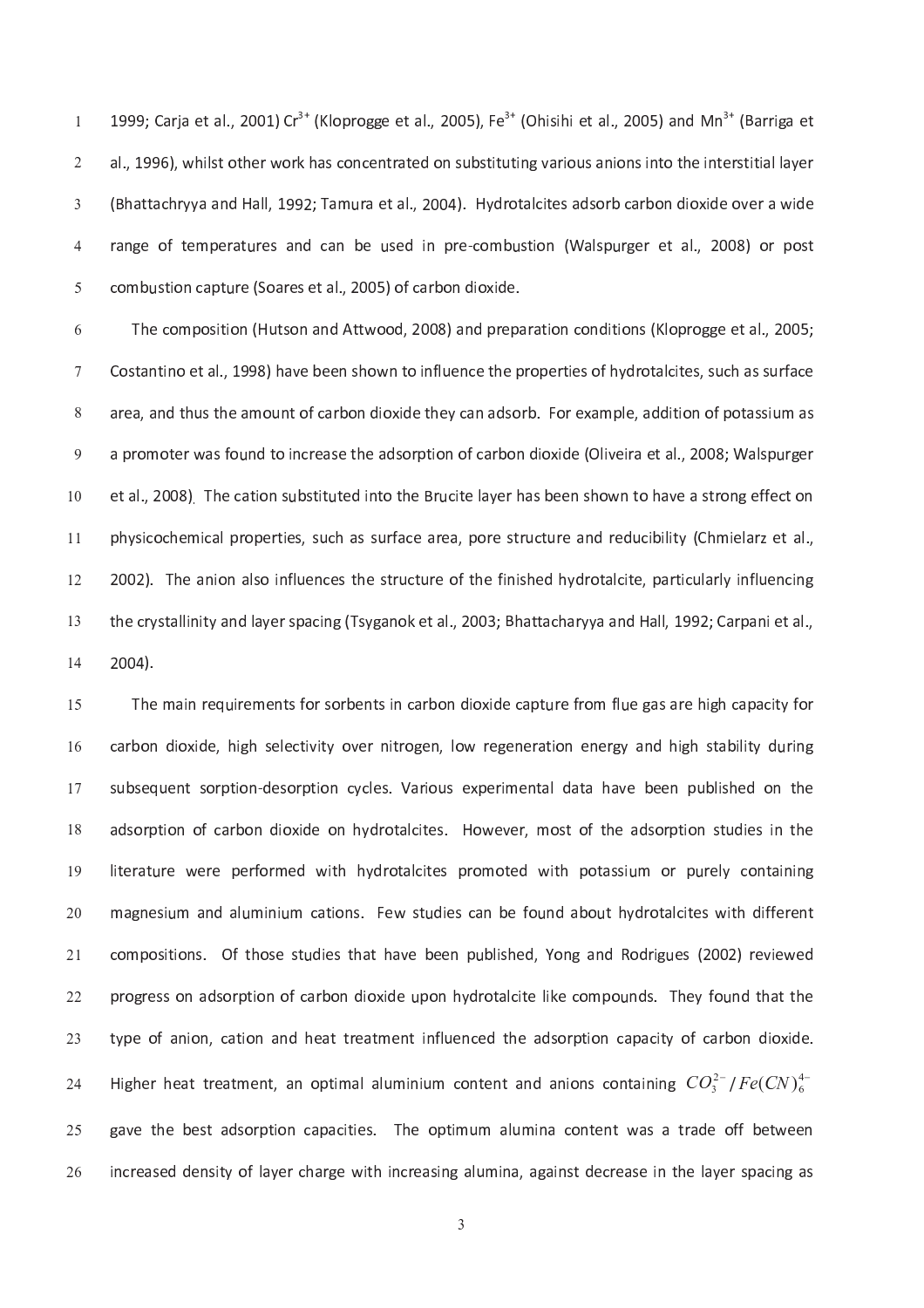un d t o n a c o n a d i n a s e a s e a s e d v o i d s p a c e i n t h e i n t e r e r w e r w e r e f o i d l <sup>e</sup> <sup>a</sup> <sup>d</sup> <sup>t</sup> <sup>o</sup> u p <sup>t</sup> <sup>a</sup> <sup>k</sup> <sup>e</sup> <sup>o</sup> <sup>f</sup> <sup>m</sup> <sup>o</sup> <sup>r</sup> <sup>e</sup> <sup>c</sup> <sup>a</sup> <sup>r</sup> <sup>b</sup> <sup>o</sup> <sup>n</sup> <sup>d</sup> <sup>i</sup> <sup>o</sup> <sup>x</sup> <sup>i</sup> <sup>d</sup> <sup>e</sup> <sup>g</sup> <sup>a</sup> <sup>s</sup> . <sup>W</sup> <sup>a</sup> <sup>n</sup> <sup>g</sup> <sup>e</sup> <sup>t</sup> <sup>a</sup> <sup>l</sup> . ( 2 <sup>0</sup> <sup>0</sup> 8 ) <sup>s</sup> <sup>t</sup> u d <sup>i</sup> <sup>e</sup> <sup>d</sup> <sup>t</sup> <sup>h</sup> <sup>e</sup> <sup>h</sup> <sup>i</sup> g <sup>h</sup> <sup>t</sup> <sup>e</sup> <sup>m</sup> <sup>p</sup> <sup>e</sup> <sup>r</sup> <sup>a</sup> <sup>t</sup> u r <sup>e</sup> a d s o r p t i o m i d e r e r i d e r i d e r o m h y d r o m p o m p o m p o m p o m p o m p o m p o m p o m r e s 1 a a lla contra de la parte de la contra de la parte de la parte de la parte de la parte de la parte de L <sup>w</sup> <sup>i</sup> <sup>n</sup> <sup>a</sup> <sup>n</sup> <sup>d</sup> <sup>A</sup> <sup>b</sup> <sup>d</sup> u l <sup>l</sup> <sup>a</sup> <sup>h</sup> ( 2 <sup>0</sup> <sup>0</sup> <sup>9</sup> ) <sup>s</sup> <sup>t</sup> u d <sup>i</sup> <sup>e</sup> <sup>d</sup> <sup>t</sup> <sup>h</sup> <sup>e</sup> <sup>e</sup> <sup>f</sup> <sup>f</sup> <sup>e</sup> <sup>c</sup> <sup>t</sup> <sup>o</sup> <sup>f</sup> <sup>C</sup> u / <sup>A</sup> <sup>l</sup> <sup>r</sup> <sup>a</sup> <sup>t</sup> <sup>i</sup> <sup>o</sup> <sup>o</sup> <sup>n</sup> <sup>t</sup> <sup>h</sup> <sup>e</sup> <sup>c</sup> <sup>a</sup> <sup>r</sup> <sup>b</sup> <sup>o</sup> <sup>n</sup> <sup>d</sup> <sup>i</sup> <sup>o</sup> <sup>x</sup> <sup>i</sup> <sup>d</sup> <sup>e</sup> <sup>c</sup> <sup>a</sup> <sup>p</sup> <sup>t</sup> u r <sup>e</sup>  $\mathbf{r}$  is defined as a result of the state of the state of the state of the state of the state of the state of the state of the state of the state of the state of the state of the state of the state of the state of the approximately 30 mg g $^{\text{1}}$  (0.68 mmol g $^{\text{1}}$ ) carbon dioxide was adsorbed at a temperature of 25 °C e o f a l a l a l c i t a l c i t e r a m o n g s t o t a r m a t e r i a l s e r a r i a r b o n d i o x i d r e a n d t a t a t a t a t a t a t a t a t e m p e r a t a t e m p e r a t a t e m p e r a t e m p e r a t e g <sup>k</sup> <sup>1</sup> <sup>a</sup> <sup>t</sup> <sup>t</sup> <sup>e</sup> <sup>m</sup> <sup>p</sup> <sup>e</sup> <sup>r</sup> <sup>a</sup> <sup>t</sup> u r <sup>e</sup> <sup>s</sup> <sup>o</sup> <sup>f</sup> 4 7 <sup>3</sup> – <sup>7</sup> <sup>7</sup> <sup>3</sup> <sup>K</sup> . <sup>W</sup> <sup>i</sup> t <sup>h</sup> <sup>r</sup> <sup>e</sup> <sup>n</sup> <sup>e</sup> <sup>w</sup> <sup>e</sup> <sup>d</sup> <sup>i</sup> <sup>n</sup> <sup>t</sup> <sup>e</sup> <sup>r</sup> <sup>e</sup> <sup>s</sup> <sup>t</sup> <sup>i</sup> <sup>n</sup> <sup>c</sup> <sup>a</sup> <sup>r</sup> <sup>b</sup> <sup>o</sup> <sup>n</sup> <sup>d</sup> <sup>i</sup> <sup>o</sup> <sup>x</sup> <sup>i</sup> <sup>d</sup> <sup>e</sup> <sup>c</sup> <sup>a</sup> <sup>p</sup> <sup>t</sup> u r <sup>e</sup> <sup>f</sup> <sup>r</sup> <sup>o</sup> <sup>m</sup> <sup>s</sup> <sup>t</sup> <sup>a</sup> <sup>t</sup> <sup>i</sup> <sup>o</sup> <sup>n</sup> <sup>a</sup> <sup>r</sup> <sup>y</sup>  $\overline{\phantom{a}}$ s o n s i o n s i o n c a r e m i s i o n s i o n s i o n e n e r a t i o n e r a d s o r e n s o r a d s o r 1 <sup>1</sup> i <sup>n</sup> <sup>c</sup> <sup>r</sup> <sup>e</sup> <sup>a</sup> <sup>s</sup> <sup>e</sup> <sup>d</sup> <sup>c</sup> <sup>a</sup> <sup>r</sup> <sup>b</sup> <sup>o</sup> <sup>n</sup> <sup>d</sup> <sup>i</sup> <sup>o</sup> <sup>x</sup> <sup>i</sup> <sup>d</sup> <sup>e</sup> <sup>c</sup> <sup>a</sup> <sup>p</sup> <sup>t</sup> u r <sup>e</sup> <sup>c</sup> <sup>a</sup> <sup>p</sup> <sup>a</sup> <sup>c</sup> <sup>i</sup> t <sup>y</sup> <sup>a</sup> <sup>r</sup> <sup>e</sup> <sup>s</sup> <sup>o</sup> u g <sup>h</sup> <sup>t</sup> . <sup>T</sup> <sup>h</sup> <sup>e</sup> <sup>r</sup> <sup>e</sup> <sup>f</sup> <sup>o</sup> <sup>r</sup> <sup>e</sup> <sup>t</sup> <sup>h</sup> <sup>e</sup> <sup>r</sup> <sup>e</sup> <sup>i</sup> <sup>s</sup> <sup>n</sup> <sup>e</sup> <sup>w</sup> <sup>s</sup> <sup>c</sup> <sup>o</sup> <sup>p</sup> <sup>e</sup> <sup>t</sup> <sup>o</sup> <sup>f</sup> u r <sup>t</sup> <sup>h</sup> <sup>e</sup> <sup>r</sup> 1 <sup>2</sup> i <sup>n</sup> <sup>v</sup> <sup>e</sup> <sup>s</sup> <sup>t</sup> <sup>i</sup> g <sup>a</sup> <sup>t</sup> <sup>e</sup> <sup>a</sup> <sup>n</sup> <sup>d</sup> <sup>o</sup> <sup>p</sup> <sup>t</sup> <sup>i</sup> <sup>m</sup> <sup>i</sup> <sup>s</sup> <sup>e</sup> <sup>t</sup> <sup>h</sup> <sup>e</sup> <sup>f</sup> <sup>o</sup> <sup>r</sup> <sup>m</sup> u l <sup>a</sup> <sup>t</sup> <sup>i</sup> <sup>o</sup> <sup>n</sup> <sup>o</sup> <sup>f</sup> <sup>a</sup> <sup>d</sup> <sup>s</sup> <sup>o</sup> <sup>r</sup> <sup>b</sup> <sup>e</sup> <sup>n</sup> <sup>t</sup> <sup>s</sup> <sup>s</sup> u c <sup>h</sup> <sup>a</sup> <sup>s</sup> <sup>h</sup> <sup>y</sup> <sup>d</sup> <sup>r</sup> <sup>o</sup> <sup>t</sup> <sup>a</sup> <sup>l</sup> <sup>c</sup> <sup>i</sup> t <sup>e</sup> <sup>s</sup> <sup>t</sup> <sup>o</sup> u n <sup>d</sup> <sup>e</sup> <sup>r</sup> <sup>s</sup> <sup>t</sup> <sup>a</sup> <sup>n</sup> <sup>d</sup> <sup>w</sup> <sup>h</sup> <sup>a</sup> <sup>t</sup> 1 <sup>3</sup> f a c o r s c o r o l t o i n d t o i n t o i t a s e i t h i s t o i n t a s t o i t e s e s e r e r e r e r e  $\overline{a}$ r e se se se o r p t o n d a r p t a r a l c i t e se se con t a i n i n i n i n i n i n d i r o n d i r o n d 1 5  $\mathbf{r}_i$  and the second contract the second contract second contract the matrix of the second contract of the second contract of the second contract of the second contract of the second contract of the second contract of  $\overline{a}$ us s e d . T h e r e r e r e r e c o m p a r e a r e a r e a g e l a s a c h e a c h e a n d a r e a v a b l e --

1 <sup>9</sup>

#### 2 . <sup>E</sup> <sup>x</sup> <sup>p</sup> <sup>e</sup> <sup>r</sup> <sup>i</sup> <sup>m</sup> <sup>e</sup> <sup>n</sup> <sup>t</sup> <sup>a</sup> <sup>l</sup>  $\sim$

 $\sim$ 

2 . <sup>1</sup> . <sup>P</sup> <sup>r</sup> <sup>e</sup> <sup>p</sup> <sup>a</sup> <sup>r</sup> <sup>a</sup> <sup>t</sup> <sup>i</sup> <sup>o</sup> <sup>n</sup> <sup>o</sup> <sup>f</sup> <sup>t</sup> <sup>h</sup> <sup>e</sup> <sup>s</sup> <sup>a</sup> <sup>m</sup> <sup>p</sup> <sup>l</sup> <sup>e</sup> <sup>s</sup>  $\sim$ 

2 <sup>3</sup>

- 2 . <sup>1</sup> . <sup>1</sup> . <sup>H</sup> <sup>y</sup> <sup>d</sup> <sup>r</sup> <sup>o</sup> <sup>t</sup> <sup>a</sup> <sup>l</sup> <sup>c</sup> <sup>i</sup> t <sup>e</sup> <sup>p</sup> <sup>r</sup> <sup>e</sup> <sup>p</sup> <sup>a</sup> <sup>r</sup> <sup>a</sup> <sup>t</sup> <sup>i</sup> <sup>o</sup> <sup>n</sup>  $\sim$
- $\sim$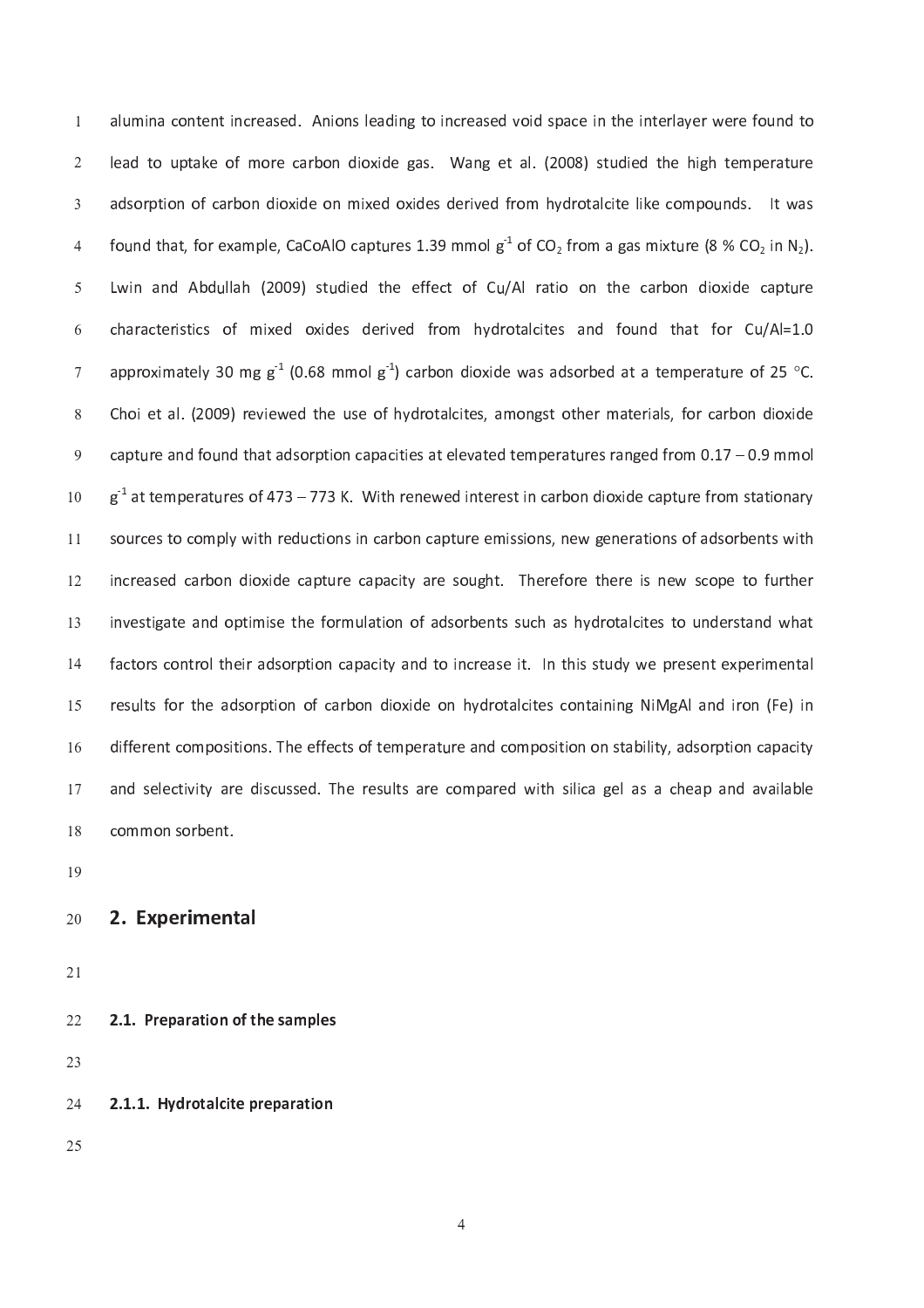un i o n i o n i o n i o n s o la t r a t r a t r a t r a t r a t r a t r a t r a t r a t r a t r a t r a t r r e r e r e r e c o n a t a t i o n a t a t i o f o n a t i o f o n i o n i o n i o n e r a t i o f o n i o f o : 1 . A s a m p l e w a s a r e p a r e p a r e d w i t h a s m a m o m a m a s m a m o m a r e r e r e r e r N <sup>i</sup> : M <sup>g</sup> : A <sup>l</sup> : F <sup>e</sup> o <sup>f</sup> <sup>1</sup> : 1 : 0 . <sup>7</sup> : <sup>0</sup> . <sup>3</sup> . <sup>T</sup> <sup>h</sup> <sup>e</sup> <sup>1</sup> <sup>M</sup> <sup>m</sup> <sup>i</sup> x <sup>e</sup> <sup>d</sup> <sup>n</sup> <sup>i</sup> t <sup>r</sup> <sup>a</sup> <sup>t</sup> <sup>e</sup> <sup>s</sup> <sup>o</sup> <sup>l</sup> u t <sup>i</sup> <sup>o</sup> <sup>n</sup> <sup>w</sup> <sup>a</sup> <sup>s</sup> <sup>d</sup> <sup>i</sup> <sup>l</sup> u t <sup>e</sup> <sup>d</sup> <sup>t</sup> <sup>o</sup> 0 . <sup>1</sup> <sup>M</sup> <sup>w</sup> <sup>i</sup> t <sup>h</sup> <sup>d</sup> <sup>e</sup> <sup>i</sup> <sup>o</sup> <sup>n</sup> <sup>i</sup> <sup>s</sup> <sup>e</sup> <sup>d</sup> w <sup>a</sup> <sup>t</sup> <sup>e</sup> <sup>r</sup> <sup>t</sup> <sup>h</sup> <sup>e</sup> <sup>n</sup> <sup>a</sup> <sup>d</sup> <sup>d</sup> <sup>e</sup> <sup>d</sup> <sup>t</sup> <sup>o</sup> <sup>t</sup> <sup>h</sup> <sup>e</sup> <sup>c</sup> <sup>a</sup> <sup>r</sup> <sup>b</sup> <sup>o</sup> <sup>n</sup> <sup>a</sup> <sup>t</sup> <sup>e</sup> <sup>s</sup> <sup>o</sup> <sup>l</sup> u t <sup>i</sup> <sup>o</sup> <sup>n</sup> <sup>a</sup> <sup>t</sup> <sup>a</sup> <sup>r</sup> <sup>a</sup> <sup>t</sup> <sup>e</sup> <sup>o</sup> <sup>f</sup> <sup>5</sup> <sup>m</sup> <sup>l</sup> <sup>m</sup> <sup>i</sup> <sup>n</sup> <sup>k</sup> <sup>1</sup> <sup>a</sup> <sup>t</sup> <sup>a</sup> <sup>t</sup> <sup>e</sup> <sup>m</sup> <sup>p</sup> <sup>e</sup> <sup>r</sup> <sup>a</sup> <sup>t</sup> u r <sup>e</sup> <sup>o</sup> <sup>f</sup> <sup>7</sup> 0 <sup>o</sup> C <sup>w</sup> <sup>i</sup> t <sup>h</sup> v <sup>i</sup> g <sup>o</sup> <sup>r</sup> <sup>o</sup> u s <sup>s</sup> <sup>t</sup> <sup>i</sup> <sup>r</sup> <sup>r</sup> <sup>i</sup> <sup>n</sup> <sup>g</sup> . <sup>A</sup> <sup>p</sup> <sup>H</sup> <sup>o</sup> <sup>f</sup> <sup>8</sup> . <sup>5</sup> <sup>w</sup> <sup>a</sup> <sup>s</sup> <sup>m</sup> <sup>a</sup> <sup>i</sup> <sup>n</sup> <sup>t</sup> <sup>a</sup> <sup>i</sup> <sup>n</sup> <sup>e</sup> <sup>d</sup> <sup>t</sup> <sup>h</sup> <sup>r</sup> <sup>o</sup> u g <sup>h</sup> <sup>o</sup> u t <sup>t</sup> <sup>h</sup> <sup>e</sup> <sup>p</sup> <sup>r</sup> <sup>e</sup> <sup>c</sup> <sup>i</sup> <sup>p</sup> <sup>i</sup> t <sup>a</sup> <sup>t</sup> <sup>i</sup> <sup>o</sup> <sup>n</sup> <sup>b</sup> <sup>y</sup> <sup>t</sup> <sup>h</sup> <sup>e</sup> <sup>a</sup> <sup>d</sup> <sup>d</sup> <sup>i</sup> t <sup>i</sup> <sup>o</sup> <sup>n</sup> <sup>o</sup> <sup>f</sup> <sup>3</sup> <sup>M</sup> s o n a p e r o m a p e r o n a p e r o n a p e r o n e c o n e c o n e r o n i t o r a n d c o n t r o n d c

t i o la t e s o la d a d c e a s e a s e d t h e h e h e h e h e s e s l o s e s e s e s e s e s e s e s e s 1 <sup>0</sup> ا العام التي تعليم التي تعليم التي تعليم التي تعليم التي تعليم التي تعليم التي تعليم التي تعليم التي تعليم الت 1 <sup>1</sup> u n <sup>d</sup> <sup>e</sup> <sup>r</sup> <sup>v</sup> <sup>a</sup> <sup>c</sup> u <sup>u</sup> m <sup>a</sup> <sup>n</sup> <sup>d</sup> <sup>w</sup> <sup>a</sup> <sup>s</sup> <sup>h</sup> <sup>e</sup> <sup>d</sup> <sup>w</sup> <sup>i</sup> t <sup>h</sup> <sup>f</sup> <sup>i</sup> v <sup>e</sup> <sup>8</sup> 0 <sup>0</sup> m <sup>l</sup> <sup>o</sup> <sup>f</sup> <sup>d</sup> <sup>e</sup> <sup>i</sup> <sup>o</sup> <sup>n</sup> <sup>i</sup> <sup>s</sup> <sup>e</sup> <sup>d</sup> <sup>w</sup> <sup>a</sup> <sup>t</sup> <sup>e</sup> <sup>r</sup> . <sup>T</sup> <sup>h</sup> <sup>e</sup> <sup>p</sup> <sup>r</sup> <sup>e</sup> <sup>c</sup> <sup>i</sup> <sup>p</sup> <sup>i</sup> t <sup>a</sup> <sup>t</sup> <sup>e</sup> <sup>w</sup> <sup>a</sup> <sup>s</sup> <sup>d</sup> <sup>r</sup> <sup>i</sup> <sup>e</sup> <sup>d</sup> <sup>i</sup> <sup>n</sup> <sup>a</sup> <sup>n</sup> <sup>o</sup> <sup>v</sup> <sup>e</sup> <sup>n</sup> 1 <sup>2</sup> i <sup>n</sup> <sup>a</sup> <sup>i</sup> <sup>r</sup> <sup>a</sup> <sup>t</sup> 6 5 o C <sup>f</sup> <sup>o</sup> <sup>r</sup> <sup>a</sup> <sup>p</sup> <sup>p</sup> <sup>r</sup> <sup>o</sup> <sup>x</sup> <sup>i</sup> <sup>m</sup> <sup>a</sup> <sup>t</sup> <sup>e</sup> <sup>l</sup> y 2 <sup>4</sup> h <sup>o</sup> u r <sup>s</sup> <sup>a</sup> <sup>f</sup> <sup>t</sup> <sup>e</sup> <sup>r</sup> <sup>w</sup> <sup>h</sup> <sup>i</sup> <sup>c</sup> <sup>h</sup> <sup>i</sup> t <sup>w</sup> <sup>a</sup> <sup>s</sup> <sup>g</sup> <sup>r</sup> <sup>o</sup> u n <sup>d</sup> <sup>i</sup> <sup>n</sup> <sup>a</sup> <sup>n</sup> <sup>a</sup> <sup>g</sup> <sup>a</sup> <sup>t</sup> <sup>e</sup> <sup>p</sup> <sup>e</sup> <sup>s</sup> <sup>t</sup> <sup>l</sup> <sup>e</sup> <sup>a</sup> <sup>n</sup> <sup>d</sup> <sup>m</sup> <sup>o</sup> <sup>r</sup> <sup>t</sup> <sup>a</sup> <sup>r</sup> 1 <sup>3</sup> a n d p l a i r t a i n a i r t a i r t o f o f i o r a i n e r p r i o r t o f o f o f o f o f o f o f o f o f  $\overline{a}$ 

1 5

#### 2 . <sup>1</sup> . <sup>2</sup> . <sup>M</sup> <sup>i</sup> <sup>x</sup> <sup>e</sup> <sup>d</sup> <sup>o</sup> <sup>x</sup> <sup>i</sup> <sup>d</sup> <sup>e</sup> <sup>p</sup> <sup>r</sup> <sup>e</sup> <sup>p</sup> <sup>a</sup> <sup>r</sup> <sup>a</sup> <sup>t</sup> <sup>i</sup> <sup>o</sup> <sup>n</sup> 1 <sup>6</sup>

-

 $\mathbf{a}$  is a regular contract to the problem of the problem of the set of  $\mathbf{a}$  and  $\mathbf{b}$  is a subset of  $\mathbf{c}$ o <sup>f</sup> <sup>1</sup> 0 <sup>o</sup> C <sup>m</sup> <sup>i</sup> <sup>n</sup> <sup>k</sup> <sup>1</sup> <sup>a</sup> <sup>n</sup> <sup>d</sup> <sup>h</sup> <sup>o</sup> <sup>l</sup> <sup>d</sup> <sup>i</sup> <sup>n</sup> <sup>g</sup> <sup>a</sup> <sup>t</sup> <sup>t</sup> <sup>h</sup> <sup>a</sup> <sup>t</sup> <sup>t</sup> <sup>e</sup> <sup>m</sup> <sup>p</sup> <sup>e</sup> <sup>r</sup> <sup>a</sup> <sup>t</sup> u r <sup>e</sup> <sup>f</sup> <sup>o</sup> <sup>r</sup> 6 h <sup>o</sup> u r <sup>s</sup> . <sup>A</sup> <sup>c</sup> <sup>h</sup> <sup>a</sup> <sup>n</sup> <sup>g</sup> <sup>e</sup> <sup>i</sup> <sup>n</sup> <sup>c</sup> <sup>o</sup> <sup>l</sup> <sup>o</sup> u r <sup>f</sup> <sup>r</sup> <sup>o</sup> <sup>m</sup> <sup>l</sup> <sup>i</sup> g <sup>h</sup> <sup>t</sup> <sup>t</sup> <sup>o</sup> <sup>d</sup> <sup>a</sup> <sup>r</sup> <sup>k</sup> 1 <sup>9</sup> r e f r o m h y d r o t a l c i t e t o c c'h d o x i d o c'h a d o c'h a d o c'h a d o c'h a d o c'h a d o c'  $\sim$ t a l p r o p e r o p e r e r e r e n d e t e t e r e r e r e r e r e r e r p t i o n e r e r e r e r e r e n  $\sim$ 

 $\sim$ 

#### . 2 . 2 . P e p a r a c i d i n d i n d i c a c i o f p e l e t i c a t i o r i o n d u s e l a p p i c a t i o  $\sim$

 $\sim$ 

un de r de r t o r i a l i a l c a r b o n s seus de r a r b o n de r b o n s seus de r a s p r e s seus de r  $\sim$ un de r a b e r a d e r a m p l e s m a m p l e s m a d e i n t o p e l e t s a m p l e s a m a d e s a m a d e  $\sim$ p <sup>a</sup> <sup>c</sup> <sup>k</sup> <sup>e</sup> <sup>d</sup> <sup>b</sup> <sup>e</sup> <sup>d</sup> , <sup>s</sup> <sup>i</sup> <sup>n</sup> <sup>c</sup> <sup>e</sup> <sup>p</sup> <sup>o</sup> <sup>w</sup> <sup>d</sup> <sup>e</sup> <sup>r</sup> <sup>e</sup> <sup>d</sup> <sup>s</sup> <sup>a</sup> <sup>m</sup> <sup>p</sup> <sup>l</sup> <sup>e</sup> <sup>s</sup> <sup>w</sup> <sup>o</sup> u l <sup>d</sup> <sup>p</sup> <sup>r</sup> <sup>e</sup> <sup>s</sup> <sup>e</sup> <sup>n</sup> <sup>t</sup> <sup>t</sup> <sup>o</sup> <sup>o</sup> <sup>h</sup> <sup>i</sup> g <sup>h</sup> <sup>a</sup> <sup>p</sup> <sup>r</sup> <sup>e</sup> <sup>s</sup> <sup>s</sup> u r <sup>e</sup> <sup>d</sup> <sup>r</sup> <sup>o</sup> <sup>p</sup> u n <sup>d</sup> <sup>e</sup> <sup>r</sup> <sup>a</sup> <sup>f</sup> <sup>l</sup> <sup>o</sup> <sup>w</sup> <sup>o</sup> <sup>f</sup> <sup>g</sup> <sup>a</sup> <sup>s</sup>  $\sim$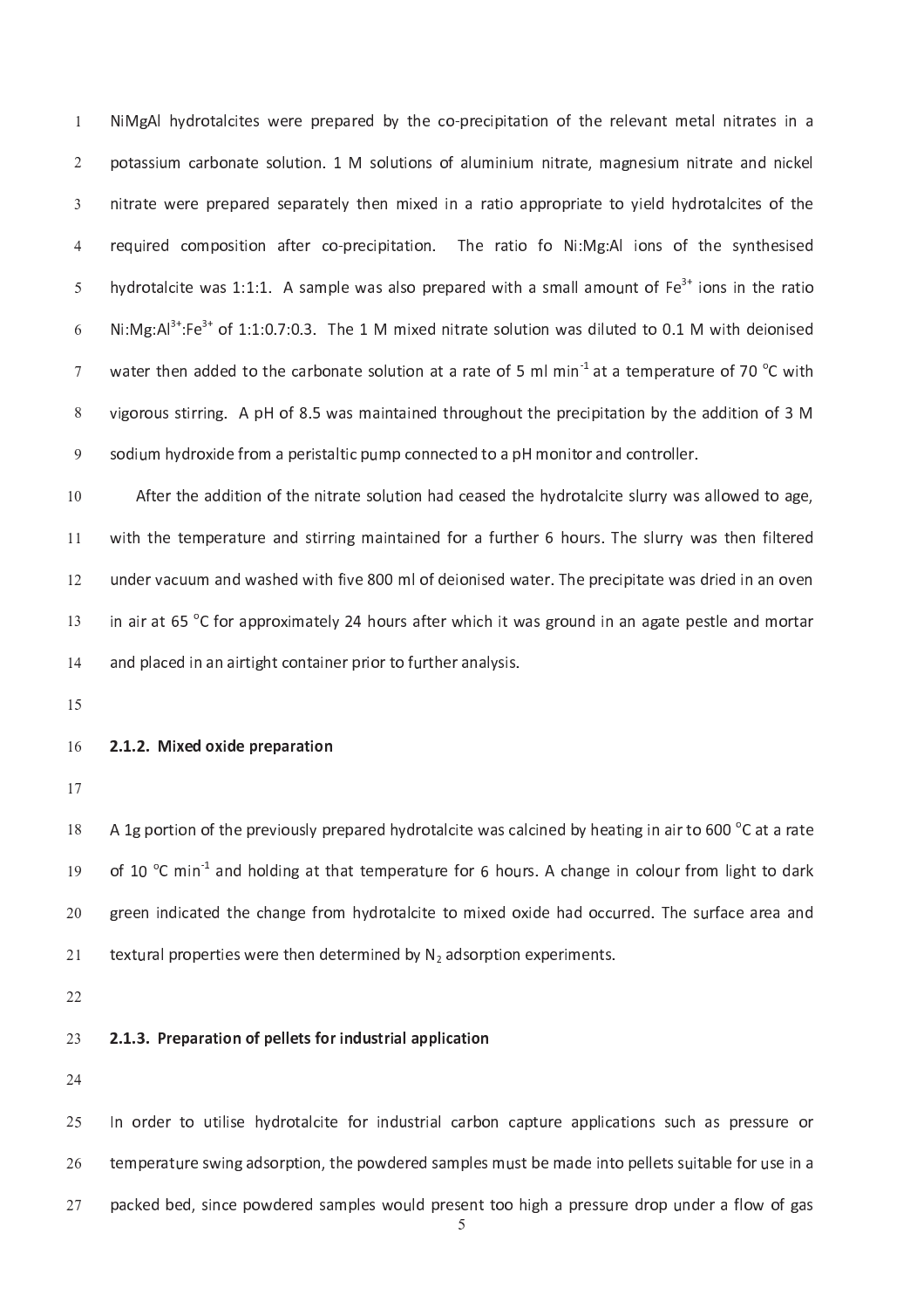un de la construction de la construction de la construction de la construction de la construction de la constr n de r o l o l o l o l o l o t a l p r o t a r e n o t f a v o t f a v o t e f o r e s a r e n o t a v o t a v un de r e f o r o t a l c'hoarier a la generatur e vez gant da wezhoù an la da gant da gant da gant da gant da h y d r o t a l c i t e a c h w i t h a d i f e r e r e r e r e r e r e r e s i t o n . F o r e s a m p l e s أست المستقبل المستقبل المستقبل المستقبل المستقبل المستقبل المستقبل المستقبل المستقبل المستقبل المستقبل المستقب n i d'an de la companyación de la companyación de la companyación de la companyación de la companyación de la m a c a r a r a r a r o c o m p a r a r e d w i t h y d r o t a l c i t e p o w d e r o w d e r o n l y d r o t m l o f d i la d i la d e r w a s t h e n a d e d e r d e r t o i m p r o v e r o v e r h e r h e o l o l o g i <sup>m</sup> <sup>p</sup> <sup>a</sup> <sup>r</sup> <sup>t</sup> <sup>s</sup> <sup>o</sup> <sup>m</sup> <sup>e</sup> <sup>r</sup> <sup>i</sup> g <sup>i</sup> <sup>d</sup> <sup>i</sup> t <sup>y</sup> <sup>t</sup> <sup>o</sup> <sup>t</sup> <sup>h</sup> <sup>e</sup> <sup>p</sup> <sup>a</sup> <sup>s</sup> <sup>t</sup> <sup>e</sup> <sup>i</sup> <sup>m</sup> <sup>m</sup> <sup>e</sup> <sup>d</sup> <sup>i</sup> <sup>a</sup> <sup>t</sup> <sup>e</sup> <sup>l</sup> y <sup>a</sup> <sup>f</sup> <sup>t</sup> <sup>e</sup> <sup>r</sup> <sup>i</sup> t <sup>h</sup> <sup>a</sup> <sup>s</sup> <sup>b</sup> <sup>e</sup> <sup>e</sup> <sup>n</sup> <sup>e</sup> <sup>x</sup> <sup>t</sup> <sup>r</sup> u d <sup>e</sup> <sup>d</sup> . <sup>T</sup> <sup>h</sup> <sup>e</sup> <sup>p</sup> <sup>a</sup> <sup>s</sup> <sup>t</sup> <sup>e</sup> <sup>w</sup> <sup>a</sup> <sup>s</sup> <sup>e</sup> <sup>x</sup> <sup>t</sup> <sup>r</sup> u d <sup>e</sup> <sup>d</sup> , 1 <sup>0</sup> . The contract of the second contract of the second contract of the second contract of the second contract of t 1 <sup>1</sup> air to 600 °C at a rate of 10 °C min $^1$  for 6 hours. After calcination, the boehmite was converted t $\cdot$ 1 <sup>2</sup> a <sup>l</sup> u m <sup>i</sup> <sup>n</sup> <sup>a</sup> . <sup>P</sup> <sup>e</sup> <sup>l</sup> <sup>l</sup> <sup>e</sup> <sup>t</sup> <sup>s</sup> <sup>c</sup> <sup>o</sup> <sup>n</sup> <sup>t</sup> <sup>a</sup> <sup>i</sup> <sup>n</sup> <sup>i</sup> <sup>n</sup> <sup>g</sup> <sup>d</sup> <sup>i</sup> f <sup>f</sup> <sup>e</sup> <sup>r</sup> <sup>e</sup> <sup>n</sup> <sup>t</sup> <sup>r</sup> <sup>a</sup> <sup>t</sup> <sup>i</sup> <sup>o</sup> <sup>s</sup> <sup>o</sup> <sup>f</sup> <sup>h</sup> <sup>y</sup> <sup>d</sup> <sup>r</sup> <sup>o</sup> <sup>t</sup> <sup>a</sup> <sup>l</sup> <sup>c</sup> <sup>i</sup> t <sup>e</sup> : b <sup>o</sup> <sup>e</sup> <sup>h</sup> <sup>m</sup> <sup>i</sup> t <sup>e</sup> ( <sup>5</sup> 0 : 5 0 a <sup>n</sup> <sup>d</sup> <sup>7</sup> 0 : 3 0 ) <sup>w</sup> <sup>e</sup> <sup>r</sup> <sup>e</sup> 1 <sup>3</sup> m <sup>a</sup> <sup>n</sup> u f <sup>a</sup> <sup>c</sup> <sup>t</sup> u r <sup>e</sup> <sup>d</sup> <sup>f</sup> <sup>r</sup> <sup>o</sup> <sup>m</sup> <sup>t</sup> <sup>h</sup> <sup>e</sup> <sup>p</sup> <sup>o</sup> <sup>w</sup> <sup>d</sup> <sup>e</sup> <sup>r</sup> <sup>e</sup> <sup>d</sup> <sup>S</sup> <sup>a</sup> <sup>m</sup> <sup>p</sup> <sup>l</sup> <sup>e</sup> <sup>1</sup> <sup>a</sup> <sup>n</sup> <sup>d</sup> <sup>S</sup> <sup>a</sup> <sup>m</sup> <sup>p</sup> <sup>l</sup> <sup>e</sup> 2 s <sup>a</sup> <sup>m</sup> <sup>p</sup> <sup>l</sup> <sup>e</sup> <sup>s</sup> . <sup>T</sup> <sup>h</sup> <sup>e</sup> <sup>c</sup> <sup>o</sup> <sup>m</sup> <sup>p</sup> <sup>o</sup> <sup>s</sup> <sup>i</sup> t <sup>i</sup> <sup>o</sup> <sup>n</sup> <sup>s</sup> <sup>o</sup> <sup>f</sup> <sup>t</sup> <sup>h</sup> <sup>e</sup>  $\overline{a}$ un e s a r e s a r e s a r e r e r e t a i n e d f o r f o r f o r f o r f o r f o r f o r f o r f o r f o r f 1 5 f <sup>o</sup> <sup>r</sup> <sup>t</sup> <sup>h</sup> <sup>e</sup> <sup>p</sup> u r <sup>p</sup> <sup>o</sup> <sup>s</sup> <sup>e</sup> <sup>s</sup> <sup>o</sup> <sup>f</sup> <sup>t</sup> <sup>h</sup> <sup>e</sup> <sup>r</sup> <sup>m</sup> <sup>o</sup> <sup>g</sup> <sup>r</sup> <sup>a</sup> <sup>v</sup> <sup>i</sup> <sup>m</sup> <sup>e</sup> <sup>t</sup> <sup>r</sup> <sup>i</sup> <sup>c</sup> <sup>t</sup> <sup>e</sup> <sup>s</sup> <sup>t</sup> <sup>s</sup> <sup>t</sup> <sup>h</sup> <sup>e</sup> <sup>p</sup> <sup>e</sup> <sup>l</sup> <sup>l</sup> <sup>e</sup> <sup>t</sup> <sup>s</sup> <sup>w</sup> <sup>e</sup> <sup>r</sup> <sup>e</sup> <sup>c</sup> <sup>r</sup> u s <sup>h</sup> <sup>e</sup> <sup>d</sup> <sup>t</sup> <sup>o</sup> <sup>a</sup> <sup>f</sup> <sup>i</sup> <sup>n</sup> <sup>e</sup> <sup>p</sup> <sup>o</sup> <sup>w</sup> <sup>d</sup> <sup>e</sup> <sup>r</sup> . <sup>F</sup> <sup>o</sup> <sup>r</sup> <sup>t</sup> <sup>h</sup> <sup>e</sup>  $\overline{a}$ p o s o f c o r i c o r i l i c a g e l i c a g e l a s h c h r o r o m a t o g r a p h y , p a r t i c l e s - $\mathbf{a} \bullet \mathbf{a} \bullet \mathbf{b}$  , and  $\mathbf{a} \bullet \mathbf{a}$  , and  $\mathbf{a} \bullet \mathbf{a}$  , and  $\mathbf{a} \bullet \mathbf{a}$ -

1 <sup>9</sup>

#### 2 . <sup>2</sup> . <sup>C</sup> <sup>h</sup> <sup>a</sup> <sup>r</sup> <sup>a</sup> <sup>c</sup> <sup>t</sup> <sup>e</sup> <sup>r</sup> <sup>i</sup> <sup>s</sup> <sup>a</sup> <sup>t</sup> <sup>i</sup> <sup>o</sup> <sup>n</sup> <sup>o</sup> <sup>f</sup> <sup>s</sup> <sup>a</sup> <sup>m</sup> <sup>p</sup> <sup>l</sup> <sup>e</sup> <sup>s</sup>  $\sim$

 $-2$ 

#### 2 . <sup>2</sup> . <sup>1</sup> . <sup>N</sup> <sup>i</sup> t <sup>r</sup> <sup>o</sup> <sup>g</sup> <sup>e</sup> <sup>n</sup> <sup>a</sup> <sup>d</sup> <sup>s</sup> <sup>o</sup> <sup>r</sup> <sup>p</sup> <sup>t</sup> <sup>i</sup> <sup>o</sup> <sup>n</sup>  $\sim$

2 <sup>3</sup>

t f a r f a r e d o x i d e s a n d r o t a l c i t e l e l e d e t e l e s a n d e t e t e t e t e t e r o t  $\sim$ r e r a t a t a t i c r a t a t a t a m e r a t a t a t a s a s a m e r a t a m e r a m e r a s a s w e r a s  $\sim$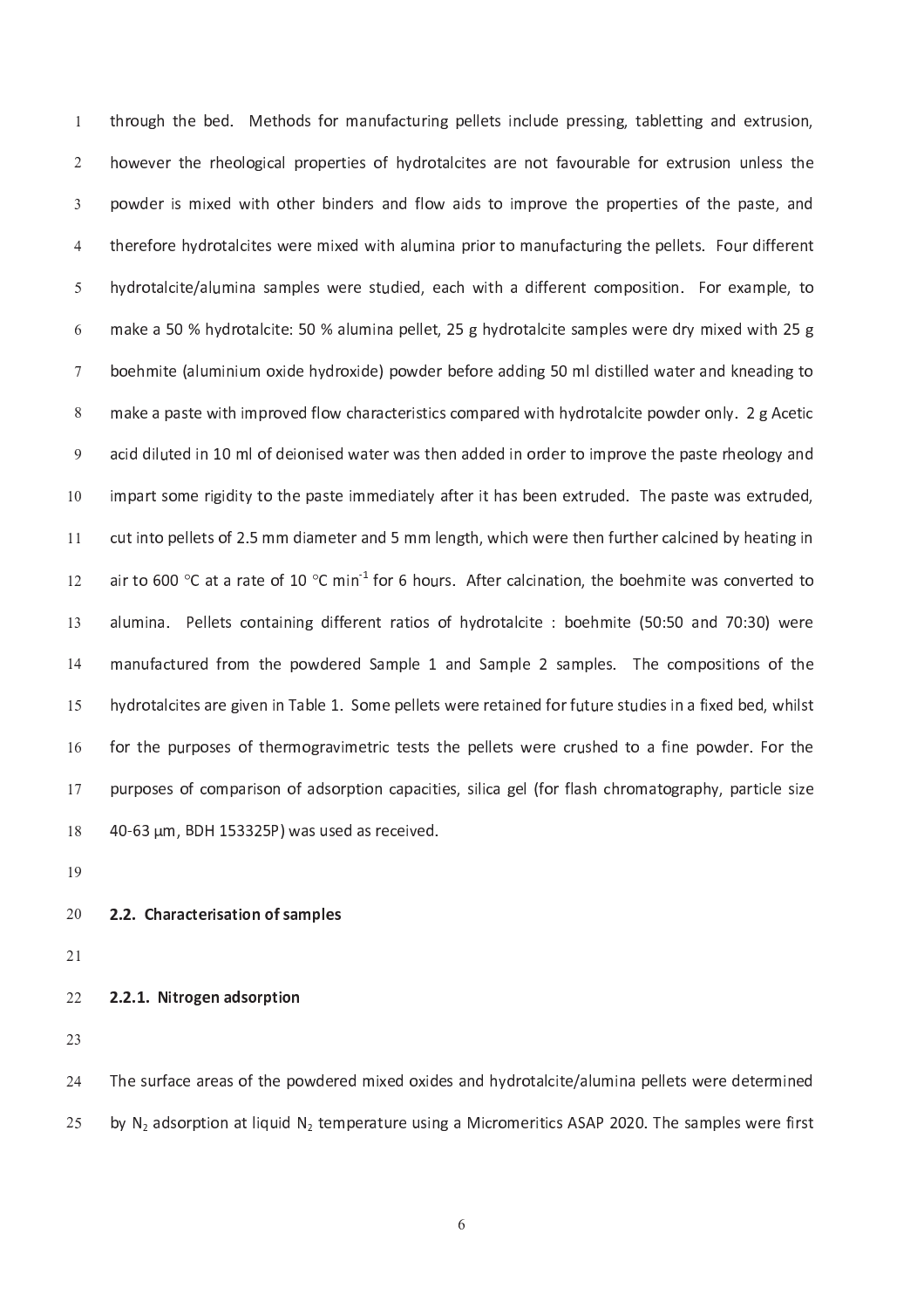unione de r a t a construction de r a t a v a s e r a t a v e r a v e r a v e r a v e v e v e v e v e v e v e s i n g t h e t h e r m e t h e r m e s o r p t i o n s t e p t i o n s t e p t i o n s t e p t i o n s t e p t

T <sup>e</sup> <sup>m</sup> <sup>p</sup> <sup>e</sup> <sup>r</sup> <sup>a</sup> <sup>t</sup> u r <sup>e</sup> <sup>p</sup> <sup>r</sup> <sup>o</sup> <sup>g</sup> <sup>r</sup> <sup>a</sup> <sup>m</sup> <sup>m</sup> <sup>e</sup> <sup>d</sup> <sup>r</sup> <sup>e</sup> <sup>d</sup> u c <sup>t</sup> <sup>i</sup> <sup>o</sup> <sup>n</sup> ( <sup>T</sup> <sup>P</sup> <sup>R</sup> ) <sup>e</sup> <sup>x</sup> <sup>p</sup> <sup>e</sup> <sup>r</sup> <sup>i</sup> <sup>m</sup> <sup>e</sup> <sup>n</sup> <sup>t</sup> <sup>s</sup> <sup>w</sup> <sup>e</sup> <sup>r</sup> <sup>e</sup> <sup>c</sup> <sup>a</sup> <sup>r</sup> <sup>r</sup> <sup>i</sup> <sup>e</sup> <sup>d</sup> <sup>o</sup> u t <sup>o</sup> <sup>n</sup> <sup>a</sup> <sup>M</sup> <sup>i</sup> <sup>c</sup> <sup>r</sup> <sup>o</sup> <sup>m</sup> <sup>e</sup> <sup>r</sup> <sup>i</sup> t <sup>i</sup> <sup>c</sup> <sup>s</sup>  $\mathbf{A} \times \mathbf{B}$  and  $\mathbf{A} \times \mathbf{B}$  and  $\mathbf{A} \times \mathbf{B}$  and  $\mathbf{A} \times \mathbf{B}$  and  $\mathbf{A} \times \mathbf{B}$  and  $\mathbf{A} \times \mathbf{B}$  and  $\mathbf{A} \times \mathbf{B}$  and  $\mathbf{A} \times \mathbf{B}$  and  $\mathbf{A} \times \mathbf{B}$  and  $\mathbf{A} \times \mathbf{B}$  and  $\mathbf{A} \times \math$ r e f l o w i n a t l o complexation and the top of the second complexation and the top of the second complexa  $\mathbf{r}$  and  $\mathbf{r}$  is the set of  $\mathbf{r}$  and  $\mathbf{r}$  and  $\mathbf{r}$  is the matrix of  $\mathbf{r}$  and  $\mathbf{r}$  and  $\mathbf{r}$  and  $\mathbf{r}$  and  $\mathbf{r}$  and  $\mathbf{r}$  and  $\mathbf{r}$  and  $\mathbf{r}$  and  $\mathbf{r}$  and  $\mathbf{r}$  and  $\math$ a b a l e r o r o r a n a n d r o n s i m e n d r o n d r o n d r o g e n d r o n s d r o n s d r o n s d r o

P <sup>o</sup> <sup>w</sup> <sup>d</sup> <sup>e</sup> <sup>r</sup> <sup>X</sup> ` <sup>R</sup> <sup>a</sup> <sup>y</sup> <sup>D</sup> <sup>i</sup> f <sup>f</sup> <sup>r</sup> <sup>a</sup> <sup>c</sup> <sup>t</sup> <sup>i</sup> <sup>o</sup> <sup>n</sup> ( <sup>X</sup> <sup>R</sup> <sup>D</sup> ) <sup>w</sup> <sup>a</sup> <sup>s</sup> <sup>c</sup> <sup>a</sup> <sup>r</sup> <sup>r</sup> <sup>i</sup> <sup>e</sup> <sup>d</sup> <sup>o</sup> u t <sup>o</sup> <sup>n</sup> <sup>t</sup> <sup>h</sup> <sup>e</sup> <sup>f</sup> <sup>r</sup> <sup>e</sup> <sup>s</sup> <sup>h</sup> <sup>h</sup> <sup>y</sup> <sup>d</sup> <sup>r</sup> <sup>o</sup> <sup>t</sup> <sup>a</sup> <sup>l</sup> <sup>c</sup> <sup>i</sup> t <sup>e</sup> <sup>a</sup> <sup>n</sup> <sup>d</sup> <sup>m</sup> <sup>i</sup> x <sup>e</sup> <sup>d</sup> <sup>o</sup> <sup>x</sup> <sup>i</sup> <sup>d</sup> <sup>e</sup> <sup>s</sup> <sup>w</sup> <sup>i</sup> t <sup>h</sup> <sup>a</sup> ا من الناس المركب السابق المركب المركب المركب المركب المركب المركب المركب المركب المركب المركب المركب المركب ا r <sup>e</sup> <sup>d</sup> u c <sup>t</sup> <sup>i</sup> <sup>o</sup> <sup>n</sup> <sup>w</sup> <sup>e</sup> <sup>r</sup> <sup>e</sup> <sup>e</sup> <sup>s</sup> <sup>t</sup> <sup>i</sup> <sup>m</sup> <sup>a</sup> <sup>t</sup> <sup>e</sup> <sup>d</sup> u s <sup>i</sup> <sup>n</sup> <sup>g</sup> <sup>t</sup> <sup>h</sup> <sup>e</sup> <sup>S</sup> <sup>c</sup> <sup>h</sup> <sup>e</sup> <sup>r</sup> <sup>r</sup> <sup>e</sup> <sup>r</sup> <sup>e</sup> <sup>q</sup> u a <sup>t</sup> <sup>i</sup> <sup>o</sup> <sup>n</sup> <sup>f</sup> <sup>r</sup> <sup>o</sup> <sup>m</sup> <sup>t</sup> <sup>h</sup> <sup>e</sup> ( <sup>1</sup> <sup>1</sup> <sup>1</sup> ) <sup>r</sup> <sup>e</sup> <sup>f</sup> <sup>l</sup> <sup>e</sup> <sup>c</sup> <sup>t</sup> <sup>i</sup> <sup>o</sup> <sup>n</sup> . 1 <sup>0</sup>

1 <sup>1</sup>

#### 2 . <sup>2</sup> . <sup>2</sup> . <sup>T</sup> <sup>h</sup> <sup>e</sup> <sup>r</sup> <sup>m</sup> <sup>o</sup> <sup>g</sup> <sup>r</sup> <sup>a</sup> <sup>v</sup> <sup>i</sup> <sup>m</sup> <sup>e</sup> <sup>t</sup> <sup>r</sup> <sup>i</sup> <sup>c</sup> <sup>a</sup> <sup>n</sup> <sup>a</sup> <sup>l</sup> y <sup>s</sup> <sup>i</sup> <sup>s</sup> <sup>e</sup> <sup>x</sup> <sup>p</sup> <sup>e</sup> <sup>r</sup> <sup>i</sup> <sup>m</sup> <sup>e</sup> <sup>n</sup> <sup>t</sup> <sup>a</sup> <sup>l</sup> <sup>p</sup> <sup>r</sup> <sup>o</sup> <sup>c</sup> <sup>e</sup> <sup>d</sup> <sup>u</sup> <sup>r</sup> <sup>e</sup> 1 <sup>2</sup>

1 <sup>3</sup>

s e r a v r a v r a se r a n a se r a se r a se r a se r a se r a se r a se r a se r a se r a se r a se r a se  $\overline{a}$ un i o f t h e h e h a s a m p l e h a l e l e l e l e l e l e s a m p l e s a m p e r e r e r e r e r e r e r 1 5  $\mathcal{L}$  r  $\mathcal{L}$  . The contract of the contract of the contract of the contract of the contract of the contract of the contract of the contract of the contract of the contract of the contract of the contract of the con 1 <sup>6</sup> a s a s a s t a s t -

t f o r t o r t o r t o r t o w d r e r o t a l c i t e s a m p l e s a m p o w d e r e r e r e r e r e d o x un i n a p e d r o t a l c i t e l e l e d a l e d a l e t a m p l e o f e o f e o f e o f e o f e o f e o f e 1 <sup>9</sup> i n a c e d i n t h e f t h e f t h e f t h e t h e r m o g r a n a l y s e r a n a l y s e r a n a f r e s h  $\sim$ s <sup>a</sup> <sup>m</sup> <sup>p</sup> <sup>l</sup> <sup>e</sup> <sup>w</sup> <sup>a</sup> <sup>s</sup> u s <sup>e</sup> <sup>d</sup> <sup>f</sup> <sup>o</sup> <sup>r</sup> <sup>e</sup> <sup>a</sup> <sup>c</sup> <sup>h</sup> <sup>e</sup> <sup>x</sup> <sup>p</sup> <sup>e</sup> <sup>r</sup> <sup>i</sup> <sup>m</sup> <sup>e</sup> <sup>n</sup> <sup>t</sup> . <sup>T</sup> <sup>h</sup> <sup>e</sup> <sup>f</sup> u r <sup>n</sup> <sup>a</sup> <sup>c</sup> <sup>e</sup> <sup>t</sup> <sup>e</sup> <sup>m</sup> <sup>p</sup> <sup>e</sup> <sup>r</sup> <sup>a</sup> <sup>t</sup> u r <sup>e</sup> <sup>w</sup> <sup>a</sup> <sup>s</sup> <sup>s</sup> <sup>e</sup> <sup>t</sup> <sup>i</sup> <sup>n</sup> <sup>t</sup> <sup>h</sup> <sup>e</sup> <sup>r</sup> <sup>a</sup> <sup>n</sup> <sup>g</sup> <sup>e</sup> <sup>o</sup> <sup>f</sup> 2 <sup>0</sup> t <sup>o</sup> 6 <sup>0</sup> <sup>0</sup> ° C  $\sim$ a c c o r d i m e t h o d a s d e s d e s d b e d b e l o w . T h e t e s a t e s a t e s a t e s a m p e r a  $\sim$ m <sup>e</sup> <sup>a</sup> <sup>s</sup> u r <sup>e</sup> <sup>d</sup> <sup>d</sup> <sup>i</sup> <sup>r</sup> <sup>e</sup> <sup>c</sup> <sup>t</sup> <sup>l</sup> y u n <sup>d</sup> <sup>e</sup> <sup>r</sup> <sup>t</sup> <sup>h</sup> <sup>e</sup> <sup>s</sup> <sup>a</sup> <sup>m</sup> <sup>p</sup> <sup>l</sup> <sup>e</sup> <sup>p</sup> <sup>a</sup> <sup>n</sup> <sup>w</sup> <sup>i</sup> t <sup>h</sup> <sup>a</sup> <sup>t</sup> <sup>h</sup> <sup>e</sup> <sup>r</sup> <sup>m</sup> <sup>o</sup> <sup>c</sup> <sup>o</sup> u p <sup>l</sup> <sup>e</sup> .  $\sim$ 

T <sup>h</sup> <sup>e</sup> <sup>f</sup> <sup>o</sup> <sup>l</sup> <sup>l</sup> <sup>o</sup> <sup>w</sup> <sup>i</sup> <sup>n</sup> <sup>g</sup> <sup>m</sup> <sup>e</sup> <sup>t</sup> <sup>h</sup> <sup>o</sup> <sup>d</sup> <sup>w</sup> <sup>a</sup> <sup>s</sup> u s <sup>e</sup> <sup>d</sup> <sup>t</sup> <sup>o</sup> <sup>i</sup> <sup>n</sup> <sup>v</sup> <sup>e</sup> <sup>s</sup> <sup>t</sup> <sup>i</sup> g <sup>a</sup> <sup>t</sup> <sup>e</sup> <sup>t</sup> <sup>h</sup> <sup>e</sup> <sup>s</sup> <sup>t</sup> <sup>a</sup> <sup>b</sup> <sup>i</sup> <sup>l</sup> <sup>i</sup> t <sup>y</sup> <sup>o</sup> <sup>f</sup> <sup>t</sup> <sup>h</sup> <sup>e</sup> <sup>h</sup> <sup>y</sup> <sup>d</sup> <sup>r</sup> <sup>o</sup> <sup>t</sup> <sup>a</sup> <sup>l</sup> <sup>c</sup> <sup>i</sup> t <sup>e</sup> / <sup>a</sup> <sup>l</sup> u m <sup>i</sup> <sup>n</sup> <sup>a</sup> <sup>a</sup> <sup>t</sup> <sup>h</sup> <sup>i</sup> g <sup>h</sup>  $\sim$ t e r a v i m e r a v i m e t r a n a m a n a m p l e s a m p l e s w e r e l d a t 3 m l d a t 3 m l d a t 3 m  $\sim$ e n a t o m e a t o m e r i m e r i m e n t s e r i n e s e r i n e s e r i n e s e r e a t i n g c y c l e s  $\sim$ e me a t a contra t h a n t h a n t h e a t a t i n g a t a t a t a t e o f s a t e o f s a t e o l i n g a t  $\sim$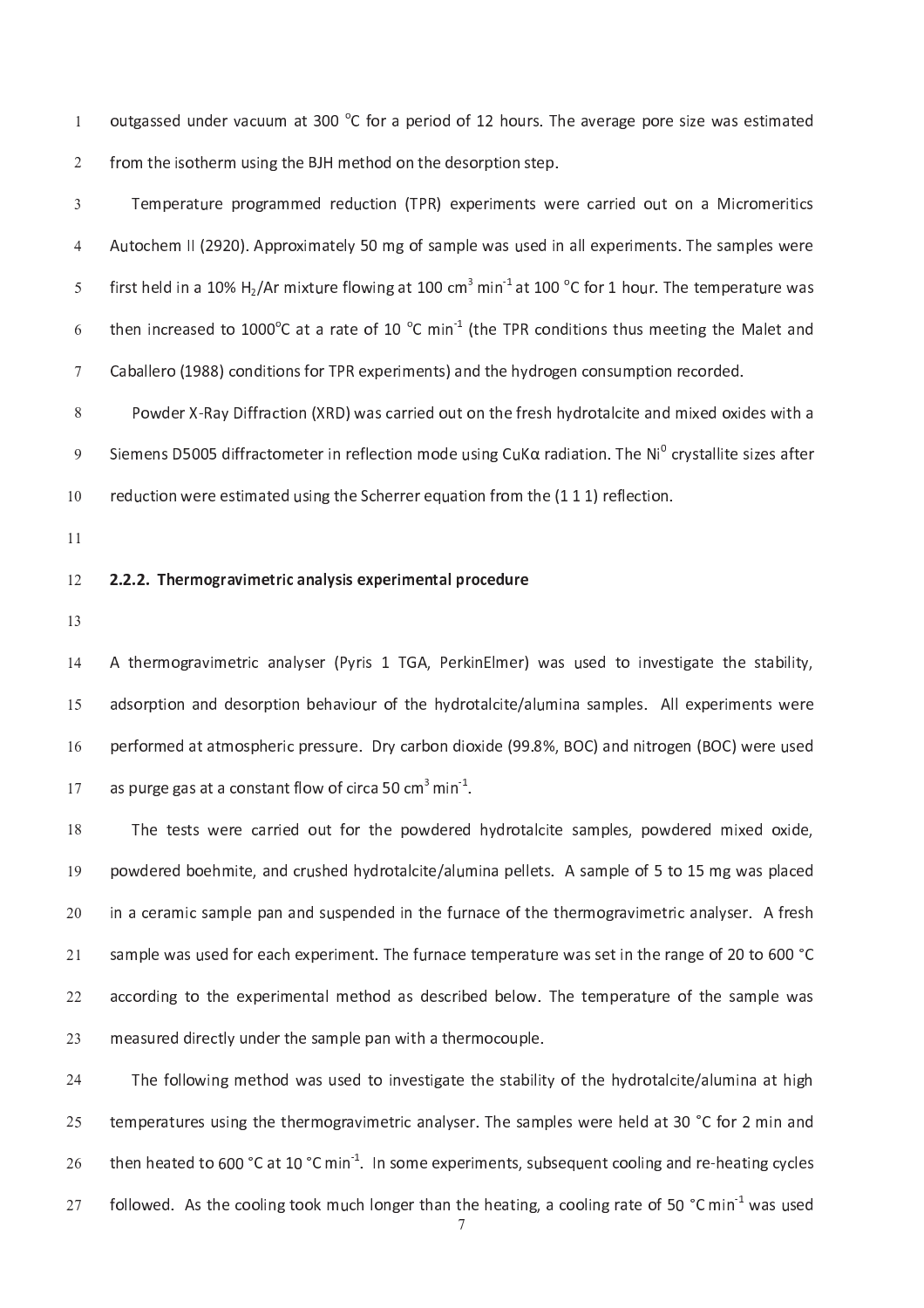r e vez an dialecta da transformación de la transformación de la transformación de la transformación de la tra 1 m i n k 1 w a s t a r t a r t a r t a r t a r t a r t a r t a r t a r t a r t a r t a r t a r t a r t a r t

The samples were degassed and dried directly prior to the instrument and heated to 120 °C under carbon dioxide and held for 30 minutes. It was then coole to just above ambient temperature (25 or 20  $^{\circ}$ C) and held for 90 minutes in a flow of carbon dioxide until the weight remained constant. Finally the sample was heated to 140 °C for 8 minutes to desor t o t o v e s t e  $r$  e  $r$  e  $r$  e a t e d t o c h e c k t h e r e r e r a t  $r$  i o n c a  $r$  i  $\alpha$  i  $\alpha$ r e m p l e s a m i c h a d a l r e a d a l r e e n e n e d a h i g h e r e r t e r e r a t e r a t e r a t e  $\overline{\phantom{a}}$ initial heating procedure of 600 °C was used, before cooling to the adsorption temperature of 25 °C 1 <sup>1</sup>

1 <sup>2</sup>

- 3 . <sup>R</sup> <sup>e</sup> <sup>s</sup> <sup>u</sup> <sup>l</sup> <sup>t</sup> <sup>s</sup> <sup>a</sup> <sup>n</sup> <sup>d</sup> <sup>D</sup> <sup>i</sup> <sup>s</sup> <sup>c</sup> <sup>u</sup> <sup>s</sup> <sup>s</sup> <sup>i</sup> <sup>o</sup> <sup>n</sup>  $\sim$
- $\overline{a}$
- 3 . <sup>1</sup> . <sup>S</sup> <sup>a</sup> <sup>m</sup> <sup>p</sup> <sup>l</sup> <sup>e</sup> <sup>c</sup> <sup>h</sup> <sup>a</sup> <sup>r</sup> <sup>a</sup> <sup>c</sup> <sup>t</sup> <sup>e</sup> <sup>r</sup> <sup>i</sup> <sup>s</sup> <sup>a</sup> <sup>t</sup> <sup>i</sup> <sup>o</sup> <sup>n</sup> 1 <sup>5</sup>

1 <sup>6</sup>

3 . 1 . B e a r e a r e a r e a r e a r e a r e a r e a r e a r e a r e a r e a r e a r e a r e a r e a m e a 1 7

-

1 <sup>9</sup> 2 ) , <sup>a</sup> <sup>n</sup> <sup>d</sup> <sup>w</sup> <sup>e</sup> <sup>r</sup> <sup>e</sup> <sup>s</sup> u b <sup>s</sup> <sup>e</sup> <sup>q</sup> u e <sup>n</sup> <sup>t</sup> <sup>l</sup> y <sup>c</sup> <sup>o</sup> <sup>n</sup> <sup>v</sup> <sup>e</sup> <sup>r</sup> <sup>t</sup> <sup>e</sup> <sup>d</sup> <sup>i</sup> <sup>n</sup> <sup>t</sup> <sup>o</sup> <sup>p</sup> <sup>e</sup> <sup>l</sup> <sup>l</sup> <sup>e</sup> <sup>t</sup> <sup>s</sup> <sup>s</sup> u i t <sup>a</sup> <sup>b</sup> <sup>l</sup> <sup>e</sup> <sup>f</sup> <sup>o</sup> <sup>r</sup> u s <sup>e</sup> <sup>i</sup> <sup>n</sup> <sup>a</sup> <sup>n</sup> <sup>a</sup> <sup>d</sup> <sup>s</sup> <sup>o</sup> <sup>r</sup> <sup>b</sup> <sup>e</sup> <sup>r</sup> <sup>b</sup> <sup>e</sup> <sup>d</sup> <sup>b</sup> <sup>y</sup> <sup>m</sup> <sup>i</sup> x <sup>i</sup> <sup>n</sup> <sup>g</sup> <sup>w</sup> <sup>i</sup> t <sup>h</sup>  $\sim$ d i n g a n g a n d r y i n g a n d a n d a n d a m a m p l e s a m p l e s a m a n d a m i t e i n d a m a m  $-2$ i m p r o l o f t i n a s t e s t e s t e s t e f i n t e f i n a l e t e t e t e t e s i s t e s t e s t e s 2 <sup>2</sup> h y d'an an t-ainm an chaill an t-ainm an t-ainm an t-ainm an t-ainm an t-ainm an t-ainm an t-ainm an t-ainm a  $\sim$ s f a r f a r e a r e a r e a r e a r e a r e a r e p a r e p a r e p a r e p a r e s o r e s o r e s o r e r  $-2$ s u r <sup>f</sup> <sup>a</sup> <sup>c</sup> <sup>e</sup> <sup>a</sup> <sup>r</sup> <sup>e</sup> <sup>a</sup> <sup>s</sup> <sup>f</sup> <sup>o</sup> <sup>r</sup> <sup>b</sup> <sup>o</sup> <sup>e</sup> <sup>h</sup> <sup>m</sup> <sup>i</sup> t <sup>e</sup> <sup>p</sup> <sup>o</sup> <sup>w</sup> <sup>d</sup> <sup>e</sup> <sup>r</sup> . <sup>A</sup> <sup>n</sup> <sup>i</sup> <sup>s</sup> <sup>o</sup> <sup>t</sup> <sup>h</sup> <sup>e</sup> <sup>r</sup> <sup>m</sup> <sup>o</sup> <sup>b</sup> <sup>t</sup> <sup>a</sup> <sup>i</sup> <sup>n</sup> <sup>e</sup> <sup>d</sup> <sup>d</sup> u r <sup>i</sup> <sup>n</sup> <sup>g</sup> <sup>t</sup> <sup>h</sup> <sup>e</sup> <sup>n</sup> <sup>i</sup> t <sup>r</sup> <sup>o</sup> <sup>g</sup> <sup>e</sup> <sup>n</sup> <sup>s</sup> <sup>o</sup> <sup>r</sup> <sup>p</sup> <sup>t</sup> <sup>i</sup> <sup>o</sup> <sup>n</sup> <sup>a</sup> <sup>n</sup> <sup>a</sup> <sup>l</sup> y <sup>s</sup> <sup>i</sup> <sup>s</sup> <sup>i</sup> <sup>s</sup>  $\sim$ g i v e n i d e m i d e s t h e a d s o r p t i o n e s o r p t i o n e s o r p t i o n e n t s y i e l d e d  $\sim$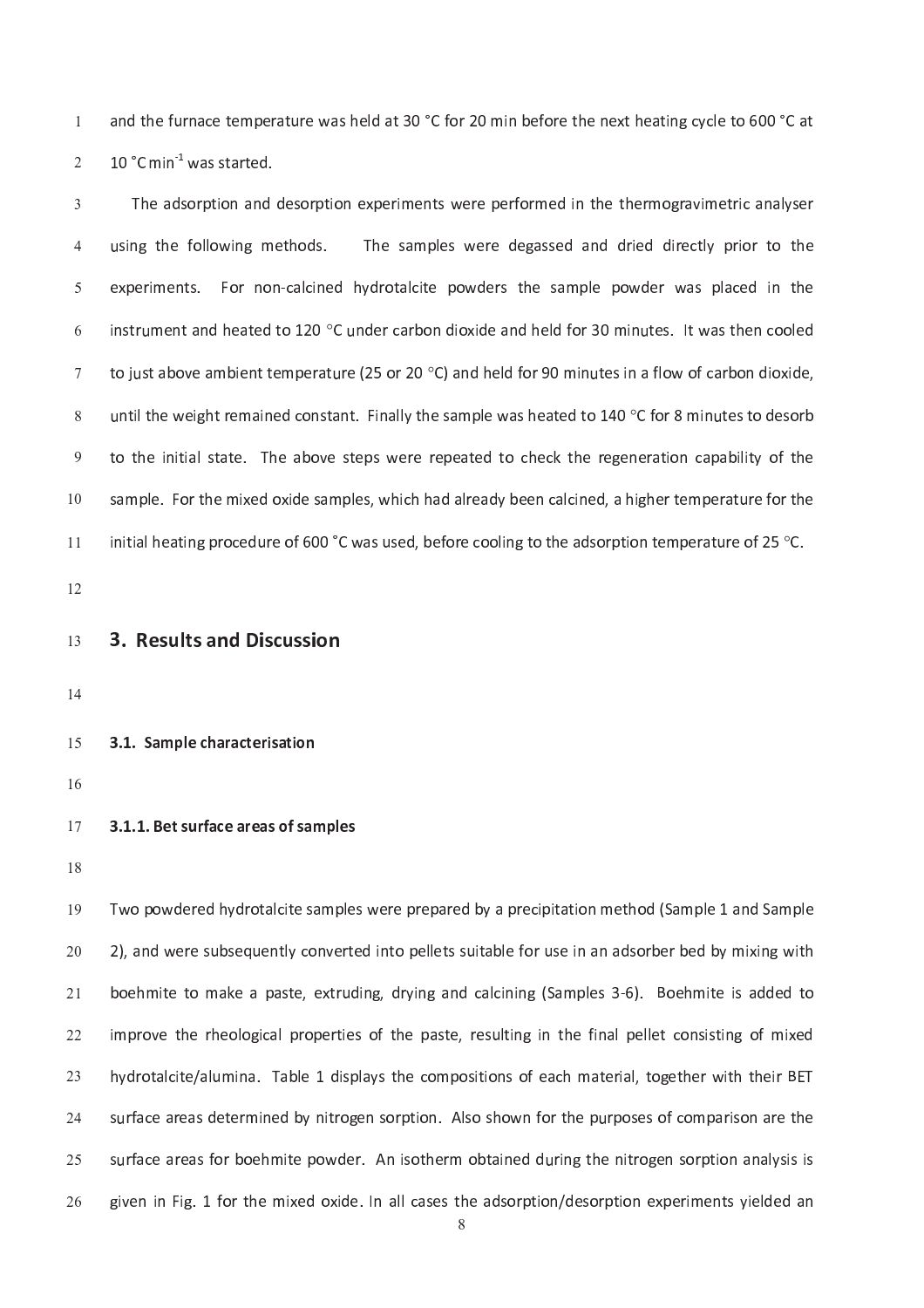$\mathbf{u} = \mathbf{u}$  , and the indicate the interest and  $\mathbf{u} = \mathbf{u}$  and  $\mathbf{u} = \mathbf{u}$  and  $\mathbf{u} = \mathbf{u}$  and  $\mathbf{u} = \mathbf{u}$ b e e a d s o r p t i o n d d e s o r p t i o n d e s o r p t i o n d e s o r p t i o n c s o r p t i o n c s

s o t h a r a t e r a t a r a c o c o r a t a r a t e r a t a l s o r a t a t a t a d s o r a t a d s o r a t lower values of  $P/P_0$  is consistent with the single laver/multi laver adsorption, also found with non porous materials, whilst the distinct hysteresis at higher values of P/P, indicates capillar c <sup>o</sup> <sup>n</sup> <sup>d</sup> <sup>e</sup> <sup>n</sup> <sup>s</sup> <sup>a</sup> <sup>t</sup> <sup>i</sup> <sup>o</sup> <sup>n</sup> <sup>i</sup> <sup>n</sup> <sup>t</sup> <sup>h</sup> <sup>e</sup> <sup>m</sup> <sup>e</sup> <sup>s</sup> <sup>o</sup> <sup>p</sup> <sup>o</sup> <sup>r</sup> <sup>e</sup> <sup>s</sup> . <sup>T</sup> <sup>h</sup> <sup>e</sup> <sup>h</sup> <sup>y</sup> <sup>s</sup> <sup>t</sup> <sup>e</sup> <sup>r</sup> <sup>e</sup> <sup>s</sup> <sup>i</sup> <sup>s</sup> <sup>i</sup> <sup>s</sup> <sup>c</sup> <sup>l</sup> <sup>o</sup> <sup>s</sup> <sup>e</sup> <sup>s</sup> <sup>t</sup> <sup>i</sup> <sup>n</sup> <sup>s</sup> <sup>h</sup> <sup>a</sup> <sup>p</sup> <sup>e</sup> <sup>t</sup> <sup>o</sup> <sup>t</sup> <sup>h</sup> <sup>e</sup> <sup>H</sup> <sup>3</sup> <sup>t</sup> <sup>y</sup> <sup>p</sup> <sup>e</sup> ( <sup>S</sup> <sup>i</sup> <sup>n</sup> <sup>g</sup> <sup>e</sup> <sup>t</sup> <sup>a</sup> <sup>l</sup> . , <sup>1</sup> 9 8 <sup>5</sup> ) . The second term is the second term in the second term in the second term in the second term in the second term in the second term in the second term in the second term in the second term in the second term in the second t ) . I a real of the set of the second contract the set of the set of the set of the set of the set of the set of the set of the set of the set of the set of the set of the set of the set of the set of the set of the set o un d d a n d a n d a n d a s o f t h e r e r e r e g i v e g i v e l a y e r e r e r e s t r e s t r e l a y e 1 <sup>0</sup>

The second contract of the second contract of the second contract of the second contract of the second contract of the  $\alpha$ 1 <sup>1</sup> a <sup>h</sup> <sup>i</sup> g <sup>h</sup> <sup>e</sup> <sup>r</sup> <sup>s</sup> u r <sup>f</sup> <sup>a</sup> <sup>c</sup> <sup>e</sup> <sup>a</sup> <sup>r</sup> <sup>e</sup> <sup>a</sup> <sup>t</sup> <sup>h</sup> <sup>a</sup> <sup>n</sup> <sup>t</sup> <sup>h</sup> <sup>e</sup> <sup>i</sup> <sup>r</sup> <sup>o</sup> <sup>n</sup> <sup>c</sup> <sup>o</sup> <sup>n</sup> <sup>t</sup> <sup>a</sup> <sup>i</sup> <sup>n</sup> <sup>i</sup> <sup>n</sup> <sup>g</sup> <sup>S</sup> <sup>a</sup> <sup>m</sup> <sup>p</sup> <sup>l</sup> <sup>e</sup> 2 . <sup>T</sup> <sup>h</sup> <sup>e</sup> <sup>s</sup> <sup>e</sup> <sup>t</sup> <sup>w</sup> <sup>o</sup> <sup>s</sup> <sup>a</sup> <sup>m</sup> <sup>p</sup> <sup>l</sup> <sup>e</sup> <sup>s</sup> <sup>w</sup> <sup>e</sup> <sup>r</sup> <sup>e</sup> <sup>c</sup> <sup>o</sup> <sup>m</sup> <sup>p</sup> <sup>a</sup> <sup>r</sup> <sup>e</sup> <sup>d</sup> <sup>s</sup> <sup>i</sup> <sup>n</sup> <sup>c</sup> <sup>e</sup> 1 <sup>2</sup> t <sup>h</sup> <sup>e</sup> <sup>r</sup> <sup>e</sup> <sup>a</sup> <sup>r</sup> <sup>e</sup> <sup>s</sup> u g <sup>g</sup> <sup>e</sup> <sup>s</sup> <sup>t</sup> <sup>i</sup> <sup>o</sup> <sup>n</sup> <sup>s</sup> <sup>i</sup> <sup>n</sup> <sup>t</sup> <sup>h</sup> <sup>e</sup> <sup>l</sup> <sup>i</sup> t <sup>e</sup> <sup>r</sup> <sup>a</sup> <sup>t</sup> u r <sup>e</sup> <sup>t</sup> <sup>h</sup> <sup>a</sup> <sup>t</sup> <sup>a</sup> <sup>d</sup> <sup>d</sup> <sup>i</sup> <sup>n</sup> <sup>g</sup> <sup>i</sup> <sup>r</sup> <sup>o</sup> <sup>n</sup> <sup>t</sup> <sup>o</sup> <sup>t</sup> <sup>h</sup> <sup>e</sup> <sup>c</sup> <sup>a</sup> <sup>t</sup> <sup>a</sup> <sup>l</sup> y <sup>s</sup> <sup>t</sup> <sup>m</sup> <sup>a</sup> <sup>y</sup> <sup>i</sup> <sup>m</sup> <sup>p</sup> <sup>r</sup> <sup>o</sup> <sup>v</sup> <sup>e</sup> <sup>i</sup> t <sup>s</sup> <sup>p</sup> <sup>e</sup> <sup>r</sup> <sup>f</sup> <sup>o</sup> <sup>r</sup> <sup>m</sup> <sup>a</sup> <sup>n</sup> <sup>c</sup> <sup>e</sup> 1 <sup>3</sup> in the methane dry reforming reaction (Courson et al., 2000). Possibly, during heating to 300 °C fo  $\overline{a}$ e v a t i o m e o f t h e h e h e h e h e h e h e s t r o t e s t r o t e s t r o t e s t r o t e s t r o t e 1 5 un f a c e a r f a r e a r e a s a n d p o r e s o r e s o b t a i t e s a r e s a r e h e h e h e s a r e s a  $\overline{a}$ i n t e r e r e r p a t a t a t a t a t a t a t a t a r e r e r e r e r e r e s i o n s t a r e v a r e i n b un de la corea de la corea de la corea de la corea de la corea de la corea de la corea de la corea de la corea - $\alpha$  in a subset of the second  $\alpha$  and  $\alpha$   $\beta$  -  $\beta$  . The second in the second in the second in the second in the second in the second in the second in the second in the second in the second in the second in the seco 1 <sup>9</sup>  $\epsilon$  . The set and interest and the result of the result of the result of the result of the result of the result of the result of the result of the result of the result of the result of the result of the result of the res  $\sim$  $\mathbf{r} = \mathbf{r}$  is a construction of the set of a substitution of the set of the set of the set of the set of the set of the set of the set of the set of the set of the set of the set of the set of the set of the set of t  $-2$ t h e seus de la region de la companyación de la regional de la regional de la regional de la regional de la r  $\sim$ : التقاعد التي تقدم التي تقدم التي تقدم التي تقدم التي تقدم التي تقدم التي تقدم التي تقدم التي التي تقدم التي ت 2 <sup>3</sup> r f a r a r t i c l e s a r e m a i n e d e d e d e d e d e d e f i n e f i n e d e d e d e d e d e d e d e d  $\sim$ n i n a i t e v a l c'hall a r e v a r e v a r e v a r e v a r e v a r e v a r e v a r e v a r e r e r e r e r  $\sim$  $\sim$  0 km s p  $\sim$  1 km s and the set of the set of the set of the set of the set of the set of the set of the set of the set of the set of the set of the set of the set of the set of the set of the set of the set of the  $\sim$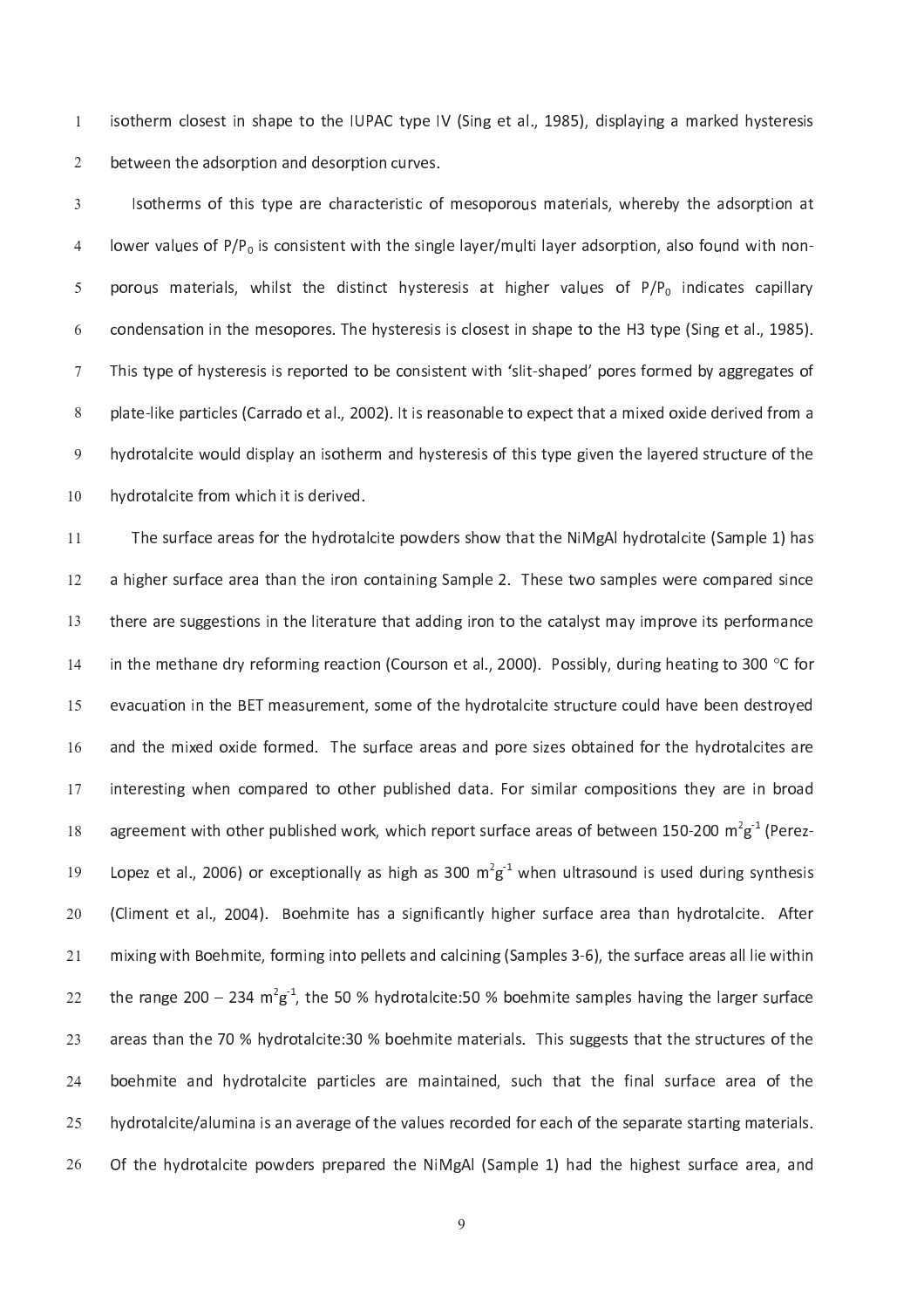t t h e r c h a r a r a r a r a r a t i o n a s t h e m o s t p r o m i s i n g s a m p l e a s a m d a t e a a d s o r b e n t f o r b e n t f o r b o  $r$  b o  $r$  b o n d i o  $r$  i d e .

## 3 . <sup>1</sup> . <sup>2</sup> . <sup>S</sup> <sup>t</sup> <sup>r</sup> <sup>u</sup> <sup>c</sup> <sup>t</sup> <sup>u</sup> <sup>r</sup> <sup>e</sup> <sup>o</sup> <sup>f</sup> <sup>N</sup> <sup>i</sup> <sup>M</sup> <sup>g</sup> <sup>A</sup> <sup>l</sup> <sup>h</sup> <sup>y</sup> <sup>d</sup> <sup>r</sup> <sup>o</sup> <sup>t</sup> <sup>a</sup> <sup>l</sup> <sup>c</sup> <sup>i</sup> t <sup>e</sup>

2 . <sup>T</sup> <sup>h</sup> <sup>i</sup> <sup>s</sup> <sup>p</sup> <sup>a</sup> <sup>t</sup> <sup>t</sup> <sup>e</sup> <sup>r</sup> <sup>n</sup> <sup>i</sup> <sup>s</sup> <sup>c</sup> <sup>o</sup> <sup>n</sup> <sup>s</sup> <sup>i</sup> <sup>s</sup> <sup>t</sup> <sup>e</sup> <sup>n</sup> <sup>t</sup> <sup>w</sup> <sup>i</sup> t <sup>h</sup> <sup>o</sup> <sup>n</sup> <sup>e</sup> <sup>s</sup> <sup>p</sup> <sup>r</sup> <sup>e</sup> <sup>v</sup> <sup>i</sup> <sup>o</sup> u s <sup>l</sup> y <sup>p</sup> u b <sup>l</sup> <sup>i</sup> <sup>s</sup> <sup>h</sup> <sup>e</sup> <sup>d</sup> <sup>s</sup> u c <sup>h</sup> <sup>a</sup> <sup>s</sup> <sup>t</sup> <sup>h</sup> <sup>o</sup> <sup>s</sup> <sup>e</sup> <sup>b</sup> <sup>y</sup> <sup>C</sup> <sup>l</sup> <sup>a</sup> u s <sup>e</sup> <sup>e</sup> <sup>t</sup> <sup>a</sup> <sup>l</sup> . ( <sup>1</sup> 9 <sup>9</sup> 3 ) , <sup>a</sup> <sup>n</sup> <sup>d</sup> is indicative of a material with a layered structure. Three relatively narrow peaks occur at low 2 $\theta$ values (2 $\theta$  = 11.6, 23.2, 34.8°) corresponding to the 003, 006 and 012 reflections (Cavani et al. العدة البارات السابقة، والتي تقدم المعاملة المعاملة المعاملة المعاملة المعاملة المعاملة المعاملة المعاملة المع  $\overline{\phantom{a}}$ . 3 . 3 . 1 . 1 . 1 . 1 . 2 . 2 1 <sup>1</sup>

1 <sup>2</sup> ل المساحد التي تعالى المساحد التي تعالى المساحد التي تعالى المساحد التي تعالى المساحد التي تعالى المساحد التي ت  $\sim$ w <sup>i</sup> t <sup>h</sup> <sup>t</sup> <sup>h</sup> <sup>e</sup> <sup>e</sup> <sup>x</sup> <sup>p</sup> <sup>e</sup> <sup>c</sup> <sup>t</sup> <sup>e</sup> <sup>d</sup> <sup>v</sup> <sup>a</sup> <sup>l</sup> u e , <sup>a</sup> <sup>n</sup> <sup>d</sup> <sup>t</sup> <sup>h</sup> <sup>e</sup> <sup>m</sup> <sup>e</sup> <sup>a</sup> <sup>s</sup> u r <sup>e</sup> <sup>d</sup> <sup>N</sup> <sup>i</sup> / <sup>M</sup> <sup>g</sup> <sup>r</sup> <sup>a</sup> <sup>t</sup> <sup>i</sup> <sup>o</sup> <sup>w</sup> <sup>a</sup> <sup>s</sup> 0 . 9 8 , <sup>w</sup> <sup>i</sup> t <sup>h</sup> <sup>e</sup> <sup>x</sup> <sup>p</sup> <sup>e</sup> <sup>c</sup> <sup>t</sup> <sup>e</sup> <sup>d</sup> <sup>v</sup> <sup>a</sup> <sup>l</sup> u e <sup>1</sup> . 0 , <sup>a</sup> <sup>l</sup> <sup>s</sup> <sup>o</sup> 1 <sup>4</sup>  $\alpha$  , such a s t i n g o o o d a t p i t a t i a t i p i t a t i o f o f o f o f o f o f t h e m e t a l i c i  $\alpha$ 1 5 c <sup>o</sup> <sup>n</sup> <sup>s</sup> <sup>t</sup> <sup>i</sup> t u e <sup>n</sup> <sup>t</sup> <sup>s</sup> <sup>d</sup> <sup>i</sup> <sup>d</sup> <sup>n</sup> <sup>o</sup> <sup>t</sup> <sup>o</sup> <sup>c</sup> <sup>c</sup> u r .  $\overline{a}$ 

1 7 h y d r o r o r a i r a t a c o m p l e t e s t e s t e s t e l e t e s t e s t e s t e s t e l e l e l e l e us t r e c'hantar a r e s a r o t a r o t a r e s a r e a r e s a r e s e s e . A s w i d e . A s w i t e s h 1 <sup>9</sup> und a l c i t a t red o d e n o d e n o n a t a t red o x i d e a t a t red o x i d e a t a t red o x i d e a  $\sim$  $\sim$ 

ا مع الله عنه الله عليه الله عليه الله عليه الله عنه الله عنه الله عنه الله عنه الله عنه الله عنه الله عنه الل  $\sim$  $\alpha$  is a regular point of the p  $\alpha$  in the p  $\alpha$  in the regular point of  $\alpha$  in the regular point of  $\alpha$  in the regular point of  $\alpha$  in the regular point of  $\alpha$  in the regular point of  $\alpha$  in the regular point of  $\sim$ a <sup>r</sup> <sup>e</sup> <sup>n</sup> <sup>o</sup> <sup>p</sup> <sup>e</sup> <sup>a</sup> <sup>k</sup> <sup>s</sup> <sup>p</sup> <sup>r</sup> <sup>e</sup> <sup>s</sup> <sup>e</sup> <sup>n</sup> <sup>t</sup> <sup>r</sup> <sup>e</sup> <sup>l</sup> <sup>a</sup> <sup>t</sup> <sup>i</sup> <sup>n</sup> <sup>g</sup> <sup>t</sup> <sup>o</sup> <sup>a</sup> <sup>n</sup> <sup>y</sup> <sup>a</sup> <sup>l</sup> u m <sup>i</sup> <sup>n</sup> <sup>i</sup> u m <sup>o</sup> <sup>x</sup> <sup>i</sup> <sup>d</sup> <sup>e</sup> <sup>s</sup> <sup>p</sup> <sup>e</sup> <sup>c</sup> <sup>i</sup> <sup>e</sup> <sup>s</sup> <sup>s</sup> u c <sup>h</sup> <sup>a</sup> <sup>s</sup> <sup>s</sup> <sup>p</sup> <sup>i</sup> <sup>n</sup> <sup>e</sup> <sup>l</sup> ( <sup>M</sup> <sup>g</sup> <sup>A</sup> <sup>l</sup> 2 <sup>O</sup> <sup>4</sup> ) , <sup>a</sup> <sup>s</sup> <sup>t</sup> <sup>h</sup> <sup>e</sup> <sup>y</sup> <sup>d</sup> <sup>o</sup> <sup>n</sup> <sup>o</sup> <sup>t</sup>  $\sim$ c r y s t t w h i v e m p e r a t w t e r a t w a t w a t w a t t e c a r r i e d o n w a r r i e d o n w a r r  $\sim$ 

 $\sim$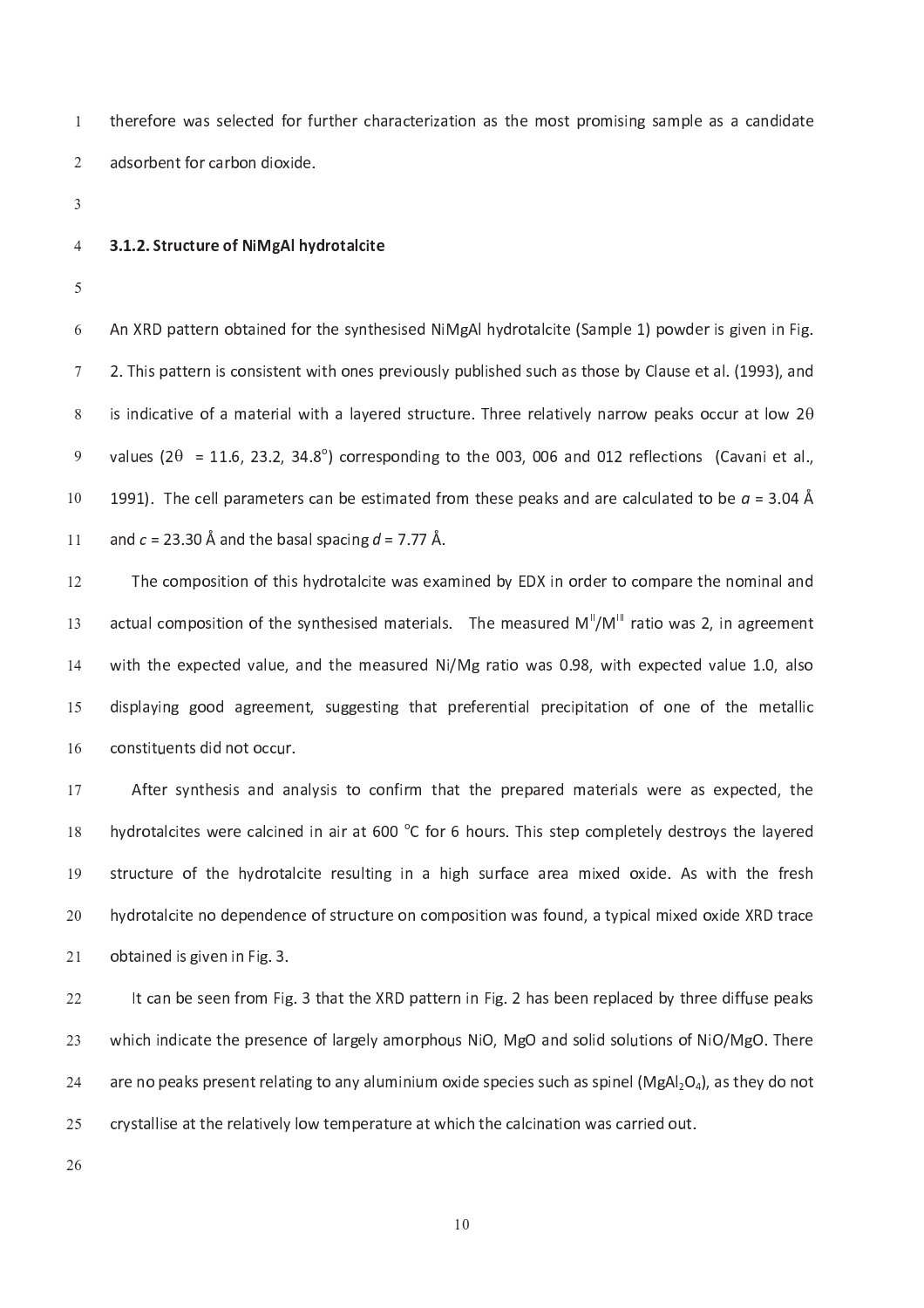3 . <sup>1</sup> . <sup>3</sup> . <sup>R</sup> <sup>e</sup> <sup>d</sup> <sup>u</sup> <sup>c</sup> <sup>t</sup> <sup>i</sup> <sup>o</sup> <sup>n</sup> <sup>b</sup> <sup>e</sup> <sup>h</sup> <sup>a</sup> <sup>v</sup> <sup>i</sup> <sup>o</sup> <sup>r</sup> <sup>o</sup> <sup>f</sup> <sup>N</sup> <sup>i</sup> <sup>M</sup> <sup>g</sup> <sup>A</sup> <sup>l</sup> <sup>h</sup> <sup>y</sup> <sup>d</sup> <sup>r</sup> <sup>o</sup> <sup>t</sup> <sup>a</sup> <sup>l</sup> <sup>c</sup> <sup>i</sup> t <sup>e</sup>

t e r o f t h e m i d e o f t h e s a m p l e t h e r e t e t e r e r m i n e d b y T P R , a n d t h e r e r e . T h o w n i s p l a y s t a t a k s t o r e a k s p o n d i n d i n d i o n d i o i n v a r i o r e s o r e s r r i n a d p e a t t a t t a t t a t t a t t a t t a t t e m p e r a t t e r a t a t a t a t a t a t a t a t un contra contra termente de la contra termente de la contra de la contra de la contra de la contra de la cont  $\mathbf{P}$  , and  $\mathbf{P}$  is the set of  $\mathbf{P}$  in the set of  $\mathbf{P}$  is the set of  $\mathbf{P}$  is the set of  $\mathbf{P}$  is the set of  $\mathbf{P}$  is the set of  $\mathbf{P}$  is the set of  $\mathbf{P}$  is the set of  $\mathbf{P}$  is the set of n i c a l de r o t a l c i d e s , t h e s , t h e f e r e r e r e r e r e r e d e r e s s s s s s s s s s s s h i g h e r e r a s a s a s a s a l o b e e n a s a l o b e e r e v i o b e r e r e s a l o b e r e r e r e r  $\mathbf{r} = \mathbf{r} \cdot \mathbf{r}$  ,  $\mathbf{r} = \mathbf{r} \cdot \mathbf{r}$  ,  $\mathbf{r} = \mathbf{r} \cdot \mathbf{r}$  ,  $\mathbf{r} = \mathbf{r} \cdot \mathbf{r}$  ,  $\mathbf{r} = \mathbf{r} \cdot \mathbf{r}$  ,  $\mathbf{r} = \mathbf{r} \cdot \mathbf{r}$  ,  $\mathbf{r} = \mathbf{r} \cdot \mathbf{r}$  ,  $\mathbf{r} = \mathbf{r} \cdot \mathbf{r}$  ,  $\mathbf{r} = \mathbf{r$ 1 <sup>0</sup> i <sup>s</sup> <sup>l</sup> <sup>i</sup> <sup>k</sup> <sup>e</sup> <sup>l</sup> y <sup>t</sup> <sup>o</sup> <sup>c</sup> <sup>o</sup> <sup>r</sup> <sup>r</sup> <sup>e</sup> <sup>s</sup> <sup>p</sup> <sup>o</sup> <sup>n</sup> <sup>d</sup> <sup>t</sup> <sup>o</sup> <sup>N</sup> <sup>i</sup> <sup>O</sup> <sup>o</sup> <sup>c</sup> <sup>c</sup> u p <sup>y</sup> <sup>i</sup> <sup>n</sup> <sup>g</sup> <sup>s</sup> u r <sup>f</sup> <sup>a</sup> <sup>c</sup> <sup>e</sup> <sup>s</sup> <sup>i</sup> t <sup>e</sup> <sup>s</sup> <sup>i</sup> <sup>n</sup> <sup>t</sup> <sup>h</sup> <sup>e</sup> <sup>M</sup> <sup>g</sup> <sup>O</sup> <sup>l</sup> <sup>a</sup> <sup>t</sup> <sup>t</sup> <sup>i</sup> <sup>c</sup> <sup>e</sup> , <sup>a</sup> <sup>n</sup> <sup>d</sup> <sup>a</sup> <sup>l</sup> t <sup>h</sup> <sup>o</sup> u g <sup>h</sup> <sup>n</sup> <sup>o</sup> <sup>t</sup> <sup>d</sup> <sup>i</sup> <sup>r</sup> <sup>e</sup> <sup>c</sup> <sup>t</sup> <sup>l</sup> y 1 <sup>1</sup> un e n h y de seul c'hoarier a seul c'hoarier a la seul c'hoarier a la seul a t a seul a t a seul a seul a se 1 <sup>2</sup> 1 <sup>3</sup> c <sup>a</sup> <sup>t</sup> <sup>a</sup> <sup>l</sup> y <sup>s</sup> <sup>t</sup> <sup>s</sup> <sup>p</sup> <sup>r</sup> <sup>e</sup> <sup>p</sup> <sup>a</sup> <sup>r</sup> <sup>e</sup> <sup>d</sup> <sup>b</sup> <sup>y</sup> <sup>t</sup> <sup>h</sup> <sup>e</sup> <sup>i</sup> <sup>n</sup> <sup>c</sup> <sup>i</sup> <sup>p</sup> <sup>i</sup> <sup>e</sup> <sup>n</sup> <sup>t</sup> <sup>w</sup> <sup>e</sup> <sup>t</sup> <sup>n</sup> <sup>e</sup> <sup>s</sup> <sup>s</sup> <sup>t</sup> <sup>e</sup> <sup>c</sup> <sup>h</sup> <sup>n</sup> <sup>i</sup> <sup>q</sup> u e <sup>o</sup> <sup>r</sup> <sup>b</sup> <sup>y</sup> <sup>c</sup> <sup>o</sup> ` <sup>p</sup> <sup>r</sup> <sup>e</sup> <sup>c</sup> <sup>i</sup> <sup>p</sup> <sup>i</sup> t <sup>a</sup> <sup>t</sup> <sup>i</sup> <sup>o</sup> <sup>n</sup> ( <sup>L</sup> <sup>i</sup> <sup>a</sup> <sup>n</sup> <sup>d</sup> <sup>C</sup> <sup>h</sup> <sup>e</sup> <sup>n</sup> , <sup>1</sup> 9 <sup>9</sup> 5 ) . <sup>T</sup> <sup>h</sup> <sup>e</sup>  $\overline{a}$ p <sup>e</sup> <sup>a</sup> <sup>k</sup> <sup>o</sup> <sup>c</sup> <sup>c</sup> u r <sup>r</sup> <sup>i</sup> <sup>n</sup> <sup>g</sup> <sup>a</sup> <sup>t</sup> <sup>t</sup> <sup>h</sup> <sup>e</sup> <sup>h</sup> <sup>i</sup> g <sup>h</sup> <sup>e</sup> <sup>s</sup> <sup>t</sup> <sup>t</sup> <sup>e</sup> <sup>m</sup> <sup>p</sup> <sup>e</sup> <sup>r</sup> <sup>a</sup> <sup>t</sup> u r <sup>e</sup> ( <sup>7</sup> <sup>7</sup> <sup>5</sup> o C ) <sup>c</sup> <sup>o</sup> <sup>r</sup> <sup>r</sup> <sup>e</sup> <sup>s</sup> <sup>p</sup> <sup>o</sup> <sup>n</sup> <sup>d</sup> <sup>s</sup> <sup>t</sup> <sup>o</sup> <sup>N</sup> <sup>i</sup> <sup>O</sup> <sup>i</sup> <sup>n</sup> <sup>t</sup> <sup>e</sup> <sup>r</sup> <sup>a</sup> <sup>c</sup> <sup>t</sup> <sup>i</sup> <sup>n</sup> <sup>g</sup> <sup>s</sup> <sup>t</sup> <sup>r</sup> <sup>o</sup> <sup>n</sup> <sup>g</sup> <sup>l</sup> y <sup>w</sup> <sup>i</sup> t <sup>h</sup> <sup>t</sup> <sup>h</sup> <sup>e</sup> 1 5  $\epsilon$  , the contract in the second  $\epsilon$  is a second of the second of the second of the second of the second of the second of the second of the second of the second of the second of the second of the second of the second of 1 <sup>6</sup>

-

#### 3 . 2 . 2 . T a n a n a n a n a l c i t e r o t a n a n a l y d r o w d r o w d r o w d r o w d r o w d r o w -

1 <sup>9</sup>

w e r e r e s 1 a n d i o r e a n a n a n d i o r e a r b o n d i o x i d e a d s o r p t i o t d i o t o r e  $\sim$ a f t e r a t i o g r a t i o d . F i g a t i g a t i o d a c i t y o d s o r p t i o d s o r p a c i t y o f  $\sim$ v a r i n d r o t a n d a n d a n d a n d a n d a n d a n d a n d a n d t e m p e r a t e r a t e r a n d a n d  $\sim$  $\mathbf{r} = \mathbf{r} = \mathbf{r} = \mathbf{r} = \mathbf{r} = \mathbf{r} = \mathbf{r} = \mathbf{r} = \mathbf{r} = \mathbf{r} = \mathbf{r} = \mathbf{r} = \mathbf{r} = \mathbf{r} = \mathbf{r} = \mathbf{r} = \mathbf{r} = \mathbf{r} = \mathbf{r} = \mathbf{r} = \mathbf{r} = \mathbf{r} = \mathbf{r} = \mathbf{r} = \mathbf{r} = \mathbf{r} = \mathbf{r} = \mathbf{r} = \mathbf{r} = \mathbf{r} = \mathbf{r} = \mathbf$  $\sim$  $\alpha$  . The finite state of a r or or  $\alpha$  is the sound of  $\alpha$  in the r or  $\alpha$  is the r or  $\alpha$  -r or  $\alpha$  is the r or  $\alpha$  $\sim$ يعاد الرابط المستقبل المستقبل المستقبل المستقبل المستقبل المستقبل المستقبل المستقبل المستقبل المستقبل المستقبل  $\sim$ m o l  $\alpha$  i b l e r e s s i b l e r e a s o n s f o r t h e c h a n g e i n a d s o r p t i o n c a  $\alpha$  $\sim$  $\sim$ 

1 <sup>1</sup>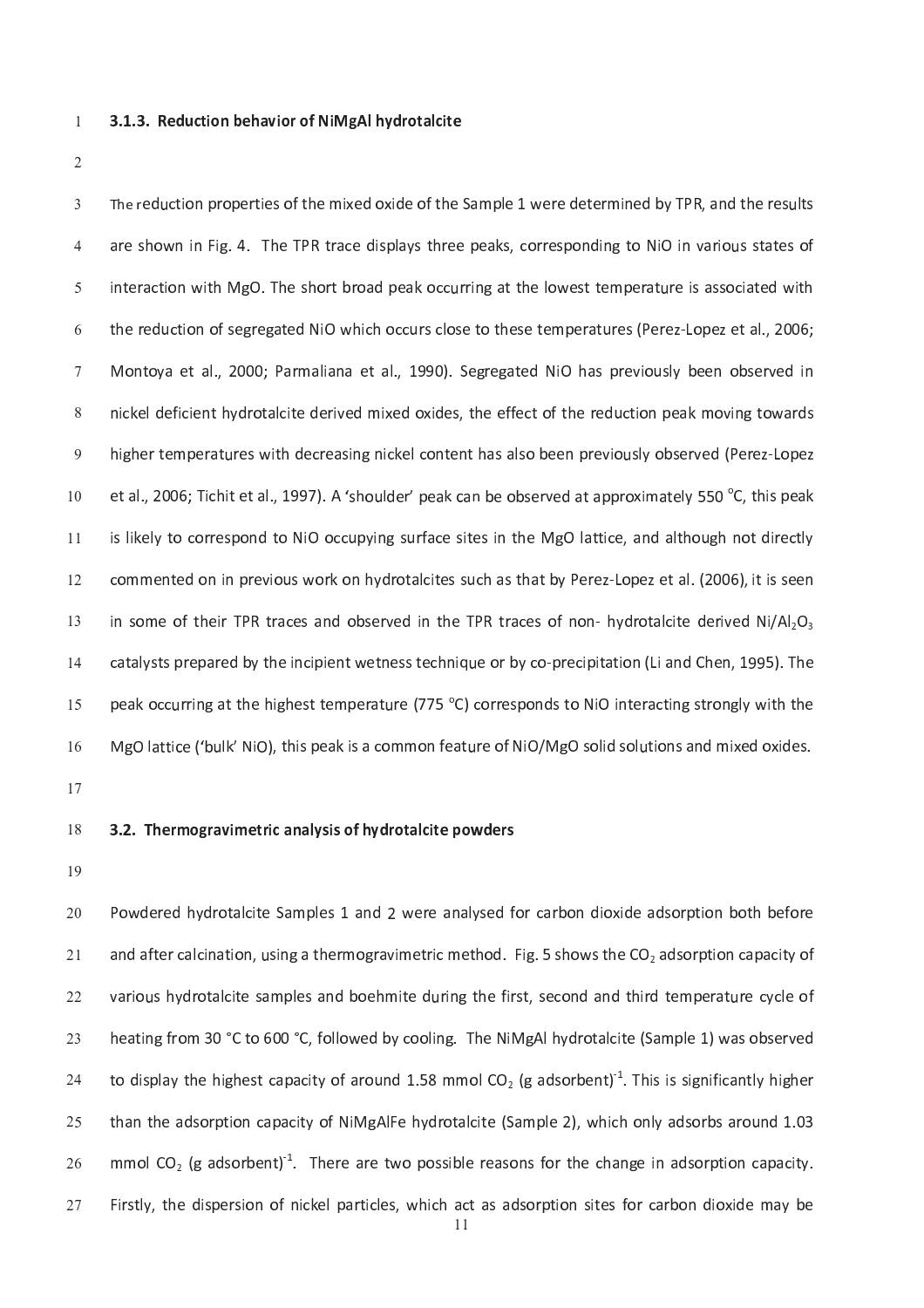r f a c o s i t i o n d l y , t h e p o r e p o r e s i d s e a n d s e a n d s e a r e a r e a f e a f e a f b <sup>y</sup> <sup>t</sup> <sup>h</sup> <sup>e</sup> <sup>a</sup> <sup>d</sup> <sup>d</sup> <sup>i</sup> t <sup>i</sup> <sup>o</sup> <sup>n</sup> <sup>o</sup> <sup>f</sup> <sup>i</sup> <sup>r</sup> <sup>o</sup> <sup>n</sup> , <sup>t</sup> <sup>h</sup> u s <sup>i</sup> <sup>n</sup> <sup>f</sup> <sup>l</sup> u e <sup>n</sup> <sup>c</sup> <sup>i</sup> <sup>n</sup> <sup>g</sup> <sup>t</sup> <sup>h</sup> <sup>e</sup> <sup>a</sup> <sup>c</sup> <sup>c</sup> <sup>e</sup> <sup>s</sup> <sup>s</sup> <sup>i</sup> <sup>b</sup> <sup>i</sup> <sup>l</sup> <sup>i</sup> t <sup>y</sup> <sup>o</sup> <sup>f</sup> <sup>c</sup> <sup>a</sup> <sup>r</sup> <sup>b</sup> <sup>o</sup> <sup>n</sup> <sup>d</sup> <sup>i</sup> <sup>o</sup> <sup>x</sup> <sup>i</sup> <sup>d</sup> <sup>e</sup> <sup>i</sup> <sup>n</sup> <sup>t</sup> <sup>o</sup> <sup>t</sup> <sup>h</sup> <sup>e</sup> <sup>p</sup> <sup>o</sup> <sup>r</sup> <sup>e</sup> <sup>s</sup> <sup>t</sup> <sup>r</sup> u c <sup>t</sup> u r <sup>e</sup> . —r e o f h y d r o t a l c i t e t a l a n d a i n s h e e t e t a l a n d e t a n d r o n d r o a n d r o n s i <sup>n</sup> <sup>t</sup> <sup>e</sup> <sup>r</sup> <sup>c</sup> <sup>a</sup> <sup>l</sup> <sup>a</sup> <sup>t</sup> <sup>e</sup> <sup>d</sup> <sup>w</sup> <sup>i</sup> t <sup>h</sup> <sup>a</sup> <sup>n</sup> <sup>i</sup> <sup>o</sup> <sup>n</sup> <sup>s</sup> <sup>a</sup> <sup>n</sup> <sup>d</sup> <sup>w</sup> <sup>a</sup> <sup>t</sup> <sup>e</sup> <sup>r</sup> <sup>m</sup> <sup>o</sup> <sup>l</sup> <sup>e</sup> <sup>c</sup> u l <sup>e</sup> <sup>s</sup> . <sup>I</sup> <sup>r</sup> <sup>o</sup> <sup>n</sup> ( <sup>F</sup> <sup>e</sup> ) <sup>h</sup> <sup>a</sup> <sup>s</sup> <sup>a</sup> <sup>r</sup> <sup>e</sup> <sup>l</sup> <sup>a</sup> <sup>t</sup> <sup>i</sup> v <sup>e</sup> <sup>l</sup> y <sup>l</sup> <sup>a</sup> <sup>r</sup> <sup>g</sup> <sup>e</sup> <sup>i</sup> <sup>o</sup> <sup>n</sup> <sup>r</sup> <sup>a</sup> <sup>d</sup> <sup>i</sup> u s <sup>o</sup> <sup>f</sup> 0 . <sup>7</sup> 6 <sup>Å</sup> , w <sup>h</sup> <sup>i</sup> <sup>c</sup> <sup>h</sup> <sup>i</sup> <sup>s</sup> <sup>l</sup> <sup>a</sup> <sup>r</sup> <sup>g</sup> <sup>e</sup> <sup>r</sup> <sup>t</sup> <sup>h</sup> <sup>a</sup> <sup>n</sup> <sup>t</sup> <sup>h</sup> <sup>e</sup> <sup>i</sup> <sup>o</sup> <sup>n</sup> <sup>r</sup> <sup>a</sup> <sup>d</sup> <sup>i</sup> <sup>i</sup> <sup>o</sup> <sup>f</sup> <sup>M</sup> <sup>g</sup> a <sup>n</sup> <sup>d</sup> <sup>A</sup> <sup>l</sup> i <sup>o</sup> <sup>n</sup> <sup>s</sup> <sup>o</sup> <sup>f</sup> 0 . 6 5 <sup>a</sup> <sup>n</sup> <sup>d</sup> 0 . 6 <sup>Å</sup> r <sup>e</sup> <sup>s</sup> <sup>p</sup> <sup>e</sup> <sup>c</sup> <sup>t</sup> <sup>i</sup> v <sup>e</sup> <sup>l</sup> y ( <sup>Y</sup> u e <sup>t</sup> <sup>a</sup> <sup>l</sup> , 2 <sup>0</sup> <sup>0</sup> 8 ) , and the finite or product the set of the set of the set of the set of the set of the set of the set of the set o i <sup>r</sup> <sup>o</sup> <sup>n</sup> <sup>c</sup> <sup>o</sup> <sup>n</sup> <sup>t</sup> <sup>e</sup> <sup>n</sup> <sup>t</sup> . <sup>S</sup> <sup>a</sup> <sup>m</sup> <sup>p</sup> <sup>l</sup> <sup>e</sup> <sup>1</sup> <sup>w</sup> <sup>h</sup> <sup>i</sup> <sup>c</sup> <sup>h</sup> <sup>d</sup> <sup>o</sup> <sup>e</sup> <sup>s</sup> <sup>n</sup> <sup>o</sup> <sup>t</sup> <sup>c</sup> <sup>o</sup> <sup>n</sup> <sup>t</sup> <sup>a</sup> <sup>i</sup> <sup>n</sup> <sup>i</sup> <sup>r</sup> <sup>o</sup> <sup>n</sup> , <sup>d</sup> <sup>i</sup> <sup>s</sup> <sup>p</sup> <sup>l</sup> <sup>a</sup> <sup>y</sup> <sup>s</sup> <sup>a</sup> <sup>s</sup> u r <sup>f</sup> <sup>a</sup> <sup>c</sup> <sup>e</sup> <sup>a</sup> <sup>r</sup> <sup>e</sup> <sup>a</sup> <sup>1</sup> 9 . <sup>3</sup> % <sup>h</sup> <sup>i</sup> g <sup>h</sup> <sup>e</sup> <sup>r</sup> <sup>t</sup> <sup>h</sup> <sup>a</sup> <sup>n</sup> s a m p l e d i n i t r o r a t r o r a b l e d i n i t e d i t e d i t e d i t e d i t e d i t e d i t e d i o r p o r a t a t i c e a s m e n t i o n e l a b o v e . S i m i l a r l y y l a r l y l a b o v e l a r l y 1 <sup>0</sup> d e c'herneg ar f a r e a r e a r e n t e n t e n t e n t e v a t t r e v a t r e v a t r e v a t r e v a t r 1 <sup>1</sup> f r a c t i o f t i o f t i o f t h e s p i o f t h e s p i n e s e s e s e s e s e s p i n e l p h a s e . 1 <sup>2</sup>

— e s a m p l e t o d a r o d e f o r e o d e f o r e f o r e f o r e f o r e d e f o r e f o r e f o r e f o r 1 <sup>3</sup> t a n i n i n t t a m p l e c a c i t y o f t h e s a m p l e c a c a c i t e c a t i t e o t t e o t t e o t t  $\overline{a}$ r a vez t r o d t e s t r o d e s t r e s t r e s t r e s t r e s t r e s e o f t h e s t r e s t r e s t r e s 1 5 r f a r e a n d a d s o r p t i o n c a c i t a c i t a t e t a c i t e t a l ( 1 d a c i t e t a t a t a t a 1 <sup>6</sup> : A s e d o r a l l i n e d l d d d a l d a l d a l s e r i a l d a g e r i s e r i s e r i s e r i a l s e d -M <sup>g</sup> <sup>O</sup> <sup>c</sup> <sup>r</sup> <sup>y</sup> <sup>s</sup> <sup>t</sup> <sup>a</sup> <sup>l</sup> <sup>l</sup> <sup>i</sup> t <sup>e</sup> <sup>s</sup> , <sup>N</sup> <sup>i</sup> ` <sup>o</sup> <sup>r</sup> <sup>M</sup> <sup>g</sup> ` <sup>d</sup> <sup>o</sup> <sup>p</sup> <sup>e</sup> <sup>d</sup> <sup>a</sup> <sup>l</sup> u m <sup>i</sup> <sup>n</sup> <sup>a</sup> <sup>a</sup> <sup>n</sup> <sup>d</sup> <sup>a</sup> <sup>n</sup> <sup>a</sup> <sup>l</sup> u m <sup>i</sup> <sup>n</sup> <sup>a</sup> <sup>t</sup> <sup>e</sup> <sup>s</sup> <sup>p</sup> <sup>i</sup> <sup>n</sup> <sup>e</sup> <sup>l</sup> ` <sup>t</sup> <sup>y</sup> <sup>p</sup> <sup>e</sup> <sup>p</sup> <sup>h</sup> <sup>a</sup> <sup>s</sup> <sup>e</sup> <sup>a</sup> <sup>t</sup> <sup>t</sup> <sup>h</sup> <sup>e</sup> <sup>M</sup> <sup>g</sup> ( <sup>N</sup> <sup>i</sup> ) <sup>O</sup> ` a <sup>l</sup> u mun a t o n a t i n d i n d i o t a t a t o r m a t i o n o f b o t d i o t a l d i o t a t e s p i o t a t a t 1 <sup>9</sup> m i n a s e a s e a s e s e s p i n e l p h a s e p o s e p o s i b l e a d i n e s a d s a d s o r p t i o n  $\sim$  $\sim$  $\alpha$  in a l c a contract of the f or more contract of the f or expectation of the f or  $\alpha$  in the f or expectation of  $\alpha$  $\sim$ ي الم الماضي المسلمات الماضي المسلمات المسلمات المن الماضي المسلمات المسلمات المسلمات المسلمات المسلمات المسلم  $\sim$ S a m p l e a c i t o c i t e o f a c i t e o f a c i n a s i m i l a d s o r b e n t i n a s i m i l a r b e n  $\sim$ r a n g e a m p l e s a m p l e s a m p o n f l e s a m p o n d r o t a l e c o m p o s i t e c o n o n o n t  $\sim$ a d a t t e d b y t a n d a t t y w a t t w a t t i o d a t t i t i s o r p a t t i t i o d a t t i t i e s o  $\sim$  $\epsilon$  and  $\epsilon$  is the second state of the second  $\epsilon$  is the second state of the second state  $\epsilon$  $\sim$ 

<sup>2</sup>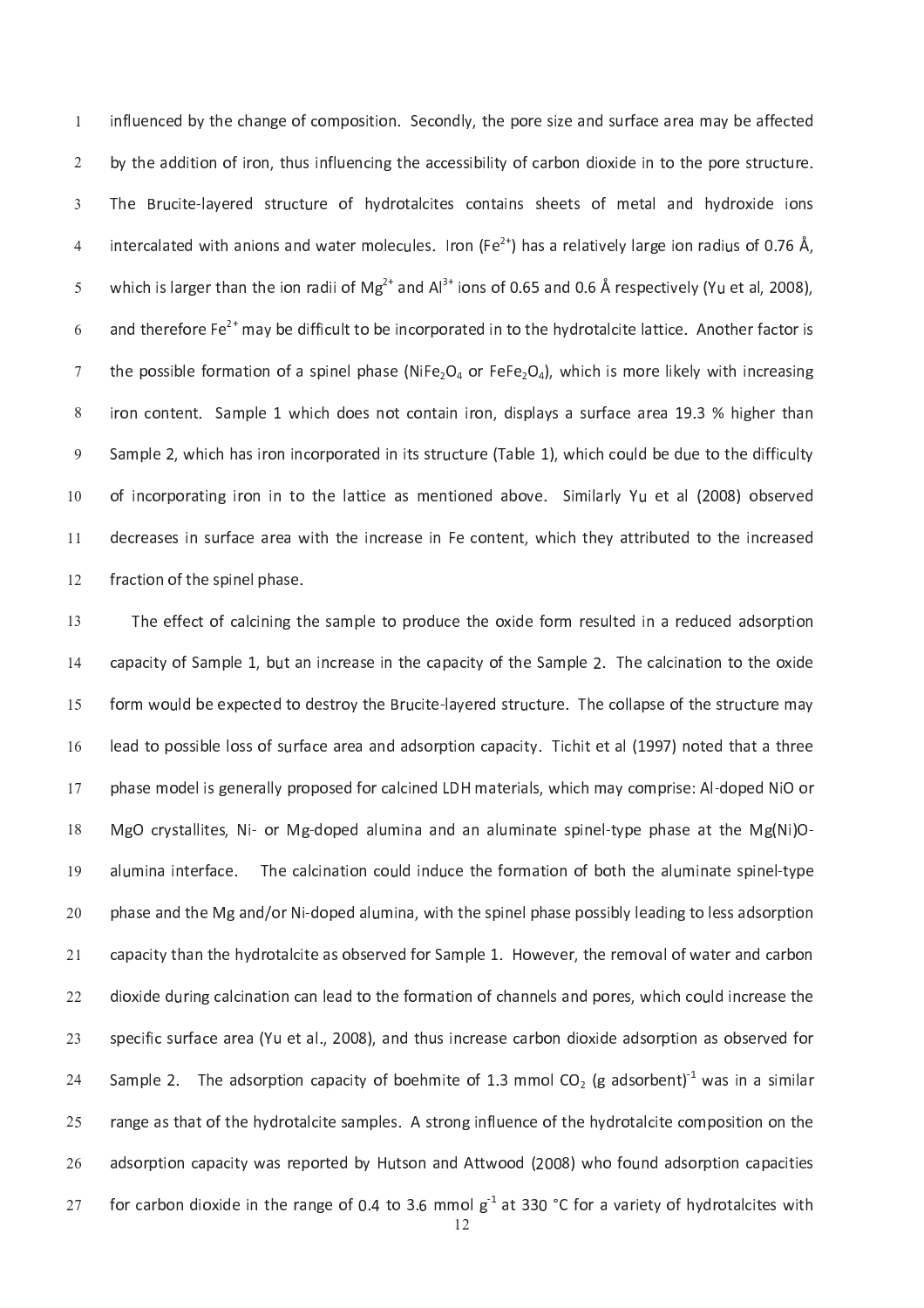$\mathbf{u}$  and  $\mathbf{v}$  are very assumed to the result of the results of the results of the results of the results of the results of the results of the results of the results of the results of the results of the results of a n d o r p e n d o n t a l c i n a t i o n t e m p e r a t e r a t e r a t e m p e r a t e r a t e r a t e r r <sup>e</sup> <sup>p</sup> <sup>e</sup> <sup>a</sup> <sup>t</sup> <sup>i</sup> <sup>n</sup> <sup>g</sup> <sup>t</sup> <sup>h</sup> <sup>e</sup> <sup>t</sup> <sup>e</sup> <sup>m</sup> <sup>p</sup> <sup>e</sup> <sup>r</sup> <sup>a</sup> <sup>t</sup> u r <sup>e</sup> <sup>c</sup> <sup>y</sup> <sup>c</sup> <sup>l</sup> <sup>e</sup> <sup>s</sup> , <sup>t</sup> <sup>h</sup> <sup>e</sup> <sup>a</sup> <sup>m</sup> <sup>o</sup> u n <sup>t</sup> <sup>o</sup> <sup>f</sup> <sup>C</sup> <sup>O</sup> <sup>2</sup> <sup>a</sup> <sup>d</sup> <sup>s</sup> <sup>o</sup> <sup>r</sup> <sup>b</sup> <sup>e</sup> <sup>d</sup> <sup>a</sup> <sup>t</sup> <sup>e</sup> <sup>a</sup> <sup>c</sup> <sup>h</sup> <sup>c</sup> <sup>y</sup> <sup>c</sup> <sup>l</sup> <sup>e</sup> <sup>f</sup> <sup>e</sup> <sup>l</sup> <sup>l</sup> <sup>b</sup> <sup>y</sup> <sup>a</sup> <sup>s</sup> <sup>m</sup> <sup>a</sup> <sup>l</sup> <sup>l</sup> <sup>a</sup> <sup>m</sup> <sup>o</sup> u n <sup>t</sup> , n t o f c o s o r b e d o v e r o v e r b e t e t e t e t a l c i t e i t e t h e t h e t h e t e w a s 1 y d l o n t i a n t a n t o n c o n c o s i s i d r o t a l e d r o t a l e r i d r o f t e h e h e h e h e h e h un e s a c e a c a r a c a r a c e a r a r e a r e a w i n c r e a s i n g n e a s i n e r e a s i n e a s i o  $\alpha$  . For a t constant  $\alpha$  is the set of a set of a set of a set of a m p l e s o f a t e s t h a t e s t h a t e s t h a t e s t h a t e s t h a t e s t h a t e s t h a t e s t h a t e s t h a t e s t h a t e s t h a t S <sup>a</sup> <sup>m</sup> <sup>p</sup> <sup>l</sup> <sup>e</sup> <sup>1</sup> <sup>d</sup> <sup>i</sup> <sup>s</sup> <sup>p</sup> <sup>l</sup> <sup>a</sup> <sup>y</sup> <sup>s</sup> <sup>t</sup> <sup>h</sup> <sup>e</sup> <sup>f</sup> <sup>a</sup> <sup>s</sup> <sup>t</sup> <sup>e</sup> <sup>s</sup> <sup>t</sup> <sup>a</sup> <sup>d</sup> <sup>s</sup> <sup>o</sup> <sup>r</sup> <sup>p</sup> <sup>t</sup> <sup>i</sup> <sup>o</sup> <sup>n</sup> <sup>r</sup> <sup>a</sup> <sup>t</sup> <sup>e</sup> <sup>o</sup> <sup>f</sup> 0 . <sup>1</sup> <sup>7</sup> <sup>m</sup> <sup>m</sup> <sup>o</sup> <sup>l</sup> <sup>g</sup> <sup>k</sup> <sup>1</sup> <sup>m</sup> <sup>i</sup> <sup>n</sup> <sup>k</sup> <sup>1</sup> . <sup>T</sup> <sup>h</sup> <sup>e</sup> <sup>r</sup> <sup>a</sup> <sup>t</sup> <sup>e</sup> <sup>o</sup> <sup>f</sup> <sup>a</sup> <sup>d</sup> <sup>s</sup> <sup>o</sup> <sup>r</sup> <sup>p</sup> <sup>t</sup> <sup>i</sup> <sup>o</sup> <sup>n</sup> <sup>o</sup> <sup>f</sup> <sup>C</sup> <sup>O</sup> <sup>2</sup> u p <sup>o</sup> <sup>n</sup> <sup>S</sup> <sup>a</sup> <sup>m</sup> <sup>p</sup> <sup>l</sup> <sup>e</sup> <sup>1</sup> <sup>d</sup> u r <sup>i</sup> <sup>n</sup> <sup>g</sup> <sup>t</sup> <sup>h</sup> <sup>e</sup> <sup>f</sup> <sup>i</sup> <sup>r</sup> <sup>s</sup> <sup>t</sup> <sup>c</sup> <sup>y</sup> <sup>c</sup> <sup>l</sup> <sup>e</sup> <sup>i</sup> <sup>s</sup> <sup>m</sup> <sup>a</sup> <sup>r</sup> <sup>k</sup> <sup>e</sup> <sup>d</sup> <sup>l</sup> y <sup>f</sup> <sup>a</sup> <sup>s</sup> <sup>t</sup> <sup>e</sup> <sup>r</sup> <sup>t</sup> <sup>h</sup> <sup>a</sup> <sup>n</sup> <sup>a</sup> <sup>n</sup> <sup>y</sup> <sup>o</sup> <sup>f</sup> <sup>t</sup> <sup>h</sup> <sup>e</sup> <sup>o</sup> <sup>t</sup> <sup>h</sup> <sup>e</sup> <sup>r</sup> <sup>s</sup> <sup>a</sup> <sup>m</sup> <sup>p</sup> <sup>l</sup> <sup>e</sup> <sup>s</sup> , <sup>b</sup> u t <sup>d</sup> <sup>e</sup> <sup>c</sup> <sup>r</sup> <sup>e</sup> <sup>a</sup> <sup>s</sup> <sup>e</sup> <sup>s</sup> w <sup>i</sup> t <sup>h</sup> <sup>i</sup> <sup>n</sup> <sup>c</sup> <sup>r</sup> <sup>e</sup> <sup>a</sup> <sup>s</sup> <sup>i</sup> <sup>n</sup> <sup>g</sup> <sup>n</sup> u m <sup>b</sup> <sup>e</sup> <sup>r</sup> <sup>o</sup> <sup>f</sup> <sup>c</sup> <sup>y</sup> <sup>c</sup> <sup>l</sup> <sup>e</sup> <sup>s</sup> <sup>s</sup> u c <sup>h</sup> <sup>t</sup> <sup>h</sup> <sup>a</sup> <sup>t</sup> <sup>a</sup> <sup>t</sup> <sup>t</sup> <sup>h</sup> <sup>e</sup> <sup>t</sup> <sup>h</sup> <sup>i</sup> <sup>r</sup> <sup>d</sup> <sup>c</sup> <sup>y</sup> <sup>c</sup> <sup>l</sup> <sup>e</sup> , <sup>t</sup> <sup>h</sup> <sup>e</sup> <sup>r</sup> <sup>a</sup> <sup>t</sup> <sup>e</sup> <sup>h</sup> <sup>a</sup> <sup>s</sup> <sup>f</sup> <sup>a</sup> <sup>l</sup> <sup>l</sup> <sup>e</sup> <sup>n</sup> <sup>b</sup> <sup>y</sup> 4 <sup>4</sup> % . 1 <sup>0</sup>

1 <sup>1</sup>

#### 3 . <sup>3</sup> . <sup>T</sup> <sup>h</sup> <sup>e</sup> <sup>r</sup> <sup>m</sup> <sup>a</sup> <sup>l</sup> <sup>s</sup> <sup>t</sup> <sup>a</sup> <sup>b</sup> <sup>i</sup> <sup>l</sup> <sup>i</sup> t <sup>y</sup> <sup>o</sup> <sup>f</sup> <sup>h</sup> <sup>y</sup> <sup>d</sup> <sup>r</sup> <sup>o</sup> <sup>t</sup> <sup>a</sup> <sup>l</sup> <sup>c</sup> <sup>i</sup> t <sup>e</sup> / <sup>a</sup> <sup>l</sup> <sup>u</sup> <sup>m</sup> <sup>i</sup> <sup>n</sup> <sup>a</sup> <sup>p</sup> <sup>e</sup> <sup>l</sup> <sup>l</sup> <sup>e</sup> <sup>t</sup> <sup>s</sup> 1 <sup>2</sup>

1 <sup>3</sup>

H <sup>y</sup> <sup>d</sup> <sup>r</sup> <sup>o</sup> <sup>t</sup> <sup>a</sup> <sup>l</sup> <sup>c</sup> <sup>i</sup> t <sup>e</sup> <sup>p</sup> <sup>o</sup> <sup>w</sup> <sup>d</sup> <sup>e</sup> <sup>r</sup> <sup>s</sup> <sup>w</sup> <sup>e</sup> <sup>r</sup> <sup>e</sup> <sup>m</sup> <sup>a</sup> <sup>n</sup> u f <sup>a</sup> <sup>c</sup> <sup>t</sup> u r <sup>e</sup> <sup>d</sup> <sup>i</sup> <sup>n</sup> <sup>t</sup> <sup>o</sup> <sup>p</sup> <sup>e</sup> <sup>l</sup> <sup>l</sup> <sup>e</sup> <sup>t</sup> <sup>s</sup> <sup>b</sup> <sup>y</sup> <sup>m</sup> <sup>i</sup> x <sup>i</sup> <sup>n</sup> <sup>g</sup> <sup>w</sup> <sup>i</sup> t <sup>h</sup> <sup>b</sup> <sup>o</sup> <sup>e</sup> <sup>h</sup> <sup>m</sup> <sup>i</sup> t <sup>e</sup> <sup>i</sup> <sup>n</sup> <sup>r</sup> <sup>a</sup> <sup>t</sup> <sup>i</sup> <sup>o</sup> <sup>s</sup> <sup>o</sup> <sup>f</sup> <sup>5</sup> 0 : 5 0 o <sup>r</sup>  $\overline{a}$ 7 0 : 3 0 h <sup>y</sup> <sup>d</sup> <sup>r</sup> <sup>o</sup> <sup>t</sup> <sup>a</sup> <sup>l</sup> <sup>c</sup> <sup>i</sup> t <sup>e</sup> : b <sup>o</sup> <sup>e</sup> <sup>h</sup> <sup>m</sup> <sup>i</sup> t <sup>e</sup> , <sup>b</sup> <sup>e</sup> <sup>f</sup> <sup>o</sup> <sup>r</sup> <sup>e</sup> <sup>m</sup> <sup>a</sup> <sup>k</sup> <sup>i</sup> <sup>n</sup> <sup>g</sup> <sup>i</sup> <sup>n</sup> <sup>t</sup> <sup>o</sup> <sup>p</sup> <sup>a</sup> <sup>s</sup> <sup>t</sup> <sup>e</sup> , <sup>e</sup> <sup>x</sup> <sup>t</sup> <sup>r</sup> u d <sup>i</sup> <sup>n</sup> <sup>g</sup> , <sup>d</sup> <sup>r</sup> <sup>y</sup> <sup>i</sup> <sup>n</sup> <sup>g</sup> <sup>a</sup> <sup>n</sup> <sup>d</sup> <sup>c</sup> <sup>a</sup> <sup>l</sup> <sup>c</sup> <sup>i</sup> <sup>n</sup> <sup>i</sup> <sup>n</sup> <sup>g</sup> . <sup>S</sup> <sup>i</sup> <sup>n</sup> <sup>c</sup> <sup>e</sup> 1 5 a l s o can a d s o r o can a r b o n d i o n d e s o r a r b o n d e t a r b o n d e r a r a v i d e r a v i d 1 <sup>6</sup> s <sup>t</sup> u d <sup>i</sup> <sup>e</sup> <sup>s</sup> <sup>w</sup> <sup>e</sup> <sup>r</sup> <sup>e</sup> <sup>c</sup> <sup>a</sup> <sup>r</sup> <sup>r</sup> <sup>i</sup> <sup>e</sup> <sup>d</sup> <sup>o</sup> u t <sup>o</sup> <sup>n</sup> <sup>t</sup> <sup>h</sup> <sup>e</sup> <sup>h</sup> <sup>y</sup> <sup>d</sup> <sup>r</sup> <sup>o</sup> <sup>t</sup> <sup>a</sup> <sup>l</sup> <sup>c</sup> <sup>i</sup> t <sup>e</sup> / <sup>a</sup> <sup>l</sup> u m <sup>i</sup> <sup>n</sup> <sup>a</sup> <sup>c</sup> <sup>o</sup> <sup>m</sup> <sup>p</sup> <sup>o</sup> <sup>s</sup> <sup>i</sup> t <sup>e</sup> <sup>s</sup> <sup>a</sup> <sup>m</sup> <sup>p</sup> <sup>l</sup> <sup>e</sup> <sup>s</sup> . <sup>S</sup> <sup>a</sup> <sup>m</sup> <sup>p</sup> <sup>l</sup> <sup>e</sup> <sup>s</sup> <sup>o</sup> <sup>f</sup> <sup>c</sup> <sup>r</sup> u s <sup>h</sup> <sup>e</sup> <sup>d</sup> <sup>a</sup> <sup>n</sup> <sup>d</sup> g <sup>r</sup> <sup>o</sup> u n <sup>d</sup> <sup>h</sup> <sup>y</sup> <sup>d</sup> <sup>r</sup> <sup>o</sup> <sup>t</sup> <sup>a</sup> <sup>l</sup> <sup>c</sup> <sup>i</sup> t <sup>e</sup> / <sup>a</sup> <sup>l</sup> u m <sup>i</sup> <sup>n</sup> <sup>a</sup> <sup>w</sup> <sup>e</sup> <sup>r</sup> <sup>e</sup> <sup>h</sup> <sup>e</sup> <sup>a</sup> <sup>t</sup> <sup>e</sup> <sup>d</sup> <sup>t</sup> <sup>o</sup> 6 <sup>0</sup> <sup>0</sup> ° C ( <sup>c</sup> <sup>a</sup> <sup>l</sup> <sup>c</sup> <sup>i</sup> <sup>n</sup> <sup>a</sup> <sup>t</sup> <sup>i</sup> <sup>o</sup> <sup>n</sup> <sup>t</sup> <sup>e</sup> <sup>m</sup> <sup>p</sup> <sup>e</sup> <sup>r</sup> <sup>a</sup> <sup>t</sup> u r <sup>e</sup> ) <sup>a</sup> <sup>t</sup> <sup>1</sup> 0 ° C <sup>m</sup> <sup>i</sup> <sup>n</sup> <sup>k</sup> <sup>1</sup> <sup>b</sup> <sup>o</sup> <sup>t</sup> <sup>h</sup> u n <sup>d</sup> <sup>e</sup> <sup>r</sup> <sup>a</sup> <sup>n</sup> <sup>i</sup> t <sup>r</sup> <sup>o</sup> <sup>g</sup> <sup>e</sup> <sup>n</sup> <sup>a</sup> <sup>n</sup> <sup>d</sup> <sup>c</sup> <sup>a</sup> <sup>r</sup> <sup>b</sup> <sup>o</sup> <sup>n</sup> <sup>d</sup> <sup>i</sup> <sup>o</sup> <sup>x</sup> <sup>i</sup> <sup>d</sup> <sup>e</sup> <sup>a</sup> <sup>t</sup> <sup>m</sup> <sup>o</sup> <sup>s</sup> <sup>p</sup> <sup>h</sup> <sup>e</sup> <sup>r</sup> <sup>e</sup> . <sup>F</sup> <sup>i</sup> g . <sup>7</sup> <sup>s</sup> <sup>h</sup> <sup>o</sup> <sup>w</sup> <sup>s</sup> <sup>t</sup> <sup>h</sup> <sup>e</sup> <sup>r</sup> <sup>e</sup> <sup>s</sup> u l t <sup>i</sup> <sup>n</sup> <sup>g</sup> <sup>w</sup> <sup>e</sup> <sup>i</sup> g <sup>h</sup> <sup>t</sup> <sup>l</sup> <sup>o</sup> <sup>s</sup> <sup>s</sup> <sup>c</sup> u r <sup>v</sup> <sup>e</sup> <sup>s</sup> <sup>f</sup> <sup>o</sup> <sup>r</sup> 1 <sup>9</sup>  $\sim$  $\mathbf{a}$  and  $\mathbf{a}$  i n  $\mathbf{b}$  in  $\mathbf{c}$  . Then  $\mathbf{c}$  and  $\mathbf{c}$  and  $\mathbf{c}$  in the set of  $\mathbf{c}$  is the set of  $\mathbf{c}$  is the set of  $\mathbf{c}$  is the set of  $\mathbf{c}$  is the set of  $\mathbf{c}$  is the set of  $\math$  $\sim$ un d a t h i s i cheannair an an bhaile ann an bhaile an an bhaile an an bhaile an bhaile an bhaile an bhaile  $\sim$ un t r i ben de t o i n t e r l a t e r a t e r a t e r a t e r a t e r a t e r a t e r a t e r a t e r a t e r u l l l y se  $\sim$ un a v e s o contra mortal de la contra mortal de la contra mortal de la contra mortal de la contra mortal de  $\sim$ 6 <sup>0</sup> <sup>0</sup> ° C , <sup>a</sup> <sup>r</sup> <sup>i</sup> <sup>s</sup> <sup>i</sup> <sup>n</sup> <sup>g</sup> <sup>f</sup> <sup>r</sup> <sup>o</sup> <sup>m</sup> <sup>d</sup> <sup>e</sup> <sup>h</sup> <sup>y</sup> <sup>d</sup> <sup>r</sup> <sup>o</sup> <sup>x</sup> <sup>y</sup> <sup>l</sup> <sup>a</sup> <sup>t</sup> <sup>i</sup> <sup>o</sup> <sup>n</sup> <sup>a</sup> <sup>n</sup> <sup>d</sup> <sup>d</sup> <sup>e</sup> <sup>c</sup> <sup>a</sup> <sup>r</sup> <sup>b</sup> <sup>o</sup> <sup>n</sup> <sup>i</sup> <sup>s</sup> <sup>a</sup> <sup>t</sup> <sup>i</sup> <sup>o</sup> <sup>n</sup> <sup>r</sup> <sup>e</sup> <sup>s</sup> <sup>p</sup> <sup>e</sup> <sup>c</sup> <sup>t</sup> <sup>i</sup> v <sup>e</sup> <sup>l</sup> y ( <sup>H</sup> u t <sup>s</sup> <sup>o</sup> <sup>n</sup> <sup>e</sup> <sup>t</sup> <sup>a</sup> <sup>l</sup> . , 2 <sup>0</sup> <sup>0</sup> <sup>4</sup> ; <sup>O</sup> <sup>t</sup> <sup>h</sup> <sup>m</sup> <sup>a</sup> <sup>n</sup>  $\sim$ e <sup>t</sup> <sup>a</sup> <sup>l</sup> . , 2 <sup>0</sup> <sup>0</sup> <sup>6</sup> ) . <sup>T</sup> <sup>h</sup> <sup>e</sup> <sup>s</sup> <sup>e</sup> <sup>d</sup> <sup>e</sup> <sup>c</sup> <sup>o</sup> <sup>m</sup> <sup>p</sup> <sup>o</sup> <sup>s</sup> <sup>i</sup> t <sup>i</sup> <sup>o</sup> <sup>n</sup> <sup>p</sup> <sup>r</sup> <sup>o</sup> <sup>c</sup> <sup>e</sup> <sup>s</sup> <sup>s</sup> <sup>e</sup> <sup>s</sup> <sup>o</sup> <sup>c</sup> <sup>c</sup> u r <sup>d</sup> u r <sup>i</sup> <sup>n</sup> <sup>g</sup> <sup>c</sup> <sup>a</sup> <sup>l</sup> <sup>c</sup> <sup>i</sup> <sup>n</sup> <sup>a</sup> <sup>t</sup> <sup>i</sup> <sup>o</sup> <sup>n</sup> <sup>a</sup> <sup>n</sup> <sup>d</sup> <sup>c</sup> <sup>h</sup> <sup>a</sup> <sup>n</sup> <sup>g</sup> <sup>e</sup> <sup>t</sup> <sup>h</sup> <sup>e</sup> <sup>s</sup> <sup>t</sup> <sup>r</sup> u c <sup>t</sup> u r <sup>e</sup> <sup>a</sup> <sup>n</sup> <sup>d</sup>  $\sim$ s u r <sup>f</sup> <sup>a</sup> <sup>c</sup> <sup>e</sup> <sup>o</sup> <sup>f</sup> <sup>t</sup> <sup>h</sup> <sup>e</sup> <sup>h</sup> <sup>y</sup> <sup>d</sup> <sup>r</sup> <sup>o</sup> <sup>t</sup> <sup>a</sup> <sup>l</sup> <sup>c</sup> <sup>i</sup> t <sup>e</sup> <sup>s</sup> ( <sup>P</sup> <sup>e</sup> <sup>r</sup> <sup>e</sup> <sup>z</sup> ` <sup>L</sup> <sup>o</sup> <sup>p</sup> <sup>e</sup> <sup>z</sup> <sup>e</sup> <sup>t</sup> <sup>a</sup> <sup>l</sup> . , 2 <sup>0</sup> <sup>0</sup> <sup>6</sup> ) . <sup>A</sup> <sup>s</sup> <sup>t</sup> <sup>h</sup> <sup>e</sup> <sup>s</sup> <sup>a</sup> <sup>m</sup> <sup>p</sup> <sup>l</sup> <sup>e</sup> <sup>s</sup> u s <sup>e</sup> <sup>d</sup> <sup>i</sup> <sup>n</sup> <sup>t</sup> <sup>h</sup> <sup>i</sup> <sup>s</sup> <sup>s</sup> <sup>t</sup> u d <sup>y</sup> <sup>h</sup> <sup>a</sup> <sup>d</sup> <sup>a</sup> <sup>l</sup> <sup>r</sup> <sup>e</sup> <sup>a</sup> <sup>d</sup> <sup>y</sup>  $\sim$ 

 $\sim$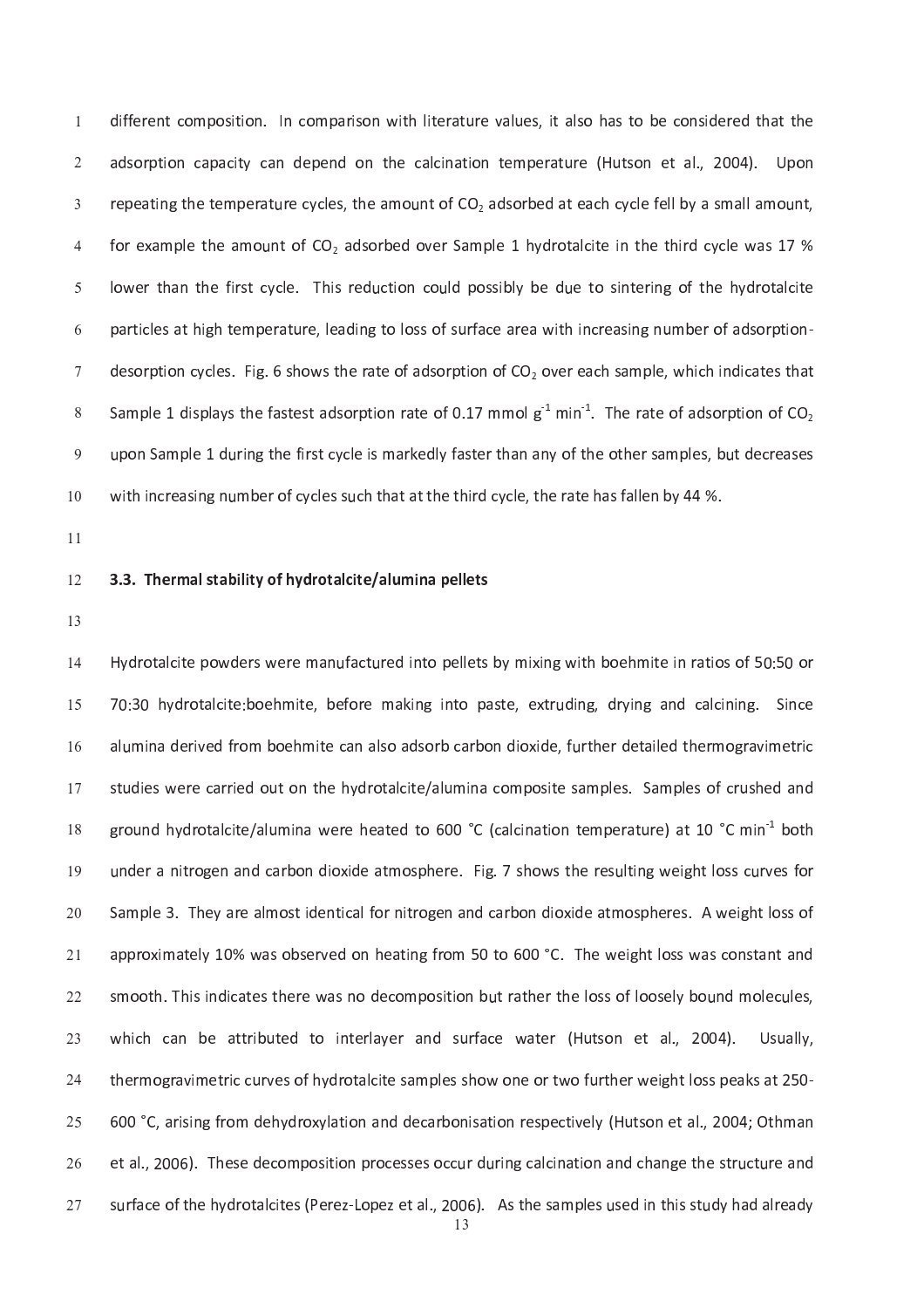un d e r g o n e r i o n a t i o n o s e r i o s e s e r e s e r e r o s e r o s e s e s e s e s e r e r e r o i e r e r e a t e s a m p l e s d o e s n o e s n o e s n o e s n e s n e s n o e s n e s d o e s n e s d o e s huidhe ann an chomhair an chomhair an chomhair an chomhair an chomhair an chomhair an chomhair an chomhair an ° C , <sup>a</sup> <sup>s</sup> <sup>s</sup> <sup>h</sup> <sup>o</sup> <sup>w</sup> <sup>n</sup> <sup>i</sup> <sup>n</sup> <sup>F</sup> <sup>i</sup> g . <sup>8</sup> . <sup>T</sup> <sup>h</sup> u s , <sup>t</sup> <sup>h</sup> <sup>e</sup> <sup>c</sup> <sup>o</sup> <sup>m</sup> <sup>p</sup> <sup>o</sup> <sup>s</sup> <sup>i</sup> t <sup>i</sup> <sup>o</sup> <sup>n</sup> <sup>o</sup> <sup>f</sup> <sup>t</sup> <sup>h</sup> <sup>e</sup> <sup>h</sup> <sup>y</sup> <sup>d</sup> <sup>r</sup> <sup>o</sup> <sup>t</sup> <sup>a</sup> <sup>l</sup> <sup>c</sup> <sup>i</sup> t <sup>e</sup> <sup>h</sup> <sup>a</sup> <sup>s</sup> <sup>n</sup> <sup>o</sup> <sup>i</sup> <sup>n</sup> <sup>f</sup> <sup>l</sup> u e <sup>n</sup> <sup>c</sup> <sup>e</sup> <sup>o</sup> <sup>n</sup> <sup>t</sup> <sup>h</sup> <sup>e</sup> <sup>s</sup> <sup>t</sup> <sup>a</sup> <sup>b</sup> <sup>i</sup> <sup>l</sup> <sup>i</sup> t <sup>y</sup> <sup>o</sup> <sup>f</sup> t <sup>h</sup> <sup>e</sup> <sup>h</sup> <sup>y</sup> <sup>d</sup> <sup>r</sup> <sup>o</sup> <sup>t</sup> <sup>a</sup> <sup>l</sup> <sup>c</sup> <sup>i</sup> t <sup>e</sup> <sup>s</sup> <sup>t</sup> <sup>r</sup> u c <sup>t</sup> u r <sup>e</sup> <sup>a</sup> <sup>t</sup> <sup>h</sup> <sup>i</sup> g <sup>h</sup> <sup>t</sup> <sup>e</sup> <sup>m</sup> <sup>p</sup> <sup>e</sup> <sup>r</sup> <sup>a</sup> <sup>t</sup> u r <sup>e</sup> <sup>s</sup> . <sup>T</sup> <sup>h</sup> <sup>i</sup> <sup>s</sup> <sup>w</sup> <sup>a</sup> <sup>s</sup> <sup>o</sup> <sup>n</sup> <sup>l</sup> y <sup>t</sup> <sup>h</sup> <sup>o</sup> u g <sup>h</sup> <sup>t</sup> <sup>t</sup> <sup>o</sup> <sup>b</sup> <sup>e</sup> <sup>v</sup> <sup>a</sup> <sup>l</sup> <sup>i</sup> <sup>d</sup> <sup>f</sup> <sup>o</sup> <sup>r</sup> <sup>c</sup> <sup>a</sup> <sup>l</sup> <sup>c</sup> <sup>i</sup> <sup>n</sup> <sup>e</sup> <sup>d</sup> s a m p l e r o m p o s i t i o n o f t h e c a t i o f t h e c a t i o n e s i t i o f t a t i o f t a t i o f un de la t o h a v l a t o n a n d e c a r b o n d e c a r b o n t a t a t e r a t e r a t a t e r a t e r a t  $\lambda = 0$  .  $\lambda$ 

ومن الماضي على الماض الماضي التي يتم الموضوع الماضي الموضوع الماضي الماضي الموضوع الماضي الماضي الماضي الماضي 1 <sup>0</sup> f r o f t h e h e s s e s t e s e r o b s e r v e r v e r v e v e w e w e i n t c a t e w a s e r v e v e v e 1 <sup>1</sup> d <sup>i</sup> f <sup>f</sup> <sup>e</sup> <sup>r</sup> <sup>e</sup> <sup>n</sup> <sup>t</sup> <sup>s</sup> <sup>t</sup> <sup>a</sup> <sup>g</sup> <sup>e</sup> <sup>s</sup> <sup>o</sup> <sup>f</sup> <sup>w</sup> <sup>e</sup> <sup>i</sup> g <sup>h</sup> <sup>t</sup> <sup>l</sup> <sup>o</sup> <sup>s</sup> <sup>s</sup> . <sup>I</sup> <sup>n</sup> <sup>i</sup> t <sup>i</sup> <sup>a</sup> <sup>l</sup> <sup>l</sup> y <sup>t</sup> <sup>h</sup> <sup>e</sup> <sup>e</sup> <sup>v</sup> <sup>a</sup> <sup>p</sup> <sup>o</sup> <sup>r</sup> <sup>a</sup> <sup>t</sup> <sup>i</sup> <sup>o</sup> <sup>n</sup> <sup>o</sup> <sup>f</sup> <sup>w</sup> <sup>a</sup> <sup>t</sup> <sup>e</sup> <sup>r</sup> <sup>a</sup> <sup>n</sup> <sup>d</sup> <sup>d</sup> <sup>e</sup> <sup>s</sup> <sup>o</sup> <sup>r</sup> <sup>p</sup> <sup>t</sup> <sup>i</sup> <sup>o</sup> <sup>n</sup> <sup>o</sup> <sup>f</sup> <sup>g</sup> <sup>a</sup> <sup>s</sup> <sup>o</sup> <sup>c</sup> <sup>c</sup> u r <sup>s</sup> <sup>i</sup> <sup>n</sup> <sup>a</sup> 1 <sup>2</sup> s i l a r m a t a p r o t a p r o t a c o n d w e s e s e s e r o c o n d w e i g h t l o s e s p r o c e s p 1 <sup>3</sup> r v e o f t h e s t h e w e i g h t l o s s t e c o m e s t e p e r a i n d i n d i n d i s i n d i c a t e s  $\overline{a}$ r i c a g e l i m i l a r b e h a r b e h a v i o b e h a r b e h a v i d e g e n i s e n a s t h e p e g a s 1 5 t s i t s s s o f e r o t a s e r o m a l s t a b i l i t a b i l s s e r e d t o m a t e r i a l s s s s s s 1 <sup>6</sup> s is in the case of the case of the case of the case of the case of the case of the case of the case of the case of the case of the case of the case of the case of the case of the case of the case of the case of the case -

S u b <sup>s</sup> <sup>e</sup> <sup>q</sup> u e <sup>n</sup> <sup>t</sup> <sup>c</sup> <sup>o</sup> <sup>o</sup> <sup>l</sup> <sup>i</sup> <sup>n</sup> <sup>g</sup> <sup>a</sup> <sup>n</sup> <sup>d</sup> <sup>r</sup> <sup>e</sup> ` <sup>h</sup> <sup>e</sup> <sup>a</sup> <sup>t</sup> <sup>i</sup> <sup>n</sup> <sup>g</sup> <sup>c</sup> <sup>y</sup> <sup>c</sup> <sup>l</sup> <sup>e</sup> <sup>s</sup> <sup>w</sup> <sup>e</sup> <sup>r</sup> <sup>e</sup> <sup>p</sup> <sup>e</sup> <sup>r</sup> <sup>f</sup> <sup>o</sup> <sup>r</sup> <sup>m</sup> <sup>e</sup> <sup>d</sup> . <sup>T</sup> <sup>h</sup> <sup>e</sup> <sup>r</sup> <sup>e</sup> <sup>s</sup> u l t <sup>s</sup> <sup>a</sup> <sup>r</sup> <sup>e</sup> <sup>s</sup> <sup>h</sup> <sup>o</sup> <sup>w</sup> <sup>n</sup> <sup>i</sup> <sup>n</sup> <sup>F</sup> <sup>i</sup> g . <sup>1</sup> 0 f <sup>o</sup> <sup>r</sup> -S a m p l e s f o l l o l i r o l i r s t h e a t i r s t h e m a s r e m a i n e m a r e m a r l y c o n s t a 1 <sup>9</sup> u n <sup>t</sup> <sup>i</sup> <sup>l</sup> <sup>t</sup> <sup>e</sup> <sup>m</sup> <sup>p</sup> <sup>e</sup> <sup>r</sup> <sup>a</sup> <sup>t</sup> u r <sup>e</sup> <sup>s</sup> <sup>l</sup> <sup>o</sup> <sup>w</sup> <sup>e</sup> <sup>r</sup> <sup>t</sup> <sup>h</sup> <sup>a</sup> <sup>n</sup> <sup>3</sup> 0 <sup>0</sup> ° C <sup>a</sup> <sup>r</sup> <sup>e</sup> <sup>r</sup> <sup>e</sup> <sup>a</sup> <sup>c</sup> <sup>h</sup> <sup>e</sup> <sup>d</sup> . <sup>T</sup> <sup>h</sup> <sup>i</sup> <sup>s</sup> <sup>b</sup> <sup>e</sup> <sup>h</sup> <sup>a</sup> <sup>v</sup> <sup>i</sup> <sup>o</sup> u r <sup>d</sup> <sup>i</sup> f <sup>f</sup> <sup>e</sup> <sup>r</sup> <sup>s</sup> <sup>s</sup> <sup>t</sup> <sup>r</sup> <sup>o</sup> <sup>n</sup> <sup>g</sup> <sup>l</sup> y <sup>f</sup> <sup>r</sup> <sup>o</sup> <sup>m</sup> <sup>t</sup> <sup>h</sup> <sup>e</sup> <sup>h</sup> <sup>e</sup> <sup>a</sup> <sup>t</sup> <sup>i</sup> <sup>n</sup> <sup>g</sup>  $\sim$ r i n genne de la servició de la servició de la servició de la servició de la servició de la servició de la se  $\sim$ a d r o t a l c i t e a t e a t i n a t i n g r e s e s e s e s e a t i n a s o f m a s e a m o s e a m o s e  $\sim$ r i n g h t l o s t d'a t l e a t d'a t l e a t d'a t d'a t d'a t d'a t d'a t d'a t d'a t d'a t d'a t d'a t d'  $\sim$ r e v i o l i n de seus de la t e d a t a t a t e t e s i s t e s o r b e d a t e d a t e d a t e s o r b e d  $\sim$  $\sim$  $\sim$ i <sup>s</sup> <sup>c</sup> <sup>a</sup> u s <sup>e</sup> <sup>d</sup> <sup>b</sup> <sup>y</sup> <sup>a</sup> <sup>s</sup> <sup>l</sup> <sup>i</sup> g <sup>h</sup> <sup>t</sup> <sup>t</sup> <sup>e</sup> <sup>m</sup> <sup>p</sup> <sup>e</sup> <sup>r</sup> <sup>a</sup> <sup>t</sup> u r <sup>e</sup> <sup>d</sup> <sup>i</sup> f <sup>f</sup> <sup>e</sup> <sup>r</sup> <sup>e</sup> <sup>n</sup> <sup>c</sup> <sup>e</sup> <sup>b</sup> <sup>e</sup> <sup>t</sup> <sup>w</sup> <sup>e</sup> <sup>e</sup> <sup>n</sup> <sup>t</sup> <sup>h</sup> <sup>e</sup> <sup>t</sup> <sup>h</sup> <sup>e</sup> <sup>r</sup> <sup>m</sup> <sup>o</sup> <sup>c</sup> <sup>o</sup> u p <sup>l</sup> <sup>e</sup> , <sup>w</sup> <sup>h</sup> <sup>i</sup> <sup>c</sup> <sup>h</sup> <sup>w</sup> <sup>a</sup> <sup>s</sup> <sup>p</sup> <sup>l</sup> <sup>a</sup> <sup>c</sup> <sup>e</sup> <sup>d</sup> <sup>d</sup> <sup>i</sup> <sup>r</sup> <sup>e</sup> <sup>c</sup> <sup>t</sup> <sup>l</sup> y  $\sim$ 

 $\overline{a}$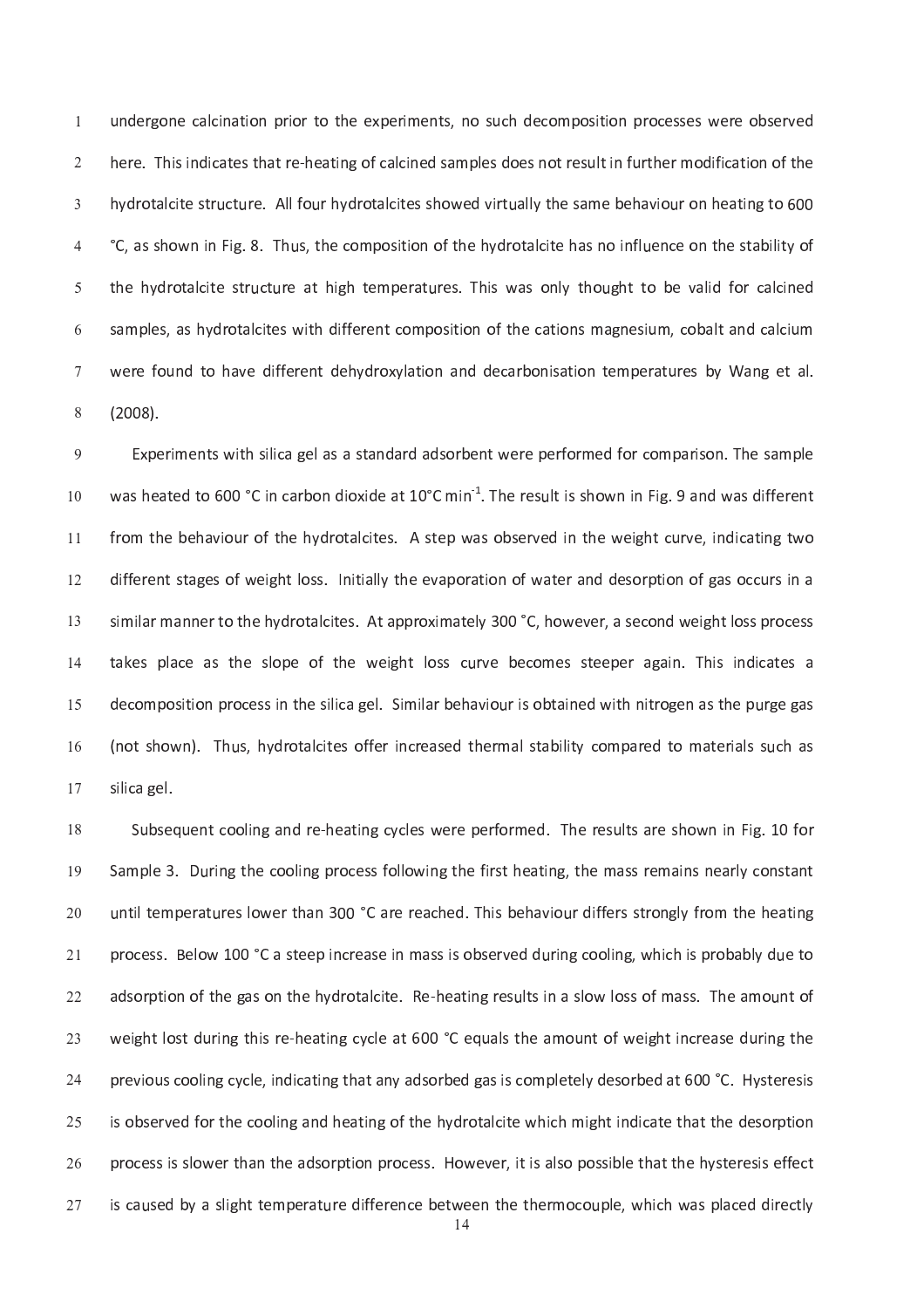u n <sup>d</sup> <sup>e</sup> <sup>r</sup> <sup>t</sup> <sup>h</sup> <sup>e</sup> <sup>s</sup> <sup>a</sup> <sup>m</sup> <sup>p</sup> <sup>l</sup> <sup>e</sup> <sup>h</sup> <sup>o</sup> <sup>l</sup> <sup>d</sup> <sup>e</sup> <sup>r</sup> , <sup>a</sup> <sup>n</sup> <sup>d</sup> <sup>t</sup> <sup>h</sup> <sup>e</sup> <sup>s</sup> <sup>a</sup> <sup>m</sup> <sup>p</sup> <sup>l</sup> <sup>e</sup> <sup>i</sup> t <sup>s</sup> <sup>e</sup> <sup>l</sup> f , <sup>d</sup> u r <sup>i</sup> <sup>n</sup> <sup>g</sup> <sup>h</sup> <sup>e</sup> <sup>a</sup> <sup>t</sup> <sup>i</sup> <sup>n</sup> <sup>g</sup> <sup>a</sup> <sup>n</sup> <sup>d</sup> <sup>c</sup> <sup>o</sup> <sup>o</sup> <sup>l</sup> <sup>i</sup> <sup>n</sup> <sup>g</sup> . <sup>T</sup> <sup>h</sup> <sup>e</sup> <sup>r</sup> <sup>e</sup> <sup>s</sup> <sup>p</sup> <sup>o</sup> <sup>n</sup> <sup>s</sup> <sup>e</sup> <sup>o</sup> <sup>f</sup> <sup>t</sup> <sup>h</sup> <sup>e</sup> un de la tradición de la companyación de la companyación de la companyación de la companyación de la companyació un fioso de la contra de la contra de la contra de la contra de la contra de la contra de la contra de la cont

r e contra de la contra de la contra de la contra de la contra de la contra de la contra de la contra de la co and the second contract the second contract  $\alpha$  is the second contract of  $\alpha$  or  $\alpha$  is one of  $\alpha$  or  $\alpha$  or  $\alpha$ t h a t h e r m a l e f e f e f e c t o f e n d e p e n d e n t o f e g a s . H o w e v e r , t h e a m o w e r i n c r e r e s i s i s l i g h t l y h i g h e r f o r c a r b o n d i o x i d e t h a n f o r n i t r o r o 1 <sup>0</sup> 1 <sup>1</sup>

1 <sup>2</sup>

## 3 . E f e c a r e a r e a d a d a d s o r p o n d i o n h y d r o n d r o t a l c i t e l u m i n a l u m i n 1 <sup>3</sup>

 $\overline{a}$ 

s a m p l e r e r e r e r e r e r e r e r e c a r e r e r e r e a d e a d s o r e a d s o r e r e a r e r e r 1 5 r e c'hoarier a tallet a t renn a t r e m e r a t a t a t e v a t e m e r a t e m e r a t a t e m a t e m e r 1 <sup>6</sup> t h e r e vez a m p l e r a m p l e r e r e r e r e r e r e r e a t m e n t e m p e r e r e r e r e r e r e r e -1 <sup>5</sup> 0 , <sup>3</sup> 0 <sup>0</sup> a <sup>n</sup> <sup>d</sup> 6 <sup>0</sup> <sup>0</sup> ° C . <sup>T</sup> <sup>h</sup> <sup>e</sup> <sup>h</sup> <sup>y</sup> <sup>d</sup> <sup>r</sup> <sup>o</sup> <sup>t</sup> <sup>a</sup> <sup>l</sup> <sup>c</sup> <sup>i</sup> t <sup>e</sup> <sup>w</sup> <sup>a</sup> <sup>s</sup> <sup>h</sup> <sup>e</sup> <sup>a</sup> <sup>t</sup> <sup>e</sup> <sup>d</sup> <sup>t</sup> <sup>o</sup> <sup>t</sup> <sup>h</sup> <sup>e</sup> <sup>p</sup> <sup>r</sup> <sup>e</sup> ` <sup>t</sup> <sup>r</sup> <sup>e</sup> <sup>a</sup> <sup>t</sup> <sup>m</sup> <sup>e</sup> <sup>n</sup> <sup>t</sup> <sup>t</sup> <sup>e</sup> <sup>m</sup> <sup>p</sup> <sup>e</sup> <sup>r</sup> <sup>a</sup> <sup>t</sup> u r <sup>e</sup> <sup>f</sup> <sup>o</sup> <sup>r</sup> 6 <sup>0</sup> m <sup>i</sup> <sup>n</sup> <sup>i</sup> <sup>n</sup> c <sup>a</sup> <sup>s</sup> <sup>e</sup> <sup>o</sup> <sup>f</sup> <sup>1</sup> <sup>5</sup> 0 a <sup>n</sup> <sup>d</sup> <sup>3</sup> 0 <sup>0</sup> ° C , <sup>a</sup> <sup>n</sup> <sup>d</sup> <sup>f</sup> <sup>o</sup> <sup>r</sup> <sup>1</sup> 0 m <sup>i</sup> <sup>n</sup> <sup>i</sup> <sup>n</sup> <sup>c</sup> <sup>a</sup> <sup>s</sup> <sup>e</sup> <sup>o</sup> <sup>f</sup> 6 <sup>0</sup> <sup>0</sup> ° C , <sup>a</sup> <sup>n</sup> <sup>d</sup> <sup>t</sup> <sup>h</sup> <sup>e</sup> <sup>n</sup> <sup>c</sup> <sup>o</sup> <sup>o</sup> <sup>l</sup> <sup>e</sup> <sup>d</sup> <sup>t</sup> <sup>o</sup> 2 <sup>0</sup> ° C <sup>f</sup> <sup>o</sup> <sup>r</sup> <sup>c</sup> <sup>a</sup> <sup>r</sup> <sup>b</sup> <sup>o</sup> <sup>n</sup> <sup>d</sup> <sup>i</sup> <sup>o</sup> <sup>x</sup> <sup>i</sup> <sup>d</sup> <sup>e</sup> 1 <sup>9</sup> a d s o r p t i d i b r i d r i o r a c a c h e d a t h e h e h e h e h e h e a t e w a s r e a t e a t e a t  $\sim$  $\sim$ 

T h e a con de a contra de la contra de la contra de la contra de la contra de la contra de la contra de la co  $\sim$ ) . The set of the set of the set of the set of the set of the set of the set of the set of the set of the set of the set of the set of the set of the set of the set of the set of the set of the set of the set of the set  $\sim$ i n a n y l o o s e l e contra de la contra de la contra de la contra de la contra de la contra de la contra d  $\sim$ l t e r t a r b o n d i o x i d e a r p t a d s o r p t a d s o r p t i o n r e s o r e s o r e s o r e s o r  $\sim$ p <sup>r</sup> <sup>e</sup> ` <sup>t</sup> <sup>r</sup> <sup>e</sup> <sup>a</sup> <sup>t</sup> <sup>m</sup> <sup>e</sup> <sup>n</sup> <sup>t</sup> <sup>a</sup> <sup>t</sup> 6 <sup>0</sup> <sup>0</sup> ° C , <sup>t</sup> <sup>h</sup> <sup>e</sup> <sup>c</sup> <sup>a</sup> <sup>l</sup> <sup>c</sup> <sup>i</sup> <sup>n</sup> <sup>a</sup> <sup>t</sup> <sup>i</sup> <sup>o</sup> <sup>n</sup> <sup>t</sup> <sup>e</sup> <sup>m</sup> <sup>p</sup> <sup>e</sup> <sup>r</sup> <sup>a</sup> <sup>t</sup> u r <sup>e</sup> , <sup>f</sup> <sup>o</sup> <sup>r</sup> <sup>1</sup> 0 m <sup>i</sup> <sup>n</sup> . <sup>T</sup> <sup>h</sup> <sup>e</sup> <sup>r</sup> <sup>e</sup> <sup>f</sup> <sup>o</sup> <sup>r</sup> <sup>e</sup> <sup>t</sup> <sup>h</sup> <sup>i</sup> <sup>s</sup> <sup>p</sup> <sup>r</sup> <sup>e</sup> ` <sup>t</sup> <sup>r</sup> <sup>e</sup> <sup>a</sup> <sup>t</sup> <sup>m</sup> <sup>e</sup> <sup>n</sup> <sup>t</sup>  $\sim$ und the second three seconds are the results of the results of the results of the results of the results of th  $\sim$ 

1 5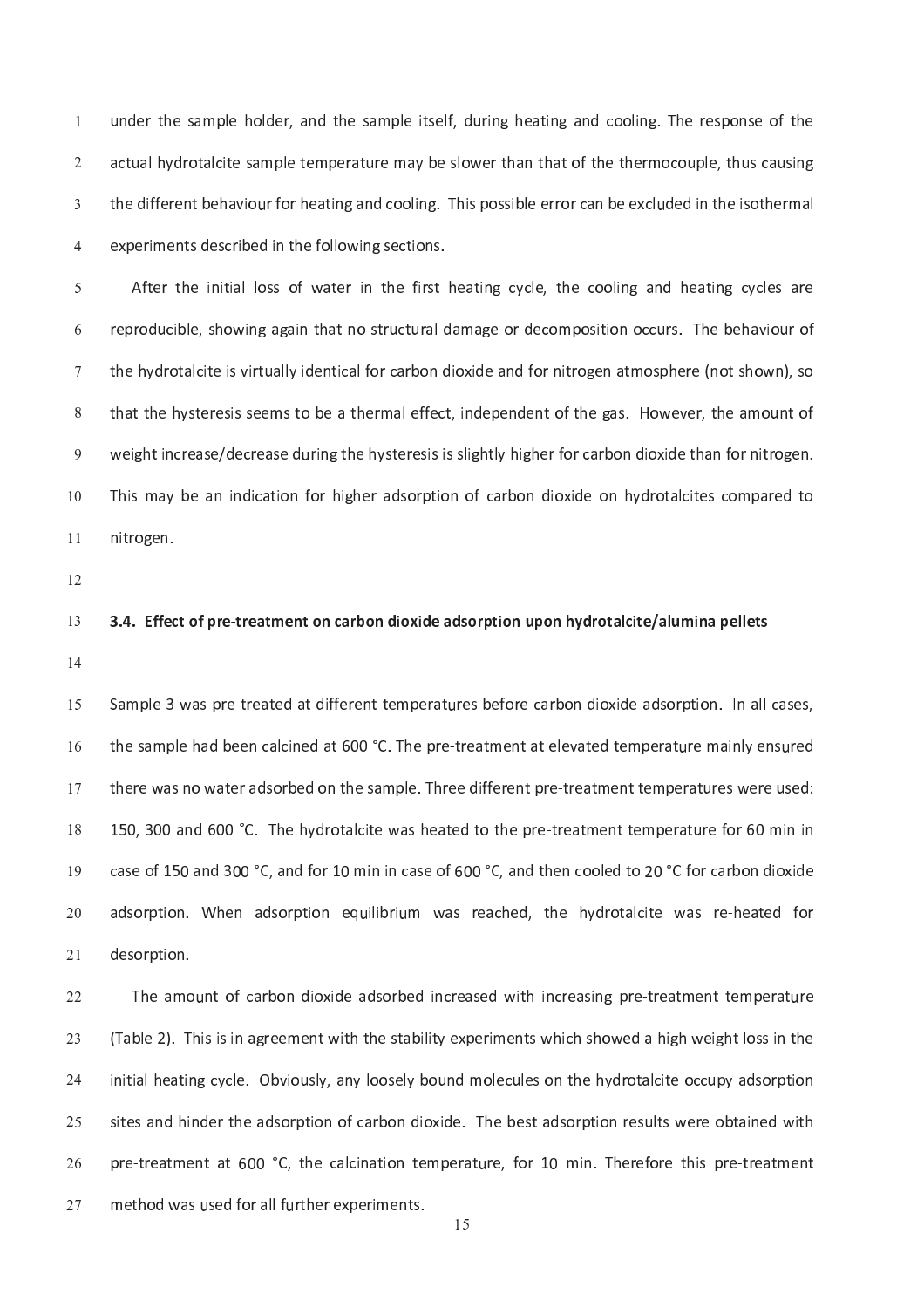$\Gamma$  is a great contract of the set of the result of the method in the set of the method in the method in the method in the method in the method in the method in the method in the method in the method in the method in the t <sup>h</sup> <sup>e</sup> <sup>h</sup> <sup>y</sup> <sup>d</sup> <sup>r</sup> <sup>o</sup> <sup>t</sup> <sup>a</sup> <sup>l</sup> <sup>c</sup> <sup>i</sup> t <sup>e</sup> <sup>s</sup> , <sup>s</sup> <sup>i</sup> <sup>l</sup> <sup>i</sup> <sup>c</sup> <sup>a</sup> <sup>g</sup> <sup>e</sup> <sup>l</sup> <sup>s</sup> <sup>h</sup> <sup>o</sup> <sup>w</sup> <sup>e</sup> <sup>d</sup> <sup>p</sup> <sup>o</sup> <sup>o</sup> <sup>r</sup> <sup>e</sup> <sup>r</sup> <sup>a</sup> <sup>d</sup> <sup>s</sup> <sup>o</sup> <sup>r</sup> <sup>p</sup> <sup>t</sup> <sup>i</sup> <sup>o</sup> <sup>n</sup> <sup>p</sup> <sup>e</sup> <sup>r</sup> <sup>f</sup> <sup>o</sup> <sup>r</sup> <sup>m</sup> <sup>a</sup> <sup>n</sup> <sup>c</sup> <sup>e</sup> u p <sup>o</sup> <sup>n</sup> <sup>p</sup> <sup>r</sup> <sup>e</sup> ` <sup>t</sup> <sup>r</sup> <sup>e</sup> <sup>a</sup> <sup>t</sup> <sup>m</sup> <sup>e</sup> <sup>n</sup> <sup>t</sup> <sup>a</sup> <sup>t</sup> <sup>h</sup> <sup>i</sup> g <sup>h</sup> <sup>e</sup> <sup>r</sup>  $\mathcal{L} = \mathcal{L} = \mathcal{L} = \mathcal{L} = \mathcal{L} = \mathcal{L} = \mathcal{L} = \mathcal{L} = \mathcal{L} = \mathcal{L} = \mathcal{L} = \mathcal{L} = \mathcal{L} = \mathcal{L} = \mathcal{L} = \mathcal{L} = \mathcal{L} = \mathcal{L} = \mathcal{L} = \mathcal{L} = \mathcal{L} = \mathcal{L} = \mathcal{L} = \mathcal{L} = \mathcal{L} = \mathcal{L} = \mathcal{L} = \mathcal{L} = \mathcal{L} = \mathcal{L} = \mathcal{L} = \mathcal$  $\mathbf{a}$  and  $\mathbf{a}$  and  $\mathbf{a}$  is in the set of  $\mathbf{a}$  and  $\mathbf{a}$  is in the set of  $\mathbf{a}$  is in the set of  $\mathbf{a}$ w <sup>h</sup> <sup>i</sup> <sup>c</sup> <sup>h</sup> <sup>s</sup> <sup>h</sup> <sup>o</sup> <sup>w</sup> <sup>s</sup> <sup>o</sup> <sup>m</sup> <sup>e</sup> <sup>d</sup> <sup>e</sup> <sup>c</sup> <sup>o</sup> <sup>m</sup> <sup>p</sup> <sup>o</sup> <sup>s</sup> <sup>i</sup> t <sup>i</sup> <sup>o</sup> <sup>n</sup> <sup>o</sup> <sup>r</sup> <sup>c</sup> <sup>h</sup> <sup>a</sup> <sup>n</sup> <sup>g</sup> <sup>e</sup> <sup>i</sup> <sup>n</sup> <sup>s</sup> <sup>t</sup> <sup>r</sup> u c <sup>t</sup> u r <sup>e</sup> <sup>a</sup> <sup>t</sup> <sup>c</sup> <sup>i</sup> <sup>r</sup> <sup>c</sup> <sup>a</sup> <sup>3</sup> 0 <sup>0</sup> ° C . <sup>T</sup> <sup>h</sup> <sup>e</sup> <sup>r</sup> <sup>e</sup> <sup>f</sup> <sup>o</sup> <sup>r</sup> <sup>e</sup> , <sup>t</sup> <sup>h</sup> <sup>e</sup> <sup>p</sup> <sup>r</sup> <sup>e</sup> ` <sup>t</sup> <sup>r</sup> <sup>e</sup> <sup>a</sup> <sup>t</sup> <sup>m</sup> <sup>e</sup> <sup>n</sup> <sup>t</sup> r e o f 1 5 de jan p e r t e l i n t e r a t e m p e r a t e l i n t e l o w a t e r a t e r a t e r a t e r a  $\mathbf{r} = \mathbf{r} \cdot \mathbf{r}$  i t s  $\mathbf{r} = \mathbf{r} \cdot \mathbf{r}$  is the set of  $\mathbf{r} = \mathbf{r} \cdot \mathbf{r}$  is the set of  $\mathbf{r} = \mathbf{r} \cdot \mathbf{r}$  is the set of  $\mathbf{r} = \mathbf{r} \cdot \mathbf{r}$  is the set of  $\mathbf{r} = \mathbf{r} \cdot \mathbf{r}$  is the set of t h e r e r e r e a t r e a t r e a t e m p e r a t e a t r e a t e m p e r a t e m p e r a t e m p e r a t e

#### 3 . S . D e s o r o r o r o t a l u m i n a l u m i n a l u m i n a l e l e l e l e l e l u m i n a p e l e t 1 <sup>0</sup>

1 <sup>1</sup>

un e s o r p e s c r i b e d e s c r i d e r i m e n t a t e a t e a t e a t e d r o t e d r o t a l c i t e t 1 <sup>2</sup> t h e s o r p t d e s o r p e r a t e m p e r a t e s a m e r a t e s e s e t e s a m e t e s a m e r a t e s 1 <sup>3</sup> under the second contract the second contract of the second contract of the second contract of the second contract of the second contract of the second contract of the second contract of the second contract of the second c  $\overline{a}$ t <sup>e</sup> <sup>m</sup> <sup>p</sup> <sup>e</sup> <sup>r</sup> <sup>a</sup> <sup>t</sup> u r <sup>e</sup> <sup>o</sup> <sup>f</sup> <sup>1</sup> <sup>5</sup> 0 ° C <sup>w</sup> <sup>a</sup> <sup>s</sup> <sup>s</sup> u f <sup>f</sup> <sup>i</sup> <sup>c</sup> <sup>i</sup> <sup>e</sup> <sup>n</sup> <sup>t</sup> <sup>f</sup> <sup>o</sup> <sup>r</sup> <sup>c</sup> <sup>o</sup> <sup>m</sup> <sup>p</sup> <sup>l</sup> <sup>e</sup> <sup>t</sup> <sup>e</sup> <sup>c</sup> <sup>a</sup> <sup>r</sup> <sup>b</sup> <sup>o</sup> <sup>n</sup> <sup>d</sup> <sup>i</sup> <sup>o</sup> <sup>x</sup> <sup>i</sup> <sup>d</sup> <sup>e</sup> <sup>d</sup> <sup>e</sup> <sup>s</sup> <sup>o</sup> <sup>r</sup> <sup>p</sup> <sup>t</sup> <sup>i</sup> <sup>o</sup> <sup>n</sup> <sup>i</sup> <sup>n</sup> <sup>t</sup> <sup>h</sup> <sup>e</sup> <sup>e</sup> <sup>x</sup> <sup>p</sup> <sup>e</sup> <sup>r</sup> <sup>i</sup> <sup>m</sup> <sup>e</sup> <sup>n</sup> <sup>t</sup> <sup>w</sup> <sup>i</sup> t <sup>h</sup> 1 5 p <sup>r</sup> <sup>e</sup> ` <sup>t</sup> <sup>r</sup> <sup>e</sup> <sup>a</sup> <sup>t</sup> <sup>m</sup> <sup>e</sup> <sup>n</sup> <sup>t</sup> <sup>a</sup> <sup>t</sup> <sup>1</sup> <sup>5</sup> 0 ° C , <sup>a</sup> <sup>n</sup> <sup>e</sup> <sup>x</sup> <sup>p</sup> <sup>e</sup> <sup>r</sup> <sup>i</sup> <sup>m</sup> <sup>e</sup> <sup>n</sup> <sup>t</sup> <sup>w</sup> <sup>a</sup> <sup>s</sup> <sup>p</sup> <sup>e</sup> <sup>r</sup> <sup>f</sup> <sup>o</sup> <sup>r</sup> <sup>m</sup> <sup>e</sup> <sup>d</sup> u s <sup>i</sup> <sup>n</sup> <sup>g</sup> <sup>3</sup> 0 <sup>0</sup> ° C <sup>f</sup> <sup>o</sup> <sup>r</sup> <sup>p</sup> <sup>r</sup> <sup>e</sup> ` <sup>t</sup> <sup>r</sup> <sup>e</sup> <sup>a</sup> <sup>t</sup> <sup>m</sup> <sup>e</sup> <sup>n</sup> <sup>t</sup> <sup>a</sup> <sup>n</sup> <sup>d</sup> <sup>1</sup> <sup>5</sup> 0 ° C <sup>f</sup> <sup>o</sup> <sup>r</sup> 1 <sup>6</sup> n t o r p t o m p l e t e t e i s e s e s e s e s e s e s o r b e d a m o r b e d a m o r b e d a m o n d a m o un t a d'an de s o r b e d a n d d e s o r b e d e s o r b e r b e r b e r b e r b e r b e r b e r b e r b e r t r e s o r p t i o n t e r a t a b l e f e c'hoal e r a b e r a b e r a b e f e f e f e c'hoal e f e f e f e 1 <sup>9</sup> un e a s t e m e n t c a n b e e c'hell a n b e a n b e r a n b e r a n b e e a n b e e a n b e e e a n b e e  $\sim$ un e c a m p l e ( g l a s s a d s e a d p r o v e d t o b e n e n e n e g l i b l e . O b v i o b v i o b v i  $\sim$ t e m p e r a r e s a r e s a r e s a r e s m a t i o m a t e m a t c h e m i s o r p t i o n i o l v o l v e  $\sim$ N o w e v e s e s e r e s e r a t d e s a r r a r r a r r i e d o s e r e s a r r e s a s a s a s a r r i e r  $\sim$ un de s o r p t i o n m e r e r e r e l y b y t h e c h a n g e r e m p e r e r a t e r e r a t e m e r e r e m  $\sim$ i l i l i de a d s o r p t i o r e s o r a s o r e r e r e s o r e d f o r a l f o r a l f o r e r e r e r e r  $\sim$ r e r e com p l e s o r e s o r p t i o n b e a n b e a c h i e v e s e s e s e r a t e r a t e r a t e r a t  $\sim$ un e a s . A t l o w e r p r e s s s i t w o s i b e s i b e s i b e p o s i b e p o s i b e s i b e s i b e r  $\sim$ 

 $\overline{a}$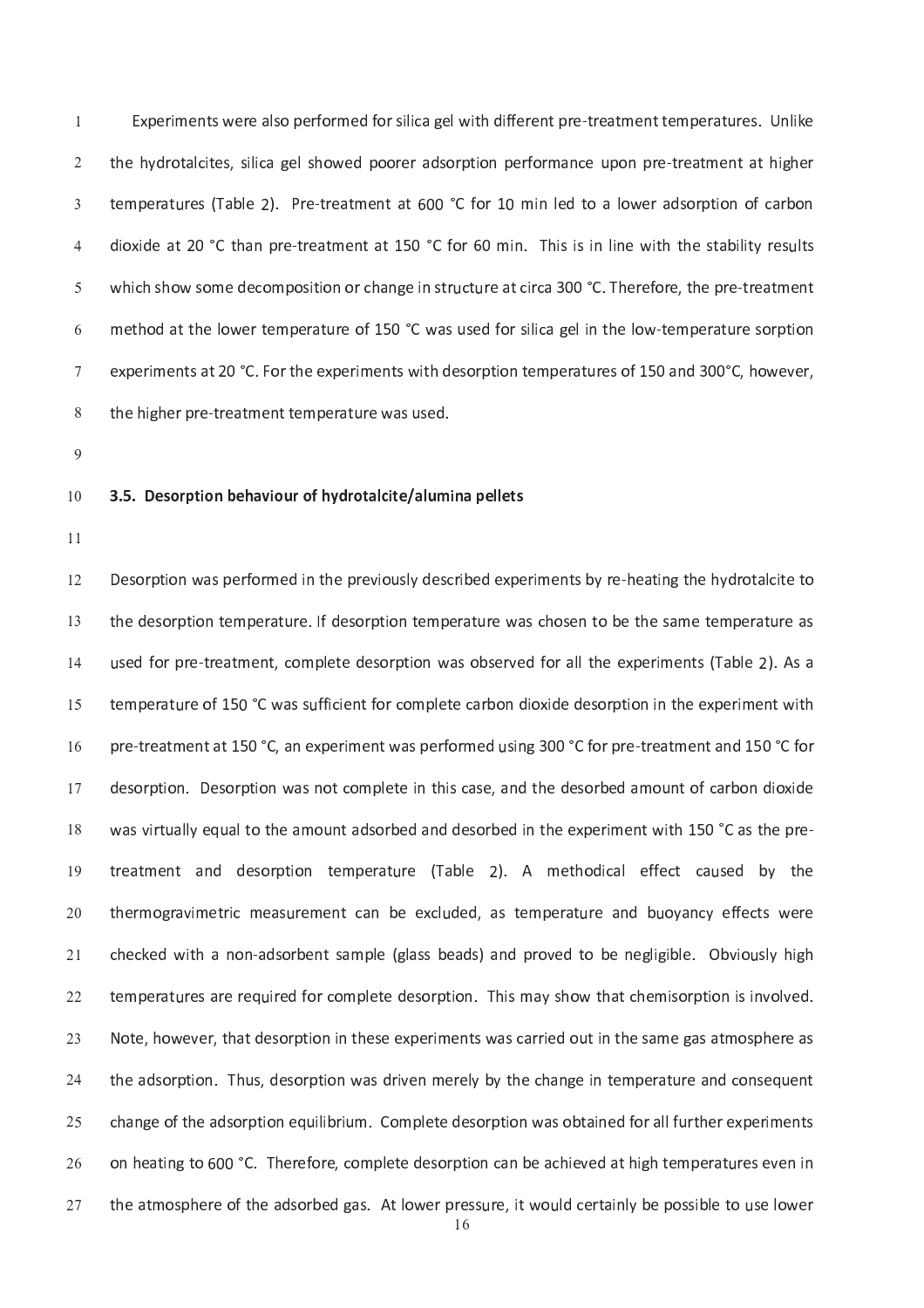t e m p e r a t i o r p t i o n a t l o w e r e m p e r a t e r a t e r a t e r a t e r a t e r e r e r a t e n <sup>i</sup> t <sup>r</sup> <sup>o</sup> <sup>g</sup> <sup>e</sup> <sup>n</sup> <sup>a</sup> <sup>t</sup> <sup>a</sup> <sup>t</sup> <sup>m</sup> <sup>o</sup> <sup>s</sup> <sup>p</sup> <sup>h</sup> <sup>e</sup> <sup>r</sup> <sup>i</sup> <sup>c</sup> <sup>p</sup> <sup>r</sup> <sup>e</sup> <sup>s</sup> <sup>s</sup> u r <sup>e</sup> , <sup>b</sup> u t <sup>s</sup> <sup>o</sup> <sup>m</sup> <sup>e</sup> <sup>n</sup> <sup>i</sup> t <sup>r</sup> <sup>o</sup> <sup>g</sup> <sup>e</sup> <sup>n</sup> <sup>a</sup> <sup>d</sup> <sup>s</sup> <sup>o</sup> <sup>r</sup> <sup>p</sup> <sup>t</sup> <sup>i</sup> <sup>o</sup> <sup>n</sup> <sup>c</sup> <sup>a</sup> <sup>n</sup> <sup>o</sup> <sup>c</sup> <sup>c</sup> u r <sup>i</sup> <sup>n</sup> <sup>t</sup> <sup>h</sup> <sup>i</sup> <sup>s</sup> <sup>c</sup> <sup>a</sup> <sup>s</sup> <sup>e</sup> .

n t o f i o f c a r b o n d i o n d i o n t e o n t h e h y d r o t a l c i t e l c i t e l c i t e l c i t e

## 3 . <sup>6</sup> . <sup>C</sup> <sup>o</sup> <sup>m</sup> <sup>p</sup> <sup>a</sup> <sup>r</sup> <sup>i</sup> <sup>s</sup> <sup>o</sup> <sup>n</sup> <sup>o</sup> <sup>f</sup> <sup>c</sup> <sup>a</sup> <sup>r</sup> <sup>b</sup> <sup>o</sup> <sup>n</sup> <sup>d</sup> <sup>i</sup> <sup>o</sup> <sup>x</sup> <sup>i</sup> <sup>d</sup> <sup>e</sup> <sup>a</sup> <sup>d</sup> <sup>s</sup> <sup>o</sup> <sup>r</sup> <sup>p</sup> <sup>t</sup> <sup>i</sup> <sup>o</sup> <sup>n</sup> <sup>c</sup> <sup>a</sup> <sup>p</sup> <sup>a</sup> <sup>c</sup> <sup>i</sup> t <sup>y</sup> <sup>u</sup> <sup>p</sup> <sup>o</sup> <sup>n</sup> <sup>h</sup> <sup>y</sup> <sup>d</sup> <sup>r</sup> <sup>o</sup> <sup>t</sup> <sup>a</sup> <sup>l</sup> <sup>c</sup> <sup>i</sup> t <sup>e</sup> / <sup>a</sup> <sup>l</sup> <sup>u</sup> <sup>m</sup> <sup>i</sup> <sup>n</sup> <sup>a</sup> <sup>p</sup> <sup>e</sup> <sup>l</sup> <sup>l</sup> <sup>e</sup> <sup>t</sup> <sup>s</sup>

v <sup>a</sup> <sup>r</sup> <sup>i</sup> <sup>a</sup> <sup>t</sup> <sup>i</sup> <sup>o</sup> <sup>n</sup> <sup>o</sup> <sup>f</sup> <sup>t</sup> <sup>e</sup> <sup>m</sup> <sup>p</sup> <sup>e</sup> <sup>r</sup> <sup>a</sup> <sup>t</sup> u r <sup>e</sup> . <sup>T</sup> <sup>h</sup> <sup>e</sup> <sup>r</sup> <sup>e</sup> <sup>s</sup> u l t <sup>s</sup> <sup>f</sup> <sup>o</sup> <sup>r</sup> <sup>s</sup> <sup>i</sup> <sup>l</sup> <sup>i</sup> <sup>c</sup> <sup>a</sup> <sup>g</sup> <sup>e</sup> <sup>l</sup> <sup>a</sup> <sup>r</sup> <sup>e</sup> <sup>i</sup> <sup>n</sup> <sup>c</sup> <sup>l</sup> u d <sup>e</sup> <sup>d</sup> <sup>i</sup> <sup>n</sup> <sup>t</sup> <sup>h</sup> <sup>e</sup> <sup>g</sup> <sup>r</sup> <sup>a</sup> <sup>p</sup> <sup>h</sup> <sup>f</sup> <sup>o</sup> <sup>r</sup> <sup>c</sup> <sup>o</sup> <sup>m</sup> <sup>p</sup> <sup>a</sup> <sup>r</sup> <sup>i</sup> <sup>s</sup> <sup>o</sup> <sup>n</sup> . a d s o r p t i n d e r e r a t a t a s a g a i n s h o w i r t e s a m p e r a t a m e a s a m e a s a s a s un t o r a l f o r a c a c a m o n o n o r a m o n o n d i o n d i o x i d e a d e a n o r a n o r a n o r a n s <sup>o</sup> <sup>m</sup> <sup>e</sup> <sup>r</sup> <sup>e</sup> <sup>p</sup> <sup>o</sup> <sup>r</sup> <sup>t</sup> <sup>e</sup> <sup>d</sup> <sup>s</sup> <sup>t</sup> u d <sup>i</sup> <sup>e</sup> <sup>s</sup> ( <sup>C</sup> <sup>h</sup> <sup>o</sup> <sup>i</sup> <sup>e</sup> <sup>t</sup> <sup>a</sup> <sup>l</sup> . , 2 <sup>0</sup> <sup>0</sup> <sup>9</sup> ) . <sup>O</sup> <sup>n</sup> <sup>e</sup> <sup>r</sup> <sup>e</sup> <sup>a</sup> <sup>s</sup> <sup>o</sup> <sup>n</sup> <sup>i</sup> <sup>s</sup> <sup>t</sup> <sup>h</sup> <sup>a</sup> <sup>t</sup> <sup>i</sup> <sup>n</sup> <sup>t</sup> <sup>h</sup> <sup>i</sup> <sup>s</sup> <sup>s</sup> <sup>t</sup> u d <sup>y</sup> <sup>t</sup> <sup>h</sup> <sup>e</sup> <sup>l</sup> <sup>o</sup> <sup>w</sup> <sup>e</sup> <sup>s</sup> <sup>t</sup> <sup>t</sup> <sup>e</sup> <sup>m</sup> <sup>p</sup> <sup>e</sup> <sup>r</sup> <sup>a</sup> <sup>t</sup> u r <sup>e</sup> <sup>a</sup> <sup>t</sup> 1 <sup>0</sup> which adsorption was measured was 25 °C, whereas in the survey of Choi et al. (2009), the lowes 1 <sup>1</sup> temperature was 473 K, (200 °C). The decreasing adsorption with increasing temperature is i 1 <sup>2</sup> a <sup>c</sup> <sup>c</sup> <sup>o</sup> <sup>r</sup> <sup>d</sup> <sup>a</sup> <sup>n</sup> <sup>c</sup> <sup>e</sup> <sup>w</sup> <sup>i</sup> t <sup>h</sup> <sup>l</sup> <sup>i</sup> t <sup>e</sup> <sup>r</sup> <sup>a</sup> <sup>t</sup> u r <sup>e</sup> <sup>r</sup> <sup>e</sup> <sup>s</sup> u l t <sup>s</sup> ( <sup>O</sup> <sup>t</sup> <sup>h</sup> <sup>m</sup> <sup>a</sup> <sup>n</sup> <sup>e</sup> <sup>t</sup> <sup>a</sup> <sup>l</sup> . , 2 <sup>0</sup> <sup>0</sup> <sup>6</sup> ) , <sup>w</sup> <sup>h</sup> <sup>e</sup> <sup>r</sup> <sup>e</sup> <sup>a</sup> <sup>s</sup> <sup>a</sup> <sup>m</sup> <sup>a</sup> <sup>x</sup> <sup>i</sup> <sup>m</sup> u m <sup>a</sup> <sup>d</sup> <sup>s</sup> <sup>o</sup> <sup>r</sup> <sup>p</sup> <sup>t</sup> <sup>i</sup> <sup>o</sup> <sup>n</sup> <sup>w</sup> <sup>a</sup> <sup>s</sup> <sup>f</sup> <sup>o</sup> u n <sup>d</sup>  $\sim$ a <sup>t</sup> <sup>a</sup> <sup>t</sup> <sup>e</sup> <sup>m</sup> <sup>p</sup> <sup>e</sup> <sup>r</sup> <sup>a</sup> <sup>t</sup> u r <sup>e</sup> <sup>o</sup> <sup>f</sup> <sup>3</sup> 0 <sup>0</sup> ° C <sup>b</sup> <sup>y</sup> <sup>Y</sup> <sup>o</sup> <sup>n</sup> <sup>g</sup> <sup>e</sup> <sup>t</sup> <sup>a</sup> <sup>l</sup> . ( 2 <sup>0</sup> <sup>0</sup> <sup>2</sup> ) . <sup>I</sup> t <sup>i</sup> <sup>s</sup> <sup>n</sup> <sup>o</sup> <sup>t</sup> <sup>e</sup> <sup>d</sup> <sup>t</sup> <sup>h</sup> <sup>a</sup> <sup>t</sup> <sup>t</sup> <sup>h</sup> <sup>e</sup> <sup>r</sup> <sup>e</sup> <sup>s</sup> u l t <sup>s</sup> <sup>p</sup> <sup>r</sup> <sup>e</sup> <sup>s</sup> <sup>e</sup> <sup>n</sup> <sup>t</sup> <sup>e</sup> <sup>d</sup> <sup>i</sup> <sup>n</sup> <sup>F</sup> <sup>i</sup> g . <sup>1</sup> <sup>1</sup> <sup>r</sup> <sup>e</sup> <sup>f</sup> <sup>e</sup> <sup>r</sup> 1 <sup>4</sup> t o d'ar ben d'ar ben d'ar an d'ar an t-ais an t-ais an t-ais an t-ais an t-ais an t-ais an t-ais an t-ais an 1 5  $\overline{a}$ 

T <sup>h</sup> <sup>e</sup> <sup>r</sup> <sup>e</sup> <sup>i</sup> <sup>s</sup> <sup>n</sup> <sup>o</sup> <sup>s</sup> <sup>i</sup> g <sup>n</sup> <sup>i</sup> f <sup>i</sup> <sup>c</sup> <sup>a</sup> <sup>n</sup> <sup>t</sup> <sup>d</sup> <sup>i</sup> f <sup>f</sup> <sup>e</sup> <sup>r</sup> <sup>e</sup> <sup>n</sup> <sup>c</sup> <sup>e</sup> <sup>i</sup> <sup>n</sup> <sup>t</sup> <sup>h</sup> <sup>e</sup> <sup>a</sup> <sup>d</sup> <sup>s</sup> <sup>o</sup> <sup>r</sup> <sup>p</sup> <sup>t</sup> <sup>i</sup> <sup>o</sup> <sup>n</sup> <sup>b</sup> <sup>e</sup> <sup>t</sup> <sup>w</sup> <sup>e</sup> <sup>e</sup> <sup>n</sup> <sup>t</sup> <sup>h</sup> <sup>e</sup> <sup>f</sup> <sup>o</sup> u r <sup>d</sup> <sup>i</sup> f <sup>f</sup> <sup>e</sup> <sup>r</sup> <sup>e</sup> <sup>n</sup> <sup>t</sup> 1 7 h <sup>y</sup> <sup>d</sup> <sup>r</sup> <sup>o</sup> <sup>t</sup> <sup>a</sup> <sup>l</sup> <sup>c</sup> <sup>i</sup> t <sup>e</sup> / <sup>a</sup> <sup>l</sup> u m <sup>i</sup> <sup>n</sup> <sup>a</sup> <sup>s</sup> <sup>a</sup> <sup>m</sup> <sup>p</sup> <sup>l</sup> <sup>e</sup> <sup>s</sup> <sup>a</sup> <sup>t</sup> <sup>1</sup> <sup>5</sup> 0 a <sup>n</sup> <sup>d</sup> <sup>3</sup> 0 <sup>0</sup> ° C . <sup>A</sup> <sup>t</sup> 2 <sup>0</sup> ° C , <sup>S</sup> <sup>a</sup> <sup>m</sup> <sup>p</sup> <sup>l</sup> <sup>e</sup> 6 s <sup>h</sup> <sup>o</sup> <sup>w</sup> <sup>s</sup> <sup>a</sup> <sup>s</sup> <sup>l</sup> <sup>i</sup> g <sup>h</sup> <sup>t</sup> <sup>l</sup> y <sup>h</sup> <sup>i</sup> g <sup>h</sup> <sup>e</sup> <sup>r</sup> a d s o r p t i o w e r a d s o r p t i o n t h a n t h e o t h e r o t a l c i t e s i n t e s i n t h i s t h 1 <sup>9</sup> H <sup>o</sup> <sup>w</sup> <sup>e</sup> <sup>v</sup> <sup>e</sup> <sup>r</sup> , <sup>t</sup> <sup>h</sup> <sup>i</sup> <sup>s</sup> <sup>s</sup> <sup>m</sup> <sup>a</sup> <sup>l</sup> <sup>l</sup> <sup>d</sup> <sup>i</sup> f <sup>f</sup> <sup>e</sup> <sup>r</sup> <sup>e</sup> <sup>n</sup> <sup>c</sup> <sup>e</sup> <sup>m</sup> <sup>a</sup> <sup>y</sup> <sup>a</sup> <sup>r</sup> <sup>i</sup> <sup>s</sup> <sup>e</sup> <sup>f</sup> <sup>r</sup> <sup>o</sup> <sup>m</sup> <sup>t</sup> <sup>h</sup> <sup>e</sup> <sup>e</sup> <sup>x</sup> <sup>p</sup> <sup>e</sup> <sup>r</sup> <sup>i</sup> <sup>m</sup> <sup>e</sup> <sup>n</sup> <sup>t</sup> <sup>a</sup> <sup>l</sup> <sup>i</sup> <sup>n</sup> <sup>a</sup> <sup>c</sup> <sup>c</sup> u r <sup>a</sup> <sup>c</sup> <sup>y</sup> <sup>d</sup> u e <sup>t</sup> <sup>o</sup> <sup>s</sup> <sup>m</sup> <sup>a</sup> <sup>l</sup> <sup>l</sup> <sup>d</sup> <sup>i</sup> f <sup>f</sup> <sup>e</sup> <sup>r</sup> <sup>e</sup> <sup>n</sup> <sup>c</sup> <sup>e</sup> <sup>s</sup>  $\sim$ i n s a m p l e r o b t a i n e r o b i s t a n e s t a n e r a n e r a n d s e n d s e n e s e n d t h e s e  $\sim$  $\sim$ hydrotalcite with boehmite and calcining at 600 °C would have lead to a different structure to non  $\sim$ c <sup>a</sup> <sup>l</sup> <sup>c</sup> <sup>i</sup> <sup>n</sup> <sup>e</sup> <sup>d</sup> <sup>h</sup> <sup>y</sup> <sup>d</sup> <sup>r</sup> <sup>o</sup> <sup>t</sup> <sup>a</sup> <sup>l</sup> <sup>c</sup> <sup>i</sup> t <sup>e</sup> , <sup>i</sup> <sup>n</sup> <sup>c</sup> <sup>o</sup> <sup>r</sup> <sup>p</sup> <sup>o</sup> <sup>r</sup> <sup>a</sup> <sup>t</sup> <sup>i</sup> <sup>n</sup> <sup>g</sup> <sup>p</sup> <sup>a</sup> <sup>r</sup> <sup>t</sup> <sup>i</sup> <sup>c</sup> <sup>l</sup> <sup>e</sup> <sup>s</sup> <sup>o</sup> <sup>f</sup> <sup>m</sup> <sup>i</sup> x <sup>e</sup> <sup>d</sup> <sup>o</sup> <sup>x</sup> <sup>i</sup> <sup>d</sup> <sup>e</sup> <sup>w</sup> <sup>i</sup> t <sup>h</sup> <sup>i</sup> <sup>n</sup> <sup>a</sup> <sup>n</sup> <sup>a</sup> <sup>l</sup> u m <sup>i</sup> <sup>n</sup> <sup>a</sup> <sup>m</sup> <sup>a</sup> <sup>t</sup> <sup>r</sup> <sup>i</sup> x . <sup>I</sup> t <sup>m</sup> <sup>a</sup> <sup>y</sup> <sup>b</sup> <sup>e</sup> <sup>t</sup> <sup>h</sup> <sup>e</sup>  $\sim$ r s o v e r t h a v e a la c'hoariezh ar s o r p t a v e v e a la c'hoariezh ar s e v e v e v e v e v e v e v e  $\sim$ un t h a t h a t i o n o f t h a t h a s e l c i t e i t e l f h a s l e s e l e s i n f l e s i n f l e s e l  $\sim$ 

-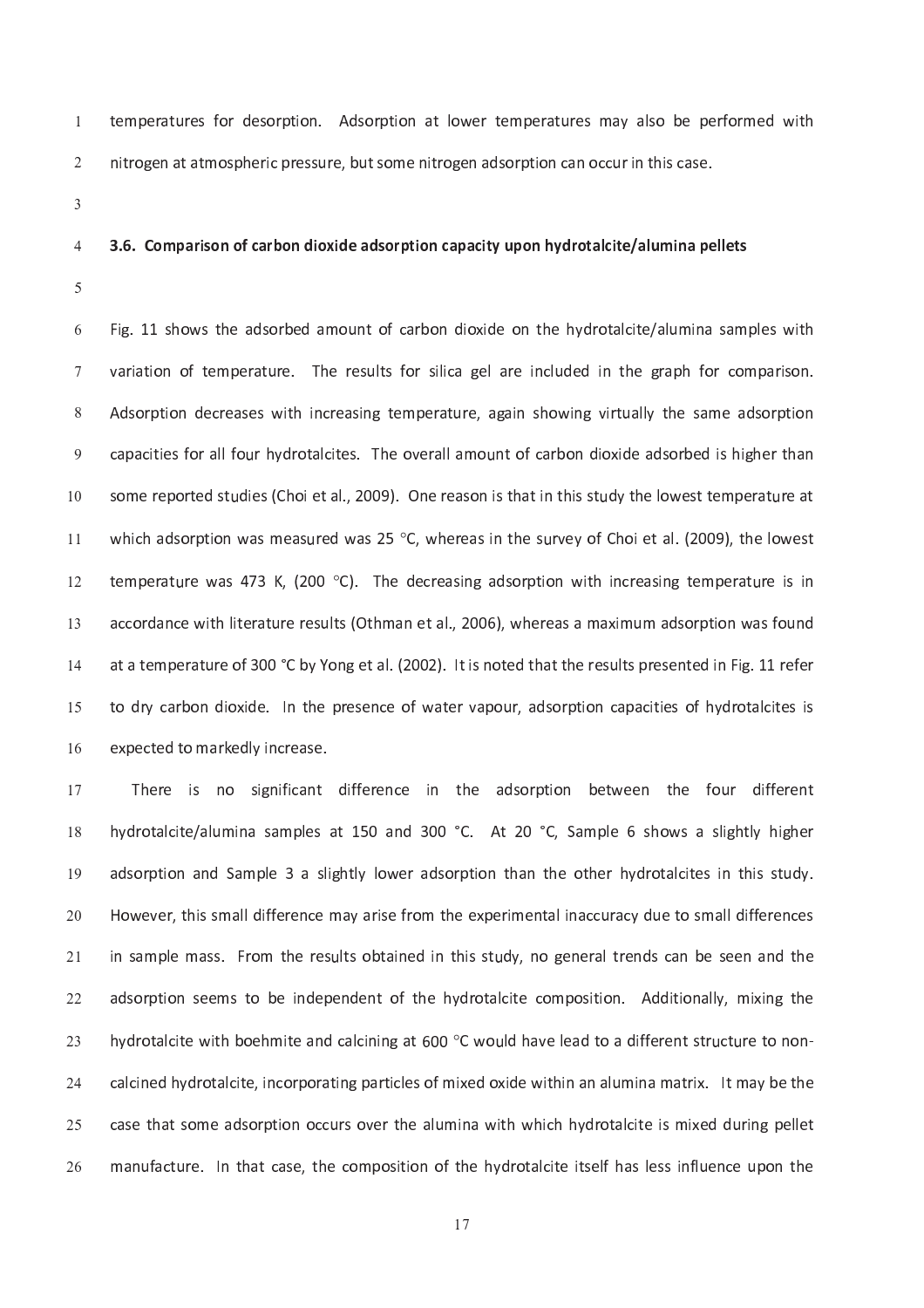a d s o r p a r e n o n o n e d a l c i n e d r o t a l c i t e r e p o r e p o r e l c i n t e l i t e r a t  $\mathbf{u}$  is the second of the three terms in the second  $\mathbf{u}$ 

i s a g e r t a b i s a m e s a t a t a t a t a l e s a r e s a r e e d a s e d a s e d a s e s a s e d a s e c <sup>a</sup> <sup>r</sup> <sup>b</sup> <sup>o</sup> <sup>n</sup> <sup>d</sup> <sup>i</sup> <sup>o</sup> <sup>x</sup> <sup>i</sup> <sup>d</sup> <sup>e</sup> <sup>o</sup> <sup>v</sup> <sup>e</sup> <sup>r</sup> <sup>a</sup> <sup>w</sup> <sup>i</sup> <sup>d</sup> <sup>e</sup> <sup>t</sup> <sup>e</sup> <sup>m</sup> <sup>p</sup> <sup>e</sup> <sup>r</sup> <sup>a</sup> <sup>t</sup> u r <sup>e</sup> <sup>r</sup> <sup>a</sup> <sup>n</sup> <sup>g</sup> <sup>e</sup> . <sup>A</sup> <sup>t</sup> 2 <sup>0</sup> ° C , <sup>a</sup> <sup>d</sup> <sup>s</sup> <sup>o</sup> <sup>r</sup> <sup>p</sup> <sup>t</sup> <sup>i</sup> <sup>o</sup> <sup>n</sup> <sup>o</sup> <sup>f</sup> <sup>c</sup> <sup>a</sup> <sup>r</sup> <sup>b</sup> <sup>o</sup> <sup>n</sup> <sup>d</sup> <sup>i</sup> <sup>o</sup> <sup>x</sup> <sup>i</sup> <sup>d</sup> <sup>e</sup> <sup>i</sup> <sup>s</sup> <sup>b</sup> <sup>e</sup> <sup>t</sup> <sup>w</sup> <sup>e</sup> <sup>e</sup> <sup>n</sup> 2 . 0 ` 2 . <sup>5</sup> <sup>m</sup> <sup>m</sup> <sup>o</sup> <sup>l</sup> <sup>g</sup> <sup>k</sup> <sup>1</sup> <sup>f</sup> <sup>o</sup> <sup>r</sup> <sup>a</sup> <sup>l</sup> <sup>l</sup> <sup>t</sup> <sup>h</sup> <sup>e</sup> <sup>h</sup> <sup>y</sup> <sup>d</sup> <sup>r</sup> <sup>o</sup> <sup>t</sup> <sup>a</sup> <sup>l</sup> <sup>c</sup> <sup>i</sup> t <sup>e</sup> <sup>s</sup> <sup>a</sup> <sup>m</sup> <sup>p</sup> <sup>l</sup> <sup>e</sup> <sup>s</sup> <sup>i</sup> <sup>n</sup> <sup>t</sup> <sup>h</sup> <sup>i</sup> <sup>s</sup> <sup>s</sup> <sup>t</sup> u d <sup>y</sup> . <sup>Y</sup> <sup>o</sup> <sup>n</sup> <sup>g</sup> <sup>e</sup> <sup>t</sup> <sup>a</sup> <sup>l</sup> . ( 2 <sup>0</sup> <sup>0</sup> <sup>2</sup> ) , <sup>r</sup> <sup>e</sup> <sup>p</sup> <sup>o</sup> <sup>r</sup> <sup>t</sup> <sup>e</sup> <sup>d</sup> <sup>a</sup> <sup>d</sup> <sup>s</sup> <sup>o</sup> <sup>r</sup> <sup>p</sup> <sup>t</sup> <sup>i</sup> <sup>o</sup> <sup>n</sup> مع عليه الله الله عليه الله عن الله عليه الله عن الله عليه الله عليه الله عليه الله عليه الله عليه الله عليه ا ده م الم الم العام التي تقدم التي تقدم التي تقدم التي تقدم التي تقدم التي تقدم التي تقدم التي تقدم التي تقدم ا f o r a c i n d a l a s c a t i o n s . I n c o m p a r i s o n s o n s o n d r o t a l c i t e s o n s o n s s t s o f N i a n d i f e r e r e r e r e a s e d c a r e a r e d i o x i d e a d s o r p t i o n c a c i t y 1 <sup>0</sup> a <sup>t</sup> <sup>l</sup> <sup>o</sup> <sup>w</sup> <sup>t</sup> <sup>e</sup> <sup>m</sup> <sup>p</sup> <sup>e</sup> <sup>r</sup> <sup>a</sup> <sup>t</sup> u r <sup>e</sup> <sup>s</sup> . <sup>A</sup> <sup>l</sup> t <sup>h</sup> <sup>o</sup> u g <sup>h</sup> <sup>t</sup> <sup>h</sup> <sup>e</sup> <sup>a</sup> <sup>d</sup> <sup>s</sup> <sup>o</sup> <sup>r</sup> <sup>p</sup> <sup>t</sup> <sup>i</sup> <sup>o</sup> <sup>n</sup> <sup>c</sup> <sup>a</sup> <sup>p</sup> <sup>a</sup> <sup>c</sup> <sup>i</sup> t <sup>y</sup> <sup>d</sup> <sup>e</sup> <sup>c</sup> <sup>r</sup> <sup>e</sup> <sup>a</sup> <sup>s</sup> <sup>e</sup> <sup>s</sup> <sup>a</sup> <sup>t</sup> <sup>h</sup> <sup>i</sup> g <sup>h</sup> <sup>e</sup> <sup>r</sup> <sup>t</sup> <sup>e</sup> <sup>m</sup> <sup>p</sup> <sup>e</sup> <sup>r</sup> <sup>a</sup> <sup>t</sup> u r <sup>e</sup> <sup>s</sup> , <sup>t</sup> <sup>h</sup> <sup>e</sup> 1 <sup>1</sup> h y d r o t a l s h o w h i g h o w h i d i o n d i o x i d e t h a n d e t h a n d e t h a n d e t e t a g e<br>L a n d i o x i d e t h a n d e t h a n d e t h a n e s i l i c a g e l . F o r e x a m p l e , s i l i c a g 1 <sup>2</sup>  $\mathbf{r} = \mathbf{r}$  , and the significant contract the significant contract the significant contract of the significant contract of the significant contract of the significant contract of the significant contract of the signi 1 <sup>3</sup>  $\frac{1}{2}$  .  $\frac{1}{2}$  .  $\frac{1}{2}$  .  $\frac{1}{2}$  .  $\frac{1}{2}$  .  $\frac{1}{2}$  .  $\frac{1}{2}$  .  $\frac{1}{2}$  .  $\frac{1}{2}$  .  $\frac{1}{2}$  .  $\frac{1}{2}$  .  $\frac{1}{2}$  .  $\frac{1}{2}$  .  $\frac{1}{2}$  .  $\frac{1}{2}$  .  $\frac{1}{2}$  .  $\frac{1}{2}$  .  $\frac{1}{2}$  .  $\frac{1$  $\overline{a}$ m <sup>m</sup> <sup>o</sup> <sup>l</sup> <sup>g</sup> <sup>k</sup> <sup>1</sup> <sup>a</sup> <sup>t</sup> <sup>3</sup> 0 <sup>0</sup> ° C <sup>a</sup> <sup>n</sup> <sup>d</sup> 0 . <sup>1</sup> ` 0 . 9 m <sup>m</sup> <sup>o</sup> <sup>l</sup> <sup>g</sup> <sup>k</sup> <sup>1</sup> <sup>a</sup> <sup>t</sup> 2 <sup>0</sup> <sup>0</sup> ° C ( <sup>H</sup> u t <sup>s</sup> <sup>o</sup> <sup>n</sup> <sup>e</sup> <sup>t</sup> <sup>a</sup> <sup>l</sup> . , 2 <sup>0</sup> <sup>0</sup> <sup>4</sup> ; <sup>Y</sup> <sup>o</sup> <sup>n</sup> <sup>g</sup> <sup>e</sup> <sup>t</sup> <sup>a</sup> <sup>l</sup> . , 2 <sup>0</sup> <sup>0</sup> <sup>2</sup> ) <sup>h</sup> <sup>a</sup> <sup>v</sup> <sup>e</sup> <sup>b</sup> <sup>e</sup> <sup>e</sup> <sup>n</sup> 1 5 r <sup>e</sup> <sup>p</sup> <sup>o</sup> <sup>r</sup> <sup>t</sup> <sup>e</sup> <sup>d</sup> <sup>f</sup> <sup>o</sup> <sup>r</sup> <sup>h</sup> <sup>y</sup> <sup>d</sup> <sup>r</sup> <sup>o</sup> <sup>t</sup> <sup>a</sup> <sup>l</sup> <sup>c</sup> <sup>i</sup> t <sup>e</sup> <sup>s</sup> . <sup>T</sup> <sup>h</sup> <sup>e</sup> <sup>r</sup> <sup>e</sup> <sup>s</sup> u l t <sup>s</sup> <sup>r</sup> <sup>e</sup> <sup>p</sup> <sup>o</sup> <sup>r</sup> <sup>t</sup> <sup>e</sup> <sup>d</sup> <sup>i</sup> <sup>n</sup> <sup>t</sup> <sup>h</sup> <sup>i</sup> <sup>s</sup> <sup>w</sup> <sup>o</sup> <sup>r</sup> <sup>k</sup> <sup>f</sup> <sup>o</sup> <sup>r</sup> <sup>h</sup> <sup>y</sup> <sup>d</sup> <sup>r</sup> <sup>o</sup> <sup>t</sup> <sup>a</sup> <sup>l</sup> <sup>c</sup> <sup>i</sup> t <sup>e</sup> <sup>s</sup> <sup>c</sup> <sup>o</sup> <sup>n</sup> <sup>t</sup> <sup>a</sup> <sup>i</sup> <sup>n</sup> <sup>i</sup> <sup>n</sup> <sup>g</sup> <sup>N</sup> <sup>i</sup> <sup>a</sup> <sup>n</sup> <sup>d</sup> <sup>F</sup> <sup>e</sup> <sup>a</sup> <sup>s</sup> 1 <sup>6</sup> يم معمال العام المعامل المعامل العام العام العام العام العام العام العام العام العام العام العام العام العام ا --

1 <sup>9</sup>

#### 3 . <sup>7</sup> . <sup>L</sup> <sup>o</sup> <sup>n</sup> <sup>g</sup> <sup>t</sup> <sup>e</sup> <sup>r</sup> <sup>m</sup> <sup>s</sup> <sup>o</sup> <sup>r</sup> <sup>p</sup> <sup>t</sup> <sup>i</sup> <sup>o</sup> <sup>n</sup> <sup>b</sup> <sup>e</sup> <sup>h</sup> <sup>a</sup> <sup>v</sup> <sup>i</sup> <sup>o</sup> <sup>u</sup> <sup>r</sup>  $\sim$

 $\sim$ 

r o r de la contrada de la contrada de la contrada de la contrada de la contrada de la contrada de la contrada  $\sim$  $\sim$ temperature of 150 °C, since the hydrotalcites would be exposed to higher temperatures durin  $\sim$ s e r b o n a f t e f i r s t a d s o r p t i o n a m p l e s a m p l e t a m p l e s a m p l e w a l l o w e  $\sim$ t o c'hoarier e r an den e r an den e n c'hoarier e n an den e n a r r i e n c'hoarier e general e n a r r i e  $\sim$ 

-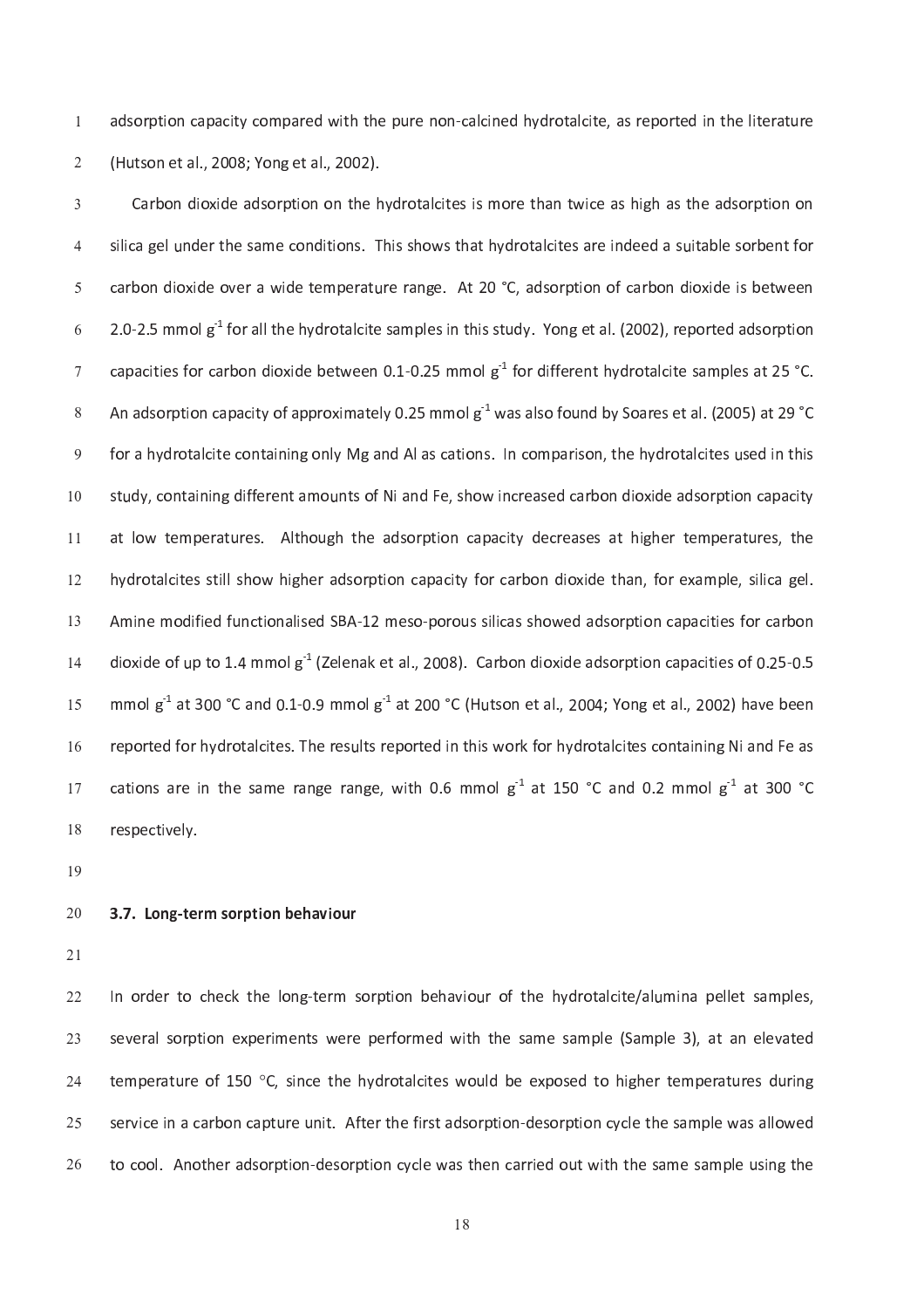s <sup>a</sup> <sup>m</sup> <sup>e</sup> <sup>e</sup> <sup>x</sup> <sup>p</sup> <sup>e</sup> <sup>r</sup> <sup>i</sup> <sup>m</sup> <sup>e</sup> <sup>n</sup> <sup>t</sup> <sup>a</sup> <sup>l</sup> <sup>p</sup> <sup>r</sup> <sup>o</sup> <sup>c</sup> <sup>e</sup> <sup>d</sup> u r <sup>e</sup> <sup>i</sup> <sup>n</sup> <sup>c</sup> <sup>l</sup> u d <sup>i</sup> <sup>n</sup> <sup>g</sup> <sup>p</sup> <sup>r</sup> <sup>e</sup> ` <sup>t</sup> <sup>r</sup> <sup>e</sup> <sup>a</sup> <sup>t</sup> <sup>m</sup> <sup>e</sup> <sup>n</sup> <sup>t</sup> . <sup>T</sup> <sup>h</sup> <sup>e</sup> <sup>r</sup> <sup>e</sup> <sup>s</sup> u l t <sup>s</sup> <sup>a</sup> <sup>r</sup> <sup>e</sup> <sup>s</sup> <sup>h</sup> <sup>o</sup> <sup>w</sup> <sup>n</sup> <sup>i</sup> <sup>n</sup> <sup>T</sup> <sup>a</sup> <sup>b</sup> <sup>l</sup> <sup>e</sup> <sup>3</sup> . <sup>T</sup> <sup>h</sup> <sup>e</sup> a d s o r p l o r t h e f o r t l o r t h a n f o r t h e f r e f r e f r e s h e . T h i s d e c r e c r e a un l e . I t i s p o s s i b l e t a l e t a l t h o s e s o r p t i o n s e e m s e m s e m p l e t e t e t e un e c'hoariel e an den e an den en den e an den e an den e s i t e s f o r s o r p t a de s o r p t a de s o cycles. However the loss in adsorption capacity of the second cycle for the calcined n a s a s a s a m p l o contra n f o r t a n f o r o t a l o t a l o w d e r t e r t a n f i g . S . A n i g a  $\mathbf{r} = \mathbf{r} - \mathbf{r}$  , we have the result of the result of the result of the result of the result of the result of the result of the result of the result of the result of the result of the result of the result of the re e <sup>t</sup> <sup>a</sup> <sup>l</sup> . ( 2 <sup>0</sup> <sup>0</sup> 7 ) <sup>f</sup> <sup>o</sup> u n <sup>d</sup> <sup>a</sup> <sup>c</sup> <sup>o</sup> <sup>n</sup> <sup>s</sup> <sup>t</sup> <sup>a</sup> <sup>n</sup> <sup>t</sup> <sup>s</sup> <sup>o</sup> <sup>r</sup> <sup>p</sup> <sup>t</sup> <sup>i</sup> <sup>o</sup> <sup>n</sup> <sup>b</sup> <sup>e</sup> <sup>h</sup> <sup>a</sup> <sup>v</sup> <sup>i</sup> <sup>o</sup> u r <sup>o</sup> <sup>v</sup> <sup>e</sup> <sup>r</sup> <sup>m</sup> <sup>a</sup> <sup>n</sup> <sup>y</sup> <sup>c</sup> <sup>y</sup> <sup>c</sup> <sup>l</sup> <sup>e</sup> <sup>s</sup> .

1 <sup>0</sup>

#### 3 . <sup>8</sup> . <sup>E</sup> <sup>f</sup> <sup>f</sup> <sup>e</sup> <sup>c</sup> <sup>t</sup> <sup>o</sup> <sup>f</sup> <sup>s</sup> <sup>a</sup> <sup>m</sup> <sup>p</sup> <sup>l</sup> <sup>e</sup> <sup>m</sup> <sup>o</sup> <sup>r</sup> <sup>p</sup> <sup>h</sup> <sup>o</sup> <sup>l</sup> <sup>o</sup> <sup>g</sup> <sup>y</sup> 1 <sup>1</sup>

1 <sup>2</sup>

1 <sup>3</sup> un e d r o t a l e t a l e s a m p l e w a s a m p l e w a s a m p l e w a s a m p l e r t e r t e r t e r t e  $\overline{a}$ un t i s s h o w n i n i n i o n i o s o r p t i o n o f c a r b o n d i o n d i o n t h e o n t h e p e l e t 1 5 r f a c e r e r e s i b l o r e s a c e a n d p o s i b l y m o r e s a r e s a r e a r e s i b l e i s i b l 1 <sup>6</sup> un t h a l f o r a l e r a d s o r a d s o r a n s o r a n a s e r a n s o r a n s e r a n s o r a t i o n s o un i n i m i s e d t o t a r e t a r e t a r o t a l e t a r e s a r e s a r e s a r e s a r e s a r e s a r e a <sup>d</sup> <sup>s</sup> <sup>o</sup> <sup>r</sup> <sup>b</sup> <sup>e</sup> <sup>r</sup> , <sup>a</sup> <sup>n</sup> <sup>o</sup> <sup>p</sup> <sup>t</sup> <sup>i</sup> <sup>m</sup> u m <sup>p</sup> <sup>a</sup> <sup>r</sup> <sup>t</sup> <sup>i</sup> <sup>c</sup> <sup>l</sup> <sup>e</sup> <sup>s</sup> <sup>i</sup> <sup>z</sup> <sup>e</sup> <sup>h</sup> <sup>a</sup> <sup>s</sup> <sup>t</sup> <sup>o</sup> <sup>b</sup> <sup>e</sup> <sup>f</sup> <sup>o</sup> u n <sup>d</sup> , <sup>a</sup> <sup>s</sup> <sup>a</sup> <sup>f</sup> <sup>i</sup> <sup>n</sup> <sup>e</sup> <sup>p</sup> <sup>o</sup> <sup>w</sup> <sup>d</sup> <sup>e</sup> <sup>r</sup> <sup>i</sup> <sup>n</sup> <sup>c</sup> <sup>r</sup> <sup>e</sup> <sup>a</sup> <sup>s</sup> <sup>e</sup> <sup>s</sup> <sup>t</sup> <sup>h</sup> <sup>e</sup> <sup>p</sup> <sup>r</sup> <sup>e</sup> <sup>s</sup> <sup>s</sup> u r <sup>e</sup> <sup>d</sup> <sup>r</sup> <sup>o</sup> <sup>p</sup> <sup>i</sup> <sup>n</sup> <sup>a</sup> 1 <sup>9</sup>  $\sim$  $\mathbf{r}$  into the contract of the results of the results of the results of the results of the results of the results of the results of the results of the results of the results of the results of the results of the results  $\sim$  $\alpha$  in the set of the set of the set of the set of the set of the set of the set of the set of the set of the set of the set of the set of the set of the set of the set of the set of the set of the set of the set of the  $\sim$ ذا و القطوط التي يقول التي تقول التي تقول التي تقول التي تقول التي تقول التي تقول التي تقول التي تقول التي تقول ا<br>وقال التي تقول التي تقول التي تقول التي تقول التي تقول التي تقول التي تقول التي تقول التي تقول التي تقول ال  $\sim$ 

$$
24 \t\t Sh = 2 + 0.6Sc^{1/3} \text{Re}^{1/2} \t\t(1)
$$

 $\sim$  $2 < 0.6 S c^{1/3} \text{ Re}^{1/2}$ , the mass transfer coefficient  $k_c$  is proportional to  $d_n^{-1/2}$ <sup>d</sup> . <sup>T</sup> <sup>h</sup> u s <sup>i</sup> <sup>n</sup> <sup>c</sup> <sup>r</sup> <sup>e</sup> <sup>a</sup> <sup>s</sup> <sup>i</sup> <sup>n</sup> <sup>g</sup> <sup>t</sup> <sup>h</sup> <sup>e</sup>  $\sim$ 

F <sup>r</sup> <sup>o</sup> <sup>m</sup> <sup>t</sup> <sup>h</sup> <sup>i</sup> <sup>s</sup> <sup>e</sup> <sup>q</sup> u a <sup>t</sup> <sup>i</sup> <sup>o</sup> <sup>n</sup> , <sup>i</sup> t <sup>c</sup> <sup>a</sup> <sup>n</sup> <sup>b</sup> <sup>e</sup> <sup>d</sup> <sup>e</sup> <sup>d</sup> u c <sup>e</sup> <sup>d</sup> <sup>t</sup> <sup>h</sup> <sup>a</sup> <sup>t</sup> <sup>a</sup> <sup>t</sup> <sup>h</sup> <sup>i</sup> g <sup>h</sup> <sup>R</sup> <sup>e</sup> <sup>y</sup> <sup>n</sup> <sup>o</sup> <sup>l</sup> <sup>d</sup> <sup>s</sup> <sup>n</sup> u m <sup>b</sup> <sup>e</sup> <sup>r</sup> <sup>s</sup> <sup>a</sup> <sup>b</sup> <sup>o</sup> <sup>v</sup> <sup>e</sup> 2 <sup>0</sup> <sup>0</sup> <sup>0</sup> , <sup>w</sup> <sup>h</sup> <sup>e</sup> <sup>r</sup> <sup>e</sup>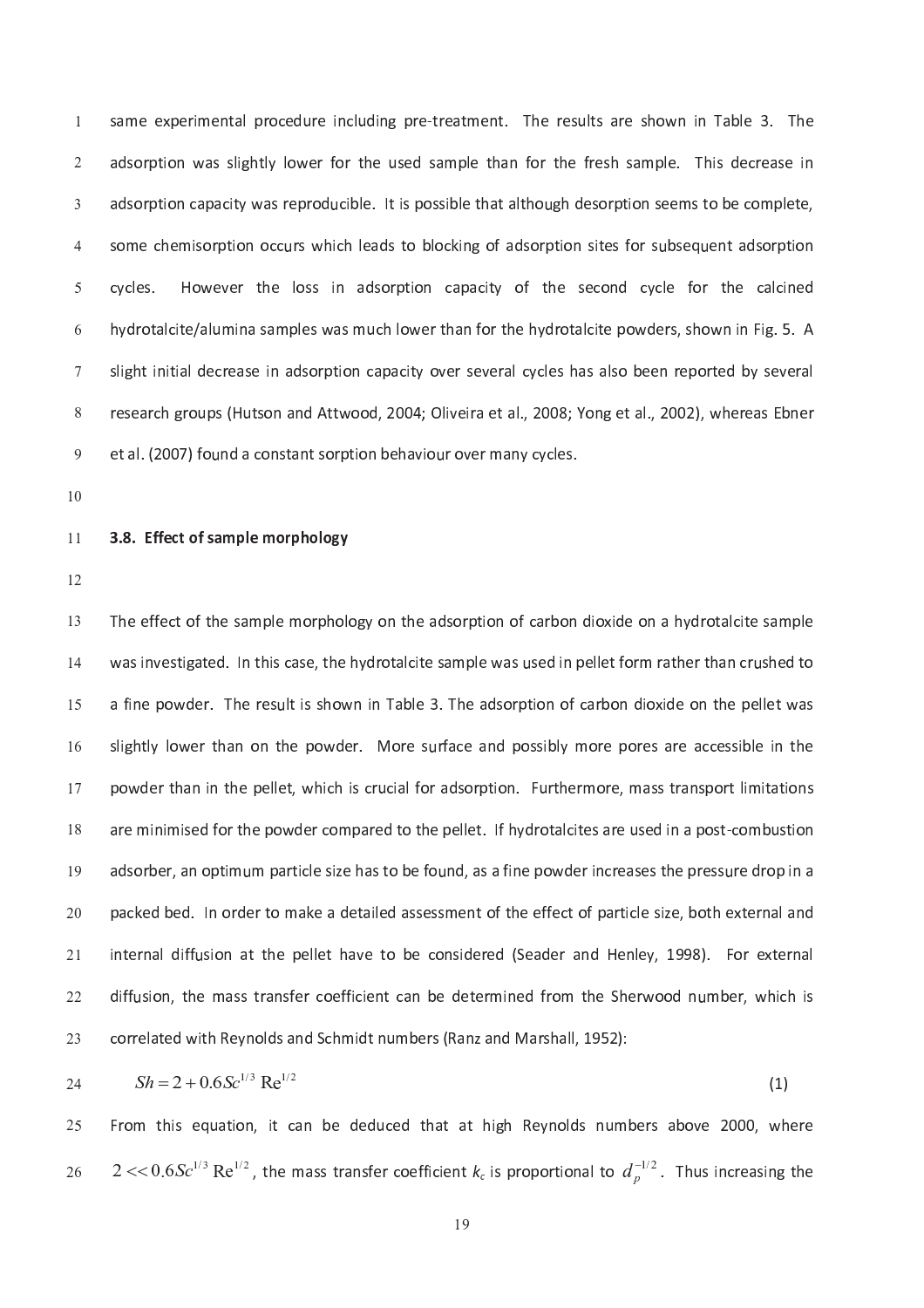c in the contract of the matrix  $\alpha$  in the set of the set of the set of the set of the set of the set of the s  $\alpha$  is the set in the contract of the problem of the problem of the problem of the problem of the problem of the problem of the problem of the problem of the problem of the problem of the problem of the problem of the pr  $\alpha$  is a set of the problem of the first problem of the first problem of the first problem of the first problem of the first problem of the first problem of the first problem of the first problem of the first problem of where the p r o p r o p r o n d i t i o n d a r y c o n d a r y c o n d a r y c o n d a r y c o n d i t i o n s

$$
5 \t D_e \left( \frac{\partial^2 C}{\partial r^2} + \frac{2}{r} \frac{\partial C}{\partial r} \right) = \frac{\partial q}{\partial t}
$$
 (2)

w <sup>h</sup> <sup>e</sup> <sup>r</sup> <sup>e</sup> <sup>q</sup> <sup>i</sup> <sup>s</sup> <sup>t</sup> <sup>h</sup> <sup>e</sup> <sup>a</sup> <sup>m</sup> <sup>o</sup> u n <sup>t</sup> <sup>a</sup> <sup>d</sup> <sup>s</sup> <sup>o</sup> <sup>r</sup> <sup>b</sup> <sup>e</sup> <sup>d</sup> <sup>p</sup> <sup>e</sup> <sup>r</sup> u n <sup>i</sup> t <sup>v</sup> <sup>o</sup> <sup>l</sup> u m <sup>e</sup> <sup>o</sup> <sup>f</sup> <sup>t</sup> <sup>h</sup> <sup>e</sup> <sup>p</sup> <sup>o</sup> <sup>r</sup> <sup>o</sup> u s <sup>p</sup> <sup>e</sup> <sup>l</sup> <sup>l</sup> <sup>e</sup> <sup>t</sup> <sup>a</sup> <sup>n</sup> <sup>d</sup> <sup>D</sup> <sup>e</sup> <sup>i</sup> <sup>s</sup> <sup>t</sup> <sup>h</sup> <sup>e</sup> <sup>e</sup> <sup>f</sup> <sup>f</sup> <sup>e</sup> <sup>c</sup> <sup>t</sup> <sup>i</sup> v <sup>e</sup>  $\mathbf{u} \in \mathbb{R}$  is the contract of the final contract of the contract of the final contract of the final contract of the contract of the contract of the contract of the contract of the contract of the contract of the con  $\mathbf{u}$  is the contract of the grade  $\mathbf{u}$  for a substitution of the position of the position of the position of the contract of the position of the position of the position of the position of the position of the posi un a l p a r a m e t e r a r a n d t a n d t o r a n d t o r a n d t o r a n d t o r a n d t o r a n d t o r a  $\mathcal{D} = \{a, b, c, d, d, c, d\}$  . The set of the set of the set of the set of the set of the set of the set of the set of the set of the set of the set of the set of the set of the set of the set of the set of the set of the s 1 <sup>0</sup> r <sup>e</sup> <sup>s</sup> <sup>i</sup> <sup>s</sup> <sup>t</sup> <sup>a</sup> <sup>n</sup> <sup>c</sup> <sup>e</sup> , <sup>h</sup> <sup>o</sup> <sup>w</sup> <sup>e</sup> <sup>v</sup> <sup>e</sup> <sup>r</sup> <sup>i</sup> <sup>n</sup> <sup>a</sup> <sup>f</sup> <sup>i</sup> x <sup>e</sup> <sup>d</sup> <sup>b</sup> <sup>e</sup> <sup>d</sup> <sup>r</sup> <sup>e</sup> <sup>a</sup> <sup>c</sup> <sup>t</sup> <sup>o</sup> <sup>r</sup> <sup>t</sup> <sup>h</sup> <sup>e</sup> <sup>p</sup> <sup>r</sup> <sup>e</sup> <sup>s</sup> <sup>s</sup> u r <sup>e</sup> <sup>d</sup> <sup>r</sup> <sup>o</sup> <sup>p</sup> , <sup>c</sup> <sup>a</sup> <sup>l</sup> <sup>c</sup> u l <sup>a</sup> <sup>t</sup> <sup>e</sup> <sup>d</sup> <sup>f</sup> <sup>r</sup> <sup>o</sup> <sup>m</sup> <sup>t</sup> <sup>h</sup> <sup>e</sup> <sup>E</sup> <sup>r</sup> <sup>g</sup> u n <sup>e</sup> <sup>q</sup> u a <sup>t</sup> <sup>i</sup> <sup>o</sup> <sup>n</sup> , <sup>i</sup> <sup>s</sup> 1 <sup>1</sup> n e r e r e f o r e a t r a d e c'h e r e d e c'h e c'h e o p t i m e o p t i m e o p t i m e o p t i m e o p 1 <sup>2</sup> w h e s p a r o p a r o c e r o c e r t a i n a d s o r b e r d e s i g n s o r c o n d i t i o n d i t i o n 1 <sup>3</sup> a d s o r b e r s a s e a p a s e a p l i c a t i o n s a r e a r o r o n s e a r o n s a r e a r e s a r e a r  $\overline{a}$ un d r o t a l i l i l a l c i t e s w i l l b e t h e s w i l b e t h e s w i l l b e t h e s w i l l b e t h 1 5

 $\overline{a}$ 

### 3 . <sup>9</sup> . <sup>S</sup> <sup>t</sup> <sup>r</sup> <sup>a</sup> <sup>t</sup> <sup>e</sup> <sup>g</sup> <sup>i</sup> <sup>e</sup> <sup>s</sup> <sup>f</sup> <sup>o</sup> <sup>r</sup> <sup>i</sup> <sup>n</sup> <sup>t</sup> <sup>e</sup> <sup>g</sup> <sup>r</sup> <sup>a</sup> <sup>t</sup> <sup>i</sup> <sup>o</sup> <sup>n</sup> <sup>o</sup> <sup>f</sup> <sup>a</sup> <sup>d</sup> <sup>s</sup> <sup>o</sup> <sup>r</sup> <sup>p</sup> <sup>t</sup> <sup>i</sup> <sup>o</sup> <sup>n</sup> <sup>p</sup> <sup>r</sup> <sup>o</sup> <sup>c</sup> <sup>e</sup> <sup>s</sup> <sup>s</sup> <sup>e</sup> <sup>s</sup> <sup>i</sup> <sup>n</sup> <sup>c</sup> <sup>a</sup> <sup>r</sup> <sup>b</sup> <sup>o</sup> <sup>n</sup> <sup>c</sup> <sup>a</sup> <sup>p</sup> <sup>t</sup> <sup>u</sup> <sup>r</sup> <sup>e</sup> <sup>a</sup> <sup>n</sup> <sup>d</sup> <sup>s</sup> <sup>t</sup> <sup>o</sup> <sup>r</sup> <sup>a</sup> <sup>g</sup> <sup>e</sup> <sup>p</sup> <sup>r</sup> <sup>o</sup> <sup>c</sup> <sup>e</sup> <sup>s</sup> <sup>s</sup> <sup>e</sup> <sup>s</sup> -

1 <sup>8</sup>

r e n o f a d s o r b e r p o s i b l e t e c h n o l o l o g i e s i d e s i d e s e c a p t h i n c a r b o n 1 <sup>9</sup> un d c o contra contra contra contra contra contra contra contra contra contra contra contra contra contra con  $\sim$ un o l o l o l o l o f a r e s a r e constante de la parte de la parte de la parte de la parte de la parte de  $-2$  $\epsilon$  and  $\epsilon$  is a constant of the constant of the constant of the constant of the constant of the constant of the constant of the constant of the constant of the constant of the constant of the constant of the constant o  $\sim$ o f t h r e e c a t e c a t e s ( P e n d e n d e n d e n h e n d e n h e n h e n d H e n d H e n d H e l o 9 0  $\sim$ 

• Post combustion capture, involves the separation of carbon dioxide in the flue gases from 24 o ther components. 25

 $\sim$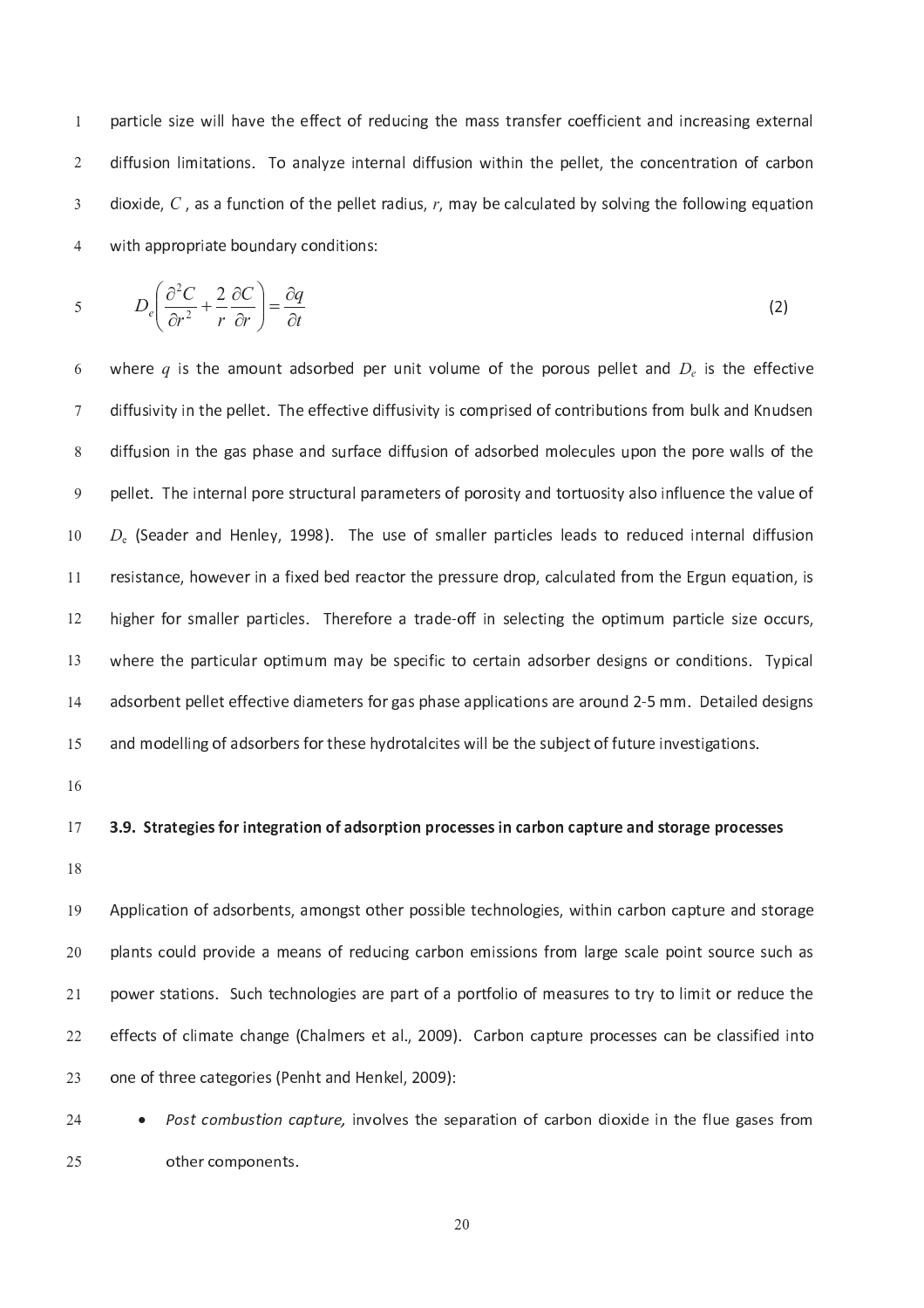• Pre combustion capture, in which the fuel for the power plant is converted into carbon <sup>1</sup> dioxide and hydrogen then separating the carbon dioxide from hydrogen, the latter of which <sup>2</sup> is burnt in the boilers. <sup>3</sup>

Oxyfuel, where the combustion air is first separated into nitrogen and oxygen, such that the <sup>4</sup> fuel can be burnt is pure oxygen, giving a flue gas of carbon dioxide and water vapour, from <sup>5</sup> which purified carbon dioxide is easily separated. <sup>6</sup>

Although currently absorption into liquids is favoured for pre and post combustion carbo <sup>7</sup> 8 capture, adsorption on to solid materials could avoid the handling and regeneration of potentially environmentally damaging solvents. For pre-combustion capture, where gas is at high pressure, the <sup>9</sup> most suitable capture process is pressure-swing adsorption. However, in post combustion capture, <sup>1</sup> <sup>0</sup> the low pressure of the flue gas favours temperature swing adsorption. Therefore any adsorbent **11** used for post combustion capture must be capable of operating at elevated temperature, for 12 example up to 75 °C (Arenillas et al., 2005). Choi et al. (2009) reviewed the available types o 13 adsorbents and concluded that physisorbents such as carbons and zeolites show better adsorption <sup>1</sup> <sup>4</sup> capacity and selectivity close to ambient temperatures. Chemisorbents such as metal oxides and <sup>1</sup> <sup>5</sup> hydrotalcites are able to be used up to higher temperatures (573-673 K respectively), but on the <sup>1</sup> <sup>6</sup> other hand can be more difficult to regenerate. Ongoing development of specialised adsorbents <sup>1</sup> <sup>7</sup> such as supported amines has led to higher adsorptive capacities, but their use may be limited to <sup>1</sup> <sup>8</sup> lower temperatures to avoid damaging the amine groups. The selection of a suitable adsorbent will 19 depend on many factors including the adsorptive capacity, ease of regeneration, lifetime, cost and 20 stability under process conditions. 21

22

#### 4. Conclusions 23

24

Hydrotalcites are suitable sorbents for carbon dioxide over a wide temperature range. Althoug 25 adsorption is much better at low temperatures, hydrotalcites still possess advantages over other 26

21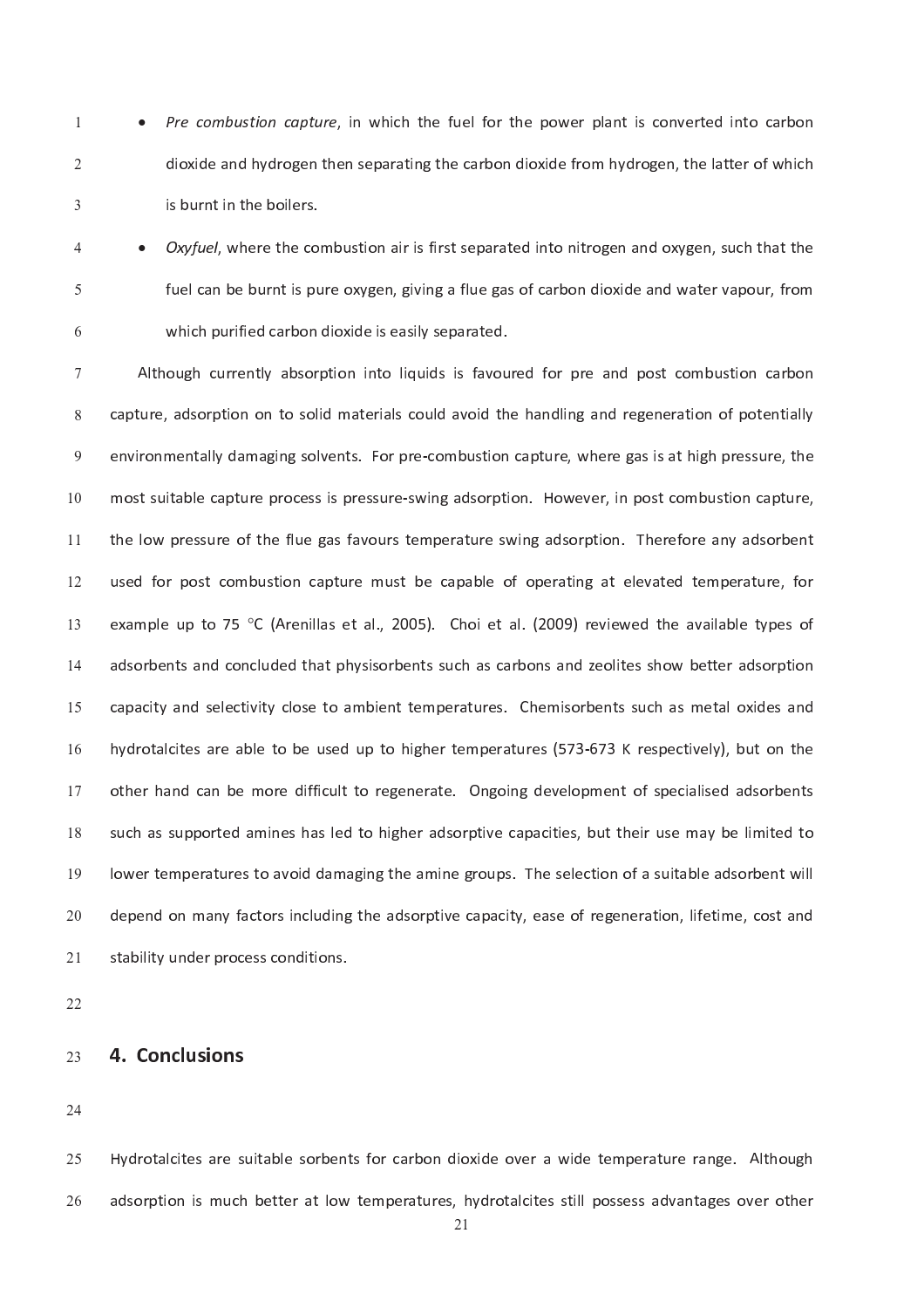sorbents such as silica gel at high temperatures. Unlike silica gel, hydrotalcite is stable at high <sup>1</sup> temperatures and still has a fairly good adsorption capacity for carbon dioxide. Prior to combination <sup>2</sup> with boehmite and calcination, the hydrotalcites showed some effect of composition upon carbon <sup>3</sup> dioxide uptake, with Sample 1 displaying the highest capacity and adsorption rate. However, the <sup>4</sup> effect of composition upon carbon dioxide adsorption decreased upon combining with boehmite and <sup>5</sup> calcining to make pellets. Ongoing testing will be used to confirm the selectivity of adsorption of <sup>6</sup> carbon dioxide from mixed carbon dioxide/nitrogen gas streams, and will include humid gases under <sup>7</sup> flow conditions in a fixed bed reactor. Further development of hydrotalcites could focus on <sup>8</sup> intercalation of the Brucite layers with carbon dioxide accepting organic molecules such as <sup>9</sup> calixarenes or attachment of basic functional groups such as amines to their surface, in order to <sup>1</sup> <sup>0</sup> further enhance their capability for carbon dioxide adsorption. The studies reported here with **11** standard hydrotalcite samples measured by TGA under dry conditions will thus provide a usefu 12 b en ch mark for comparison with future studies modified adsorbents. 13

<sup>1</sup> <sup>4</sup>

#### A cknowled gements <sup>1</sup> <sup>5</sup>

16

- EPSRC funding is gratefully acknowledged from the "C-Cycle" project EP/010601/1 (Birmingham) an <sup>1</sup> <sup>7</sup> EP/E010318/1 (Sheffield). <sup>1</sup> <sup>8</sup>
- 19

#### **Nomenclature** 20

- <sup>a</sup> Unit cell dimension in the x-direction, determined by XRD (Å) 21
- <sup>c</sup> Unit cell dimension in the z-direction, determined by XRD (Å) 22
- $\overline{C}$ Concentration of solute ( $kg \text{ m}^{-3}$ ) 23
- $d$ d-spacing, the interatomic spacing, determined by XRD ( $\AA$ ) 24

 $d_n$ Particle diameter (m) 25

 $D_e$ Effective diffusivity in a pellet (m´s  $^\mathrm{+}$ 26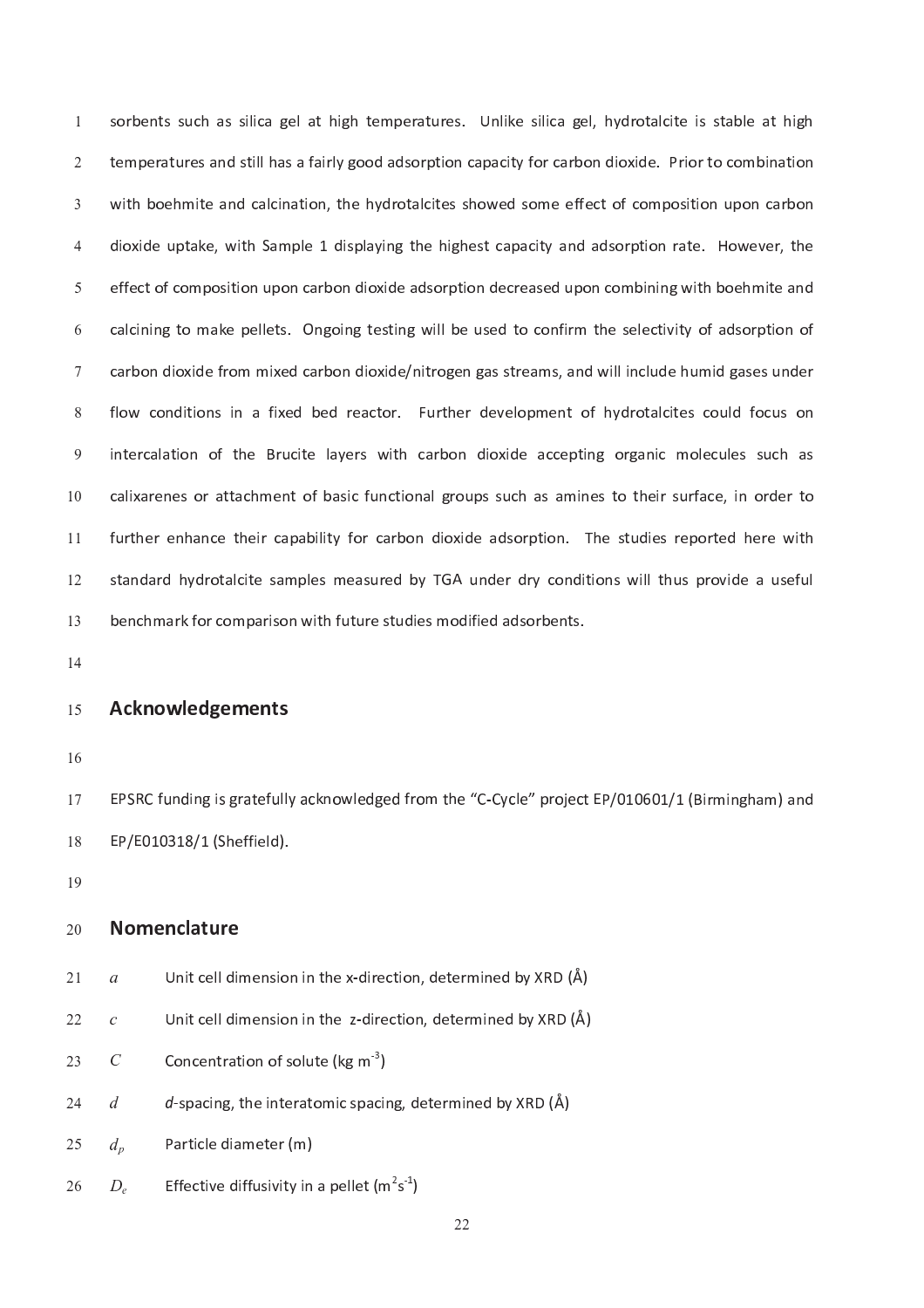| $\mathbf{1}$ | $D_i$            | Diffusivity of component i $(m^2s^1)$                        |
|--------------|------------------|--------------------------------------------------------------|
| $\mathbf{2}$ | $k_c$            | Mass transfer coefficient (m $s-1$ )                         |
| 3            | $\mathbf M$      | Metal ion                                                    |
| 4            | $\overline{q}$   | Amount adsorbed per unit volume of pellet (kg m <sup>3</sup> |
| 5            | $\overline{r}$   | Pellet radius (m)                                            |
| 6            | Re               | Reynolds number Re = $\rho ud_p / \mu$                       |
| $\tau$       | Sc               | Schmidt number $Sc = \mu / \rho D_i$                         |
| $8\,$        | Sh               | Sherwood number $Sh = k_c d_p / D_i$                         |
| 9            | $\boldsymbol{t}$ | Time (s)                                                     |
| 10           | $\mathcal{U}$    | Fluid velocity (m s <sup>-1</sup> )                          |
| 11           | $\mu$            | Dynamic viscosity (N s $m-2$ )                               |
| 12           | $\theta$         | Diffraction angle of XRD (degrees)                           |
| 13           | $\rho$           | Fluid density (kg m $3$ )                                    |
| 14           |                  |                                                              |
| 15           |                  |                                                              |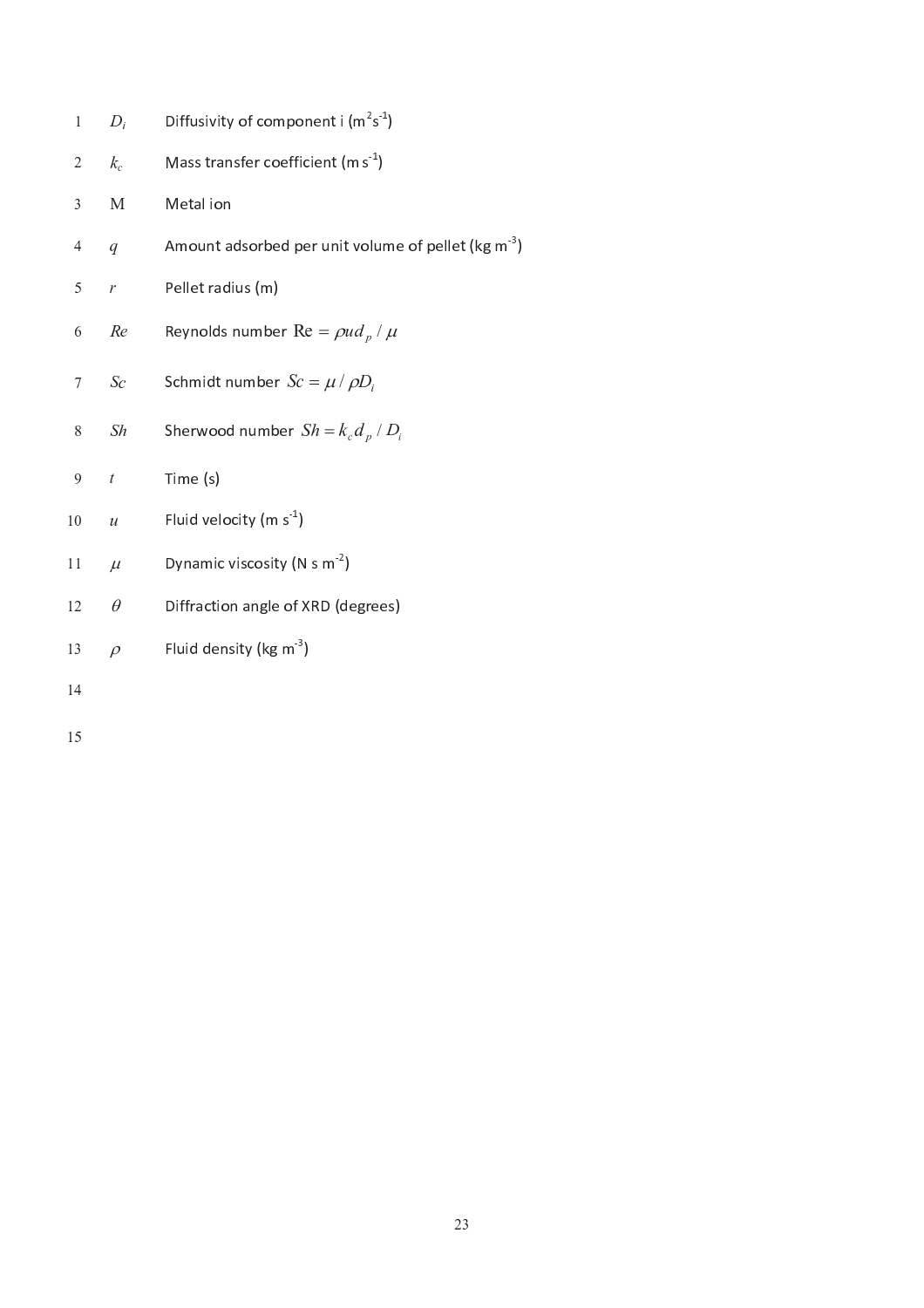#### **References** <sup>1</sup>

<sup>2</sup>

- Arenillas, A., Smith, K.M., Drage, T.C., Snape, C.E., 2005,  $CO<sub>2</sub>$  capture using some fly ash-derived carbon <sup>3</sup>
- 4 materials. Fuel, 84: 2204 2210.
- 5 Barriga, C., Fernandez, J.M., Ulibarri, M.A., Labajos, F.M. and Rives, V., 1996, Synthesis and characterization of
- 6 new hydrotalcite-like compounds containing Ni(II) and Mn (III) in the hydroxide layers and of their calcination,
- J Solid State Chem, 124: 205 213.
- <sup>B</sup> <sup>h</sup> <sup>a</sup> <sup>t</sup> <sup>t</sup> <sup>a</sup> <sup>c</sup> <sup>h</sup> <sup>a</sup> <sup>r</sup> <sup>y</sup> <sup>y</sup> <sup>a</sup> , <sup>A</sup> . , <sup>C</sup> <sup>h</sup> <sup>a</sup> <sup>n</sup> <sup>g</sup> , <sup>V</sup> . <sup>W</sup> . <sup>a</sup> <sup>n</sup> <sup>d</sup> <sup>S</sup> <sup>c</sup> <sup>h</sup> <sup>u</sup> <sup>m</sup> <sup>a</sup> <sup>c</sup> <sup>h</sup> <sup>e</sup> <sup>r</sup> , <sup>D</sup> . <sup>J</sup> . , <sup>1</sup> <sup>9</sup> <sup>9</sup> <sup>8</sup> , <sup>C</sup> <sup>O</sup> <sup>2</sup> <sup>r</sup> <sup>e</sup> <sup>f</sup> <sup>o</sup> <sup>r</sup> <sup>m</sup> <sup>i</sup> <sup>n</sup> <sup>g</sup> <sup>o</sup> <sup>f</sup> <sup>m</sup> <sup>e</sup> <sup>t</sup> <sup>h</sup> <sup>a</sup> <sup>n</sup> <sup>e</sup> <sup>t</sup> <sup>o</sup> <sup>s</sup> <sup>y</sup> <sup>n</sup> <sup>g</sup> <sup>a</sup> <sup>s</sup> <sup>I</sup> : <sup>e</sup> <sup>v</sup> <sup>a</sup> <sup>l</sup> <sup>u</sup> <sup>a</sup> <sup>t</sup> <sup>i</sup> <sup>o</sup> <sup>n</sup> <sup>8</sup>
- $9$  of hydrotalcite clay-derived catalysts, Appl Clay Sci 12:317 328.
- ة القادة العامل التي تقدم المقدم التي التي التي تقدم التي تقدم التي تقدم التي التي يقدم التي التي ال
- 11 Carja, G., Nakamura, R., Aida, T, Niiyama, H., 2001, Textural properties of layered double hydroxides: effect of
- 12 magnesium substitution by copper or iron, Micropor Mesopor Mat, 47: 275 284.
- 13 Carpani, I., Berrettoni, M., Ballarin, B., Giorgetti, M., Scavetta, E., Tonelli, D., 2004, Study on the intercalation of
- h ex a cyanoferrate (II) in a Ni, Al based hydrotalcite, Solid State Ionics, 168: 167-175.
- Carrado, K.A., Csencsits, R., Thiyagaragjan, P, Seifert, S., Macha, S.M., Harwood, J.S., 2002, Crystallization and 15
- 16 textural porosity of synthetic clay minerals, Mater Chem, 12: 3228 3237.
- Cavani, F., Trifiro, F. and Vaccari, A., 1991, Hydrotalcite-type anionic clays: preparation, properties and <sup>1</sup> <sup>7</sup>
- $18$  applications, Catal Today 11: 173 301.
- 19 Chalmers, H., Jakeman, N., Pearson, P., Gibbins, J., 2009, Carbon capture and storage deployment in the UK:
- <sup>w</sup> <sup>h</sup> <sup>a</sup> <sup>t</sup> <sup>n</sup> <sup>e</sup> <sup>x</sup> <sup>t</sup> <sup>a</sup> <sup>f</sup> <sup>t</sup> <sup>e</sup> <sup>r</sup> <sup>t</sup> <sup>h</sup> <sup>e</sup> <sup>U</sup> <sup>K</sup> <sup>g</sup> <sup>o</sup> <sup>v</sup> <sup>e</sup> <sup>r</sup> <sup>n</sup> <sup>m</sup> <sup>e</sup> <sup>n</sup> <sup>t</sup> ' <sup>s</sup> <sup>c</sup> <sup>o</sup> <sup>m</sup> <sup>p</sup> <sup>e</sup> <sup>t</sup> <sup>i</sup> <sup>t</sup> <sup>i</sup> <sup>o</sup> <sup>n</sup> ? <sup>P</sup> <sup>r</sup> <sup>o</sup> <sup>c</sup> . <sup>I</sup> <sup>M</sup> <sup>e</sup> <sup>c</sup> <sup>h</sup> <sup>E</sup> <sup>2</sup> <sup>2</sup> <sup>3</sup> <sup>P</sup> <sup>a</sup> <sup>r</sup> <sup>t</sup> <sup>A</sup> : 3 <sup>0</sup> <sup>5</sup> <sup>3</sup> <sup>1</sup> <sup>9</sup> . <sup>2</sup> <sup>0</sup>
- 21 Chmielarz, L., Kustrowski, P., Rafalska-Lasocha, A., Majda, D., Dziembaj, R., 2002, Catalytic activity of Co-Mg-Al,
- co a n d a l a a n i d r o m h y d r o t a m a m o n s i n s i n d r o f n m m o n i a m m o n i a t a t a t a
- 23 35:195 210.
- 24 Choi, S., Drese, J.H. and Jones, C.W., 2009, Adsorbent materials for carbon dioxide capture from large
- 25 anthropogenic point sources. Chem Sus Chem, 2: 796 854.
- Clause, O., Goncalves Coelho, M., Gazzano, M., Matteuzzi, D., Trifirò, F. and Vaccari, A., 1992, Synthesis and 26
- thermal reactivity of nickel-containing anionic clays, Appl Clay Sci, 8: 169 186., 27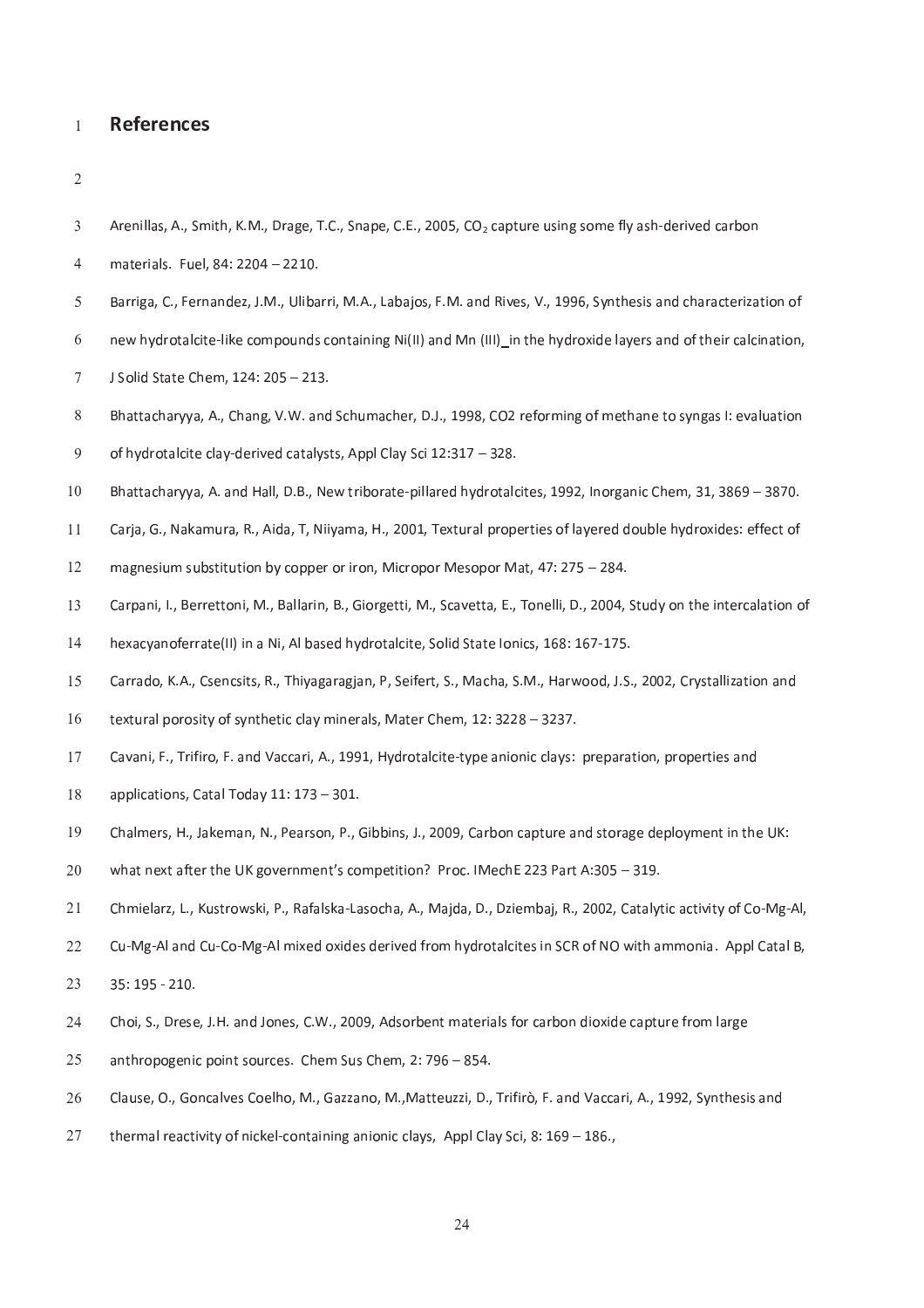- 1 Climent, M.J., Corma, A., Iborra, S., Epping, K., and Velty, A., 2004, Increasing the bascity and catalytic activity
- $2$  of hydrotal cites by different synthesis procedures, J Catal, 225: 316 326.
- 3 Costantino, U., Marmottini, F., Nocchetti, M., Vivani, R., 1998, New synthetic routes to hydrotalcite-like
- compounds Characterisation and properties of the obtained materials, Europ J Inorg Chem: 1439-1446.
- Courson, C., Makaga, E., Petit, C., Kiennemann, A., 2000, Development of Ni catalysts for gas production from <sup>5</sup>
- 6 biomass gasification. Reactivity in steam- and dry-reforming, Catal Today, 63: 427 437.
- 7 Ebner, A.D., Reynolds, S.P. and Ritter, J.A., 2007, Nonequilibrium kinetic model that describes the reversible
- 8 adsorption and desorption behavior of CO2 in a K-promoted hydrotalcite-like compound, Ind Eng Chem Res,  $9$  46, 1737 – 1744.
- 10 Huang, H.Y., Yang, R.T., Chinn, D., Munson, C.L., 2003, Amine-grafted MCM-48 and silica xerogel as superior
- 11 sorbents for acidic gas removal, Ind Eng Chem Res,  $42:2427 2433$ .
- . A . D . a s o o o d a t w o o d a t i d r o f a t i d r o d l i t e l i t e l i t e l i t e l i t e l i t e
- $13$  compounds, Adsorption,  $14:781-789$ .
- Hutson, N.D., Speakman, S.A. and Payzant, E.A., 2004, Structural effects on the high temperature adsorption of
- 15 CO2 on a synthetic hydrotalcite. Chem Mater, 16: 4135 4143.
- K loprogge, J.T., Hickey, L., Frost, R.L., 2005, The effect of varying synthesis conditions on zinc chromium <sup>1</sup> <sup>6</sup>
- hy d rotal cite: a spect roscopic study, Mater Chem Phys, 89: 99 109. 17
- 18 Intergovernmental Panel on Climate Change, IPCC Fourth Assessment Report (AR4), 2007, http://www.ipcc.ch/.
- 19 Li, C., and Chen, Y.W., 1995, Temperature-programmed-reduction studies of nickel oxide/alumina catalysts:
- 20 effects of the preparation method, Thermochim Acta, 256, 457 465.
- Lwin, Y. and Abdullah, F., 2009, High temperature adsorption of carbon dioxide on Cu-Al hydrotalcite-derived 21
- 22 mixed oxides: kinetics and equilibria by thermogravimetry, Journal of Thermal Analysis and Calorimetry, 97:
- $23$  885 889.
- 24 Majchrzak-Kuceba, I. and Nowak, W., 2005, A thermogravimetric study of the adsorption of CO2 on zeolites
- 25 synthesized from fly ash, Thermochimica Acta, 437: 67 74.
- Malet, P. and Caballero, A., 1988, The selection of experimental conditions in temperature-programmed 26
- reduction experiments, J Chem Soc Faraday Trans I, 84: 2369-2375. 27
- Montoya, J.A., Romero-Pascual, E., Gimon, C., Del Angel, P., Monzon, A., 2000, Methan reforming with CO2 28
- 29 over Ni/ZrO2-CeO2 catalysts prepared by sol-gel, Catal Today, 63: 71-85.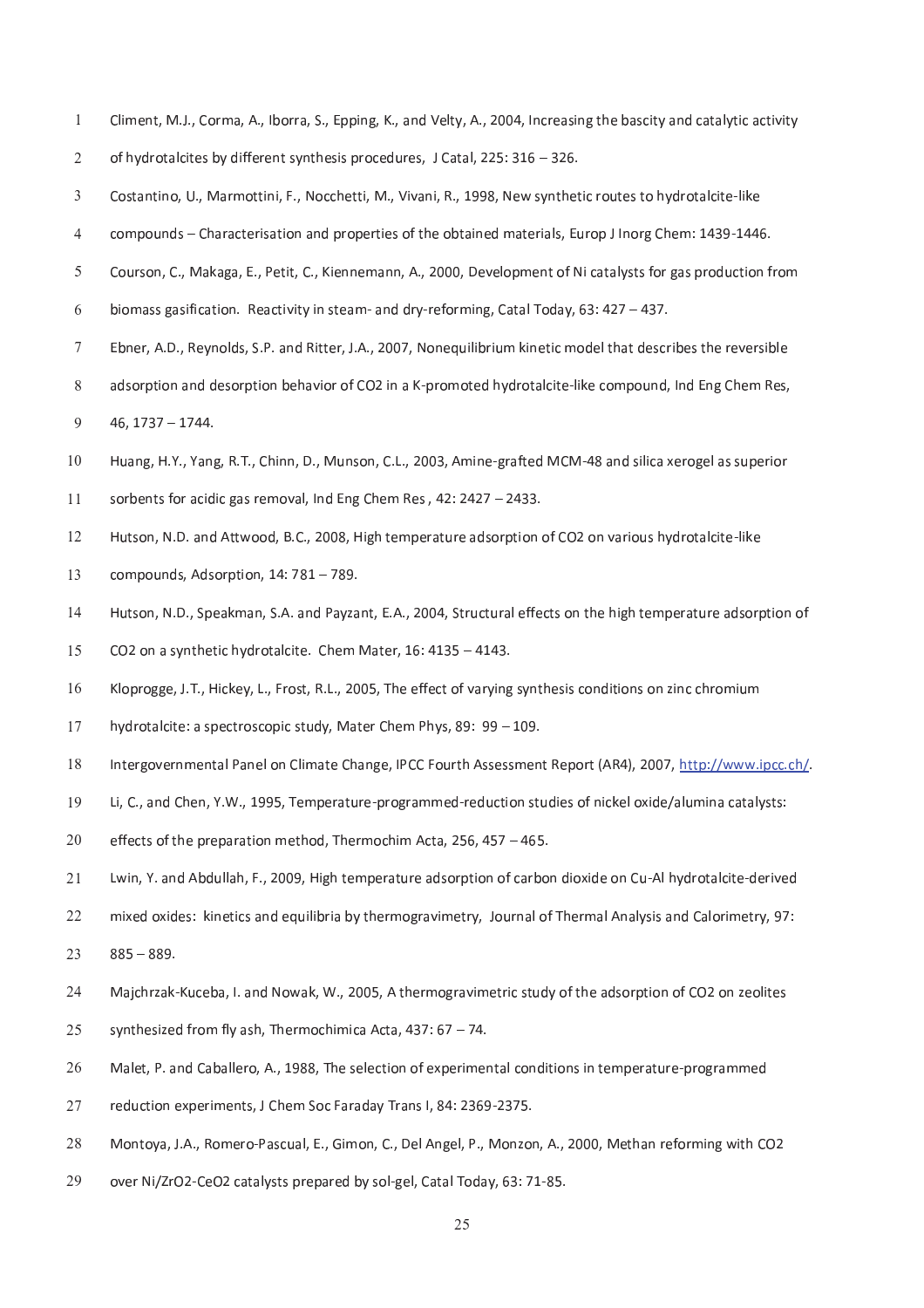- Mosqueda, H.A., Vaquez, C., Bosch, P and Pfeiffer, H., 2006, Chemical sorption of carbon dioxide (CO2) on <sup>1</sup>
- 2 lithium oxide (Li2O), Chem Mater 18: 2307 2310.
- Ohishi, Y., Kawabata, T., Shishido, T., Takaki, K., Zhang, Q.H., Wang, Y., Nomura, K., and Takehira, 2005, Mg-Fe-
- AI mixed oxides with mesoporous properties prepared from hydrotalcite as precursors: Catalytic behavior in <sup>4</sup>
- 5 ethylbenzene dehydrogenation, Appl Catal A, 288, 220 231.
- 6 Olafsen, A., Slagern, A., Dahl, I.M., Olsbye, U., Schuurman, Y., Mirodatos, C., 2005, Mechanistic features for
- 7 propane reforming by carbon dioxide over a Ni/Mg(Al)O hydrotalcite-derived catalyst, J Catal, 229: 163 175.
- Oliveira, E.L.G., Grande, C.A. and Rodrigues, A.E., 2008, CO2 sorption on hydrotalcite and alkali-modified (K and <sup>8</sup>
- 9 Cs) hydrotalcites at high temperatures, Sep Purific Technol, 62: 137 147.
- Othman, M.R., Rasid, N.M., Fernando, W.J.N., 2006, Mg-Al hydrotalcite coating on zeolites for improved carbon <sup>1</sup> <sup>0</sup>
- $11$  dioxide adsorption, Chem Eng Sci, 61: 1555-1560.
- 12 Parmaliana, A., Arena, F., Frusteri, G., Giordano, N., 1990, Temperature-programmed reduction study of NiO-
- 13 MgO Interactions in magnesia-supported Ni catalysts and NiO-MgO physical mixture, J Chem Soc Faraday T, 86: 14 2663-2669.
- 15 Pehnt, M. and Henkel, J., 2009, Life cycle assessment of carbon dioxide capture and storage from lignite power
- 16 plants, International Journal of Greenhouse Gas Control, 3: 49 66.
- Perez-Lopez O.W., Senger, A., Marcilio, N.R., Lansarin, M.A., 2006, Effect of composition and thermal 17
- 18 pretreatment on properties of NiMgAl catalysts for CO2 reforming of methane, Appl Catal A, 303:234-244.
- 19 Radosz, M., Hu, X.D., Krutkramelis, K., Shen, Y.Q., 2008, Flue-gas carbon capture on carbonaceous sorbents:
- $20 7$  and a law cost multifunction contain filter for  $\ell$  and  $n = 1$  , we denote the Chang Dec.  $47.2702$
- 21 3794.
- 22 Ranz, W.E. and Marshall, W.R., 1952, Evaporation from drops 2, Chem Eng Prog 48: 173 180.
- Roesch, A., Reddy, E.P., Smirniotis, P.G., 2005, Parametric study of Cs/CaO sorbents with respect to simulated 23
- $24$  flue gas at high temperatures, Ind Eng Chem Res, 44: 6485 6490.
- 25 Seader, J.D. and Henley, E.J., 1998, Separation Process Principles, Chapter 15, (John Wiley and Sons, New York,
- 26 USA), pp 812-818.
- Sing, K.S.W., Everett, D.H., Haul, R.A.W., Moscou, L., Pierotti, R.A., Rouquerol, J., Siemieniewska, T., 1985, 27
- 28 Reporting physisorption data for gas solid systems with special reference to the determination of surface area
- 29 and porosity (recommendations 1984), Pure Appl Chem, 57:  $603 619$ .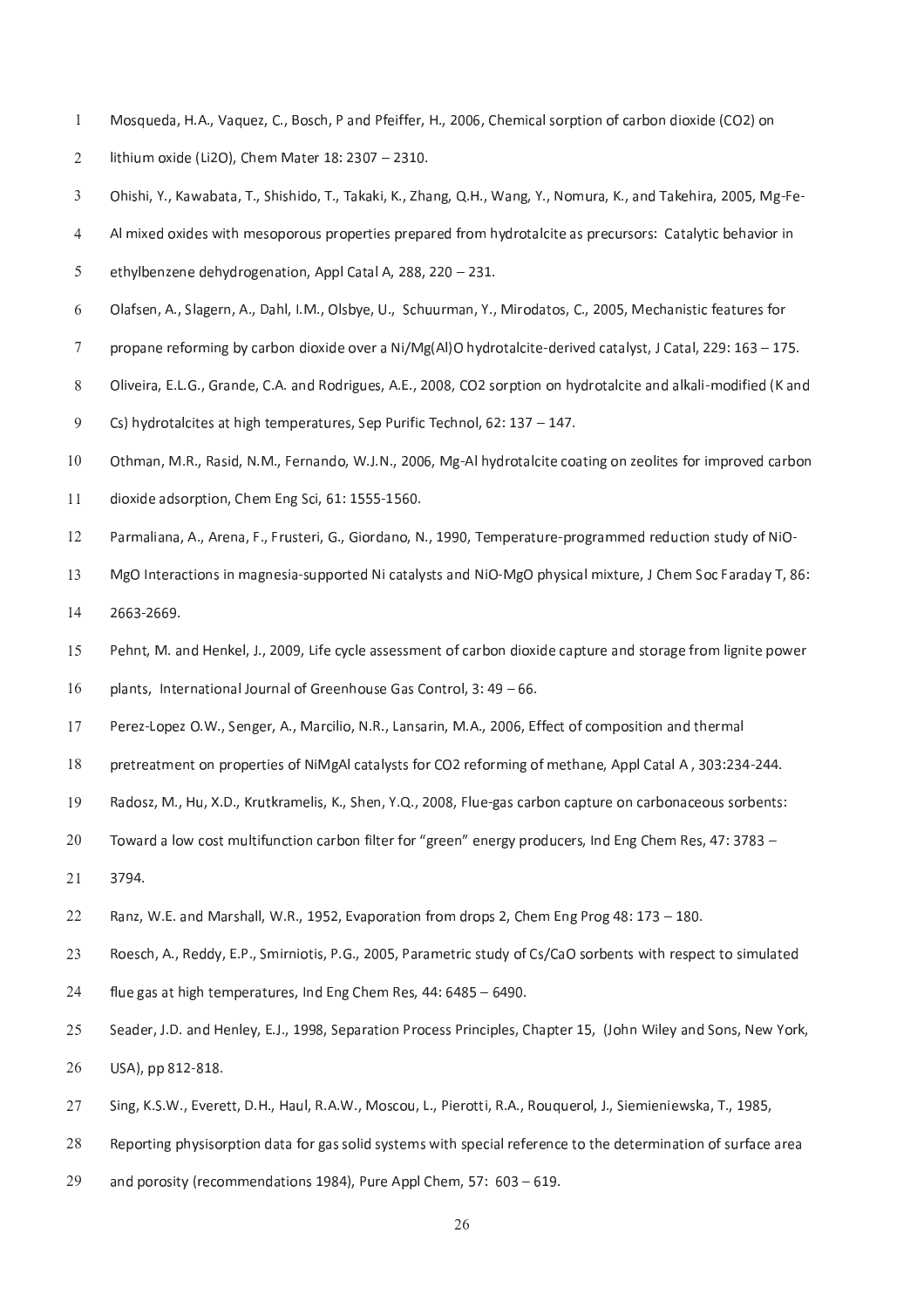- 1 Soares, J.L., Casarin, G.L., Jose, H.J., Moreira, R.D.F.P.M., 2005, Experimental and theoretical analysis for the
- $2$  CO2 adsorption on hydrotalcite, Adsorption, 11: 237 241.
- Takehira, K., Shishido, T., Wang, P., Kosaka, T. and Takaki, K., 2003, Steam reforming of CH4 over supported Ni
- catalysts prepared from a Mg-Al hydrotalcite-like anionic clay. Phys Chem Chem Phys, 5: 3801 3810.
- Tamura, H., Chiba, J., Ito, M., Takeda, T., Kikkawa, S., 2004, Synthesis and characterization of hydrotalcite-ATP <sup>5</sup>
- $6$  intercalates, Solid State Ionics, 172, 607 609.
- <sup>T</sup> <sup>i</sup> <sup>c</sup> <sup>h</sup> <sup>i</sup> <sup>t</sup> , <sup>D</sup> . , <sup>M</sup> <sup>e</sup> <sup>d</sup> <sup>i</sup> <sup>n</sup> <sup>a</sup> , <sup>F</sup> . , <sup>C</sup> <sup>o</sup> <sup>q</sup> , <sup>B</sup> . <sup>a</sup> <sup>n</sup> <sup>d</sup> <sup>D</sup> <sup>u</sup> <sup>t</sup> <sup>a</sup> <sup>r</sup> <sup>t</sup> <sup>r</sup> <sup>e</sup> , <sup>R</sup> . , <sup>1</sup> <sup>9</sup> <sup>9</sup> <sup>7</sup> , <sup>A</sup> <sup>c</sup> <sup>t</sup> <sup>i</sup> <sup>v</sup> <sup>a</sup> <sup>t</sup> <sup>i</sup> <sup>o</sup> <sup>n</sup> <sup>u</sup> <sup>n</sup> <sup>d</sup> <sup>e</sup> <sup>r</sup> <sup>o</sup> <sup>x</sup> <sup>i</sup> <sup>d</sup> <sup>i</sup> <sup>z</sup> <sup>i</sup> <sup>n</sup> <sup>g</sup> <sup>a</sup> <sup>n</sup> <sup>d</sup> <sup>r</sup> <sup>e</sup> <sup>d</sup> <sup>u</sup> <sup>c</sup> <sup>i</sup> <sup>n</sup> <sup>g</sup> <sup>a</sup> <sup>t</sup> <sup>m</sup> <sup>o</sup> <sup>s</sup> <sup>p</sup> <sup>h</sup> <sup>e</sup> <sup>r</sup> <sup>e</sup> <sup>o</sup> <sup>f</sup> <sup>N</sup> <sup>i</sup> <sup>7</sup>
- 8 containing layered double hydroxides, Appl Catal A,  $159: 241 258$ .
- 9 Tsyganok, A.I., Tsunoda, T., Hamakawa, S., Suzuki, K., Takehira, K., Hayakawa, T., 2003, Dry reforming of
- 10 methane over catalysts derived from nickel-containing Mg-Al layered double hydroxides, J Catal, 213: 191 –
- $11 203.$
- 12 Unnikrishnan, R. and Narayanan, S., 1999, Metal containing layered double hydroxides as efficient catalyst
- 13 precursors for the selective conversion of acetone, J Mol Catal A, 144: 173 179.
- 14 Walspurger, S., Boels, L., Cobden, P.D., Elzinga, G.D. Haije, W.G., van den Brink, R.W., 2008, The crucial role of
- the K+-aluminium oxide interaction in K+-promoted alumin- and hydrotalcite-based materials for CO2 sorption <sup>1</sup> <sup>5</sup>
- $16$  at high temperatures, Chem Sus Chem, 1: 643 650.
- Wang, X.P., Yu, J.J., Cheng, J., Hao, Z.P. and Xu, Z.P., 2008, High-temperature adsorption of carbon dioxide on <sup>1</sup> <sup>7</sup>
- 18 mixed oxides derived from hydrotalcite-like compounds, Environmental Science and Technology, 42:614 618.
- Wang, Y. and Levan, M.D., 2009, Adsorption equilibrium of carbon dioxide and water vapor on zeolites 5A and 19
- $13X$  and silica gel: pure components, J Chem Eng Data, 54: 2839 2844.
- Yong, Z., Mata, V. and Rodrigues, A.E., 2002, Adsorption of carbon dioxide at high temperature a review, Sep 21 22 Purif Technol, 26: 195 - 205.
- 23 Yong, Z. and Rodrigues A.E., 2002, Hydrotalcite-like compounds as adsorbents for carbon dioxide, Energy
- $24$  Conversion and Management, 43: 1865 1876.
- 25 Yu, Z. Chen, D., Ronning, M., Torbjorn, V., Ochoa-Fernández, E., Holmen, A., 2008, Large-scale synthesis of
- 26 carbon nanofibers on Ni-Fe-Al hydrotalcite derived catalysts. I. Preparation and characterization of the Ni-Fe-
- Al hydrotalcites and their derived catalysts, Appl Catal A, 338: 136 146. 27

<sup>2</sup> <sup>7</sup>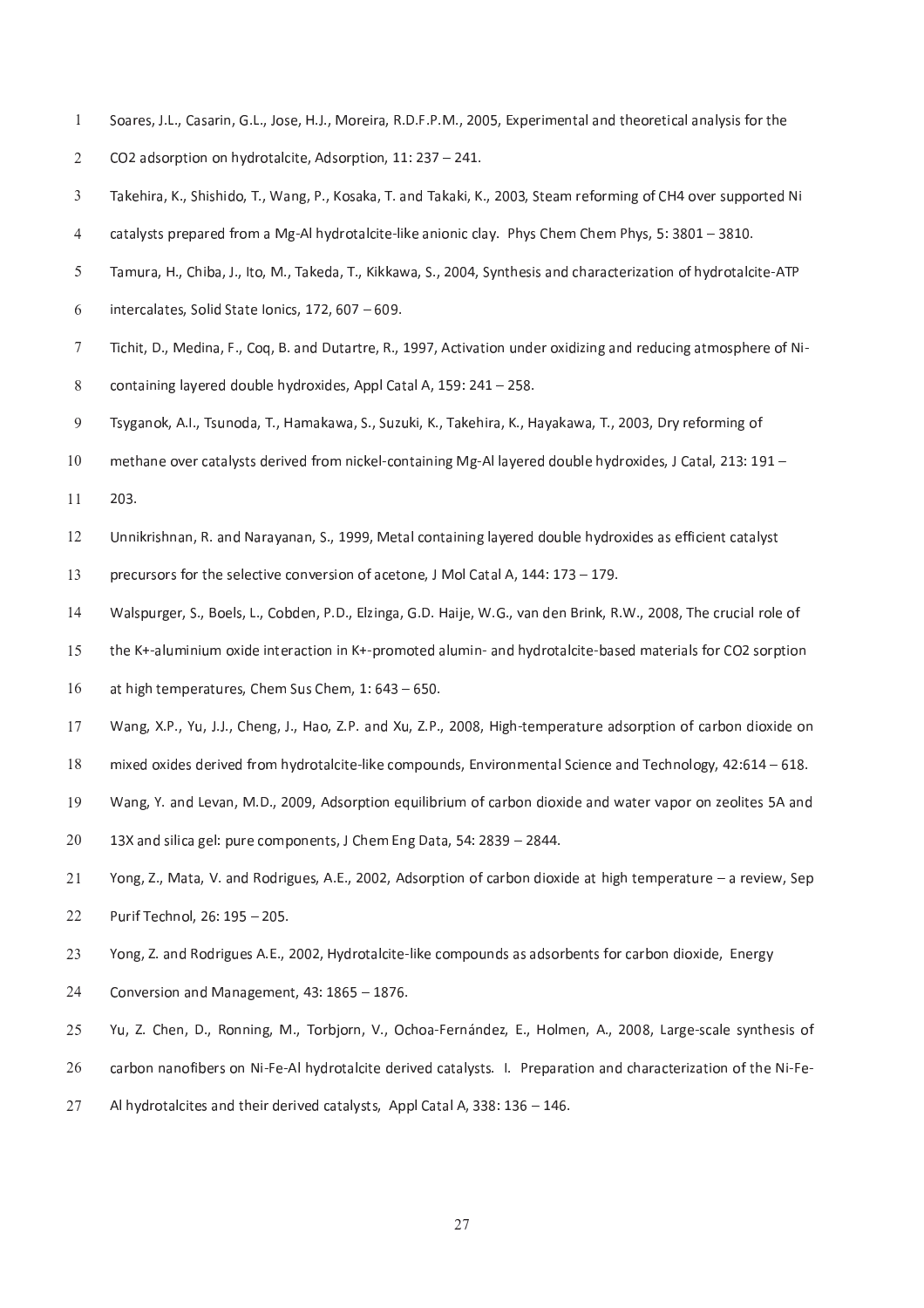- 1 Zelenak, V., Halamova, D., Gaberova, L., Bloch, E., Llewellyn, P, 2008, Amine-modified SBA-12 mesoporous silica
- 2 for carbon dioxide capture: Effect of amine basicity on sorption properties, Micropor and Mesopor Mat, 116:
- 358 364.
- 
-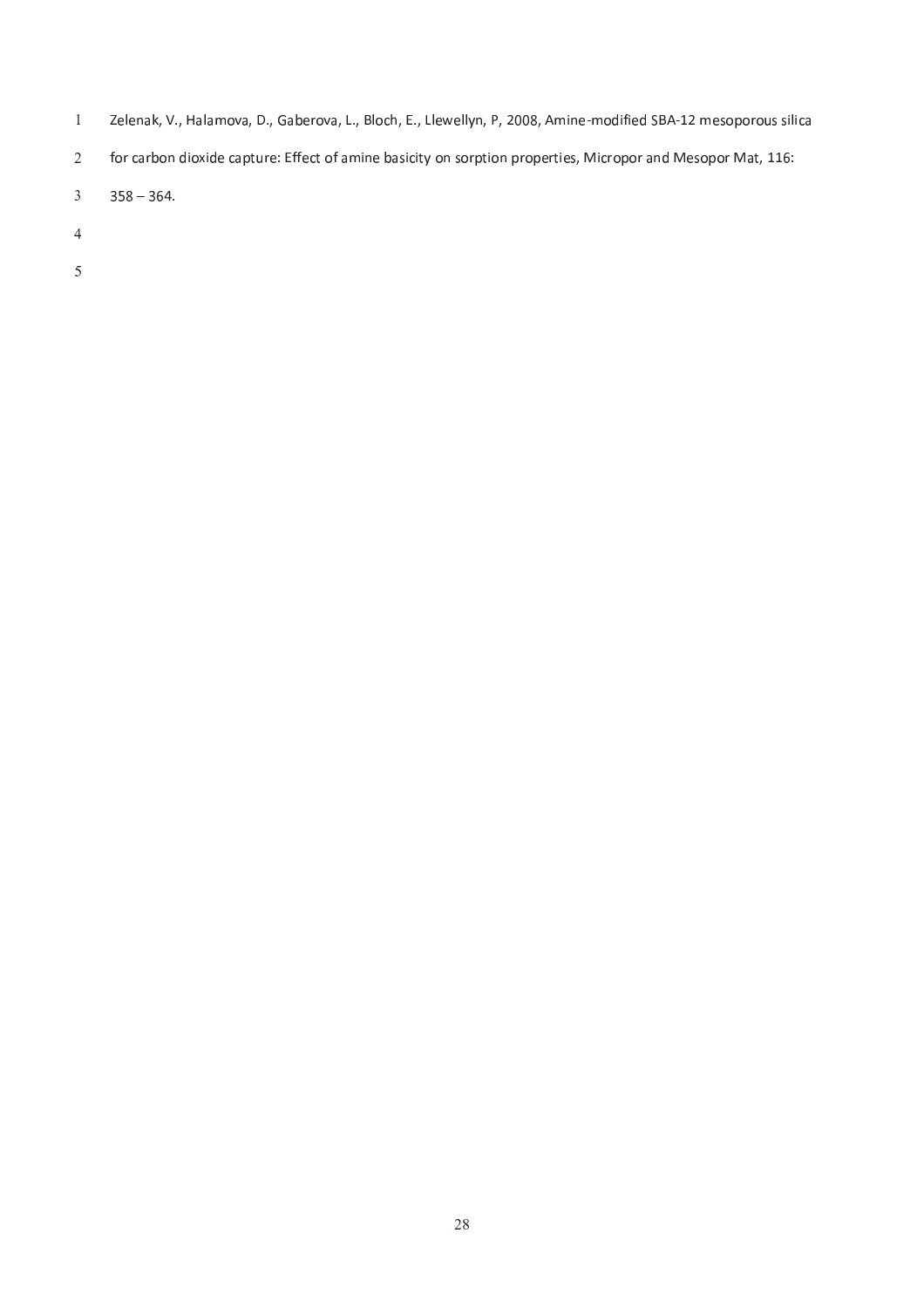- 1 List of Figure and Table Captions
- <sup>2</sup>
- <sup>F</sup> <sup>i</sup> <sup>g</sup> . <sup>1</sup> . <sup>A</sup> <sup>B</sup> <sup>E</sup> <sup>T</sup> <sup>a</sup> <sup>d</sup> <sup>s</sup> <sup>o</sup> <sup>r</sup> <sup>p</sup> <sup>t</sup> <sup>i</sup> <sup>o</sup> <sup>n</sup> <sup>i</sup> <sup>s</sup> <sup>o</sup> <sup>t</sup> <sup>h</sup> <sup>e</sup> <sup>r</sup> <sup>m</sup> <sup>f</sup> <sup>o</sup> <sup>r</sup> <sup>t</sup> <sup>h</sup> <sup>e</sup> <sup>m</sup> <sup>i</sup> <sup>x</sup> <sup>e</sup> <sup>d</sup> <sup>o</sup> <sup>x</sup> <sup>i</sup> <sup>d</sup> <sup>e</sup> <sup>p</sup> <sup>r</sup> <sup>e</sup> <sup>p</sup> <sup>a</sup> <sup>r</sup> <sup>e</sup> <sup>d</sup> <sup>b</sup> <sup>y</sup> <sup>c</sup> <sup>a</sup> <sup>l</sup> <sup>c</sup> <sup>i</sup> <sup>n</sup> <sup>i</sup> <sup>n</sup> <sup>g</sup> <sup>N</sup> <sup>i</sup> <sup>M</sup> <sup>g</sup> <sup>A</sup> <sup>l</sup> ( <sup>S</sup> <sup>a</sup> <sup>m</sup> <sup>p</sup> <sup>l</sup> <sup>e</sup> <sup>1</sup> ) <sup>h</sup> <sup>y</sup> <sup>d</sup> <sup>r</sup> <sup>o</sup> <sup>t</sup> <sup>a</sup> <sup>l</sup> <sup>c</sup> <sup>i</sup> <sup>t</sup> <sup>e</sup> <sup>i</sup> <sup>n</sup> <sup>3</sup>

4 static air at  $600^{\circ}$ C for 6 hours

- 5 Fig. 2. Powder XRD trace of the synthesised NiMgAl (Sample 1) hydrotalcite
- Fig. 3. Powder XRD trace of the mixed oxide prepared by the calcination of Sample 1 <sup>6</sup>
- 7 Fig. 4. TPR traces for the NiMgAl (Sample 1) hydrotalcite derived mixed oxide
- 8 Fig. 5. Comparison of adsorption capacity of hydrotalcites, mixed oxides and boehmite powders, measured by
- 9 TGA at 25 °C.
- 10 Fig. 6. Specific rate of adsorption for hydrotalcites, mixed oxides and boehmite powders, measured by TGA at  $11 \t 25 °C$ .
- 12 Fig. 7. Thermogravimetric analysis of Sample 3 in carbon dioxide and nitrogen on heating from 30 to 600 °C at
- 13 a heating rate of 10  $^{\circ}$ C min<sup>-1</sup>.
- Fig. 8. Thermogravimetric analysis of hydrotalcite Samples 3 6 in carbon dioxide on heating from 30 to 600 °C <sup>1</sup> <sup>4</sup>
- 15 at a heating rate of 10  $^{\circ}$ C min<sup>-1</sup>.
- 16 Fig. 9. Thermogravimetric analysis of silica gel in carbon dioxide on heating from 30 to 600 °C at a heating rate of 10  $^{\circ}$ C min<sup>-1</sup>. 17
- 18 Fig. 10. Thermogravimetric analysis of Sample 3 in carbon dioxide on heating from 30 to 600 °C at a heating
- 19 rate of 10  $^{\circ}$ C min<sup>1</sup> with two subsequent cooling and re-heating cycles.
- 20 Fig. 11. Adsorption of dry carbon dioxide on hydrotalcites (Samples 3 -6) and silica gel as a function of
- 21 temperature at atmospheric pressure and 100%  $CO<sub>2</sub>$  atmosphere.
- 22
- 23 Table 1. A comparison of the surface area and textural properties of various hydrotalcite derived mixed oxides.
- 24 Samples 1 and 2 were used in non-calcined form. Samples  $3-6$  were calcined at 600  $^{\circ}$ C in air
- 25 Table 2. Adsorption and desorption of carbon dioxide at different pre-treatment and desorption temperatures;
- Sample 3 was calcined at 600 °C 26
- Table 3. Adsorption of carbon dioxide on Sample 3 at 150 °C under different sample conditions 27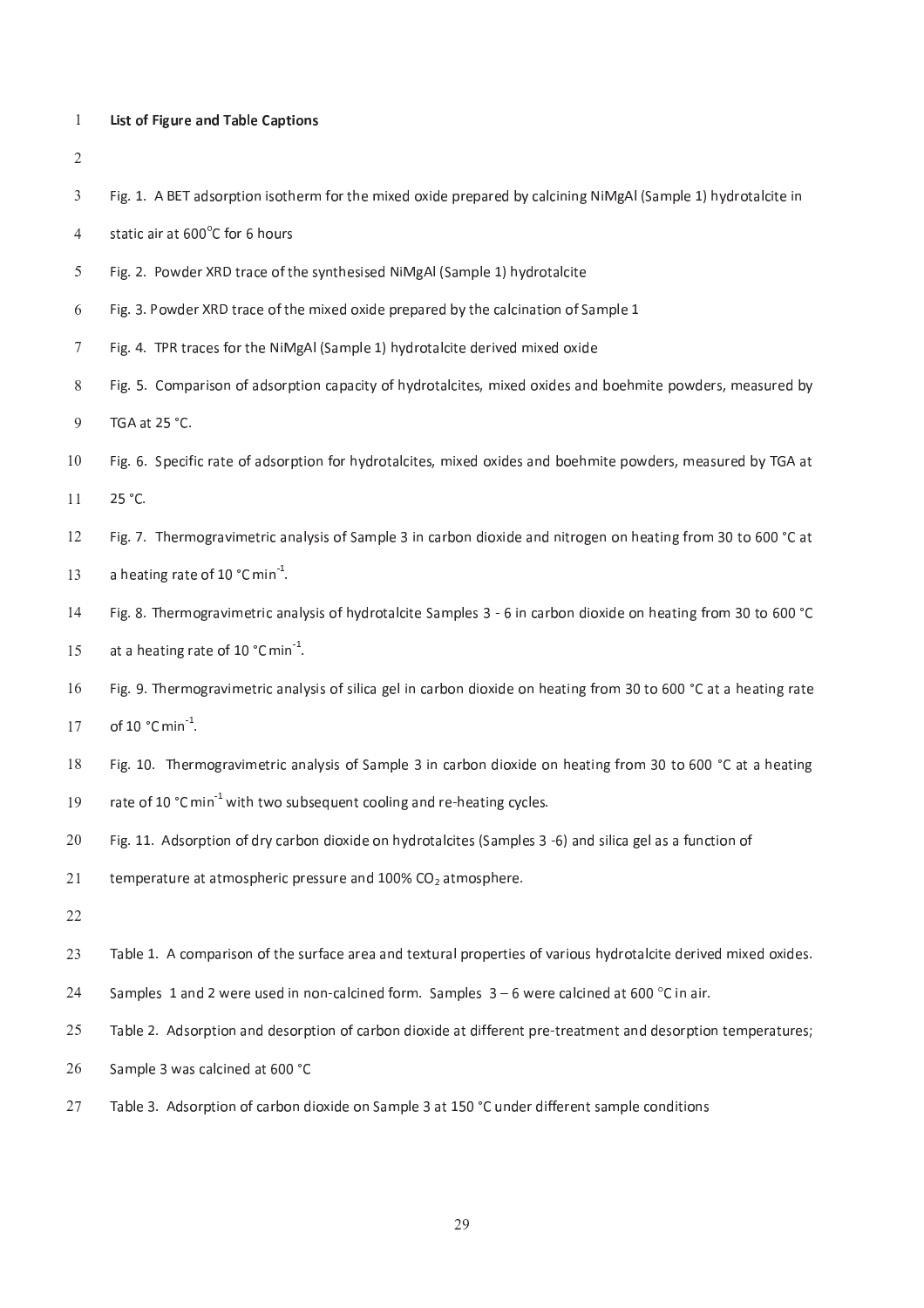

Figure 1<br>Click here to download high resolution image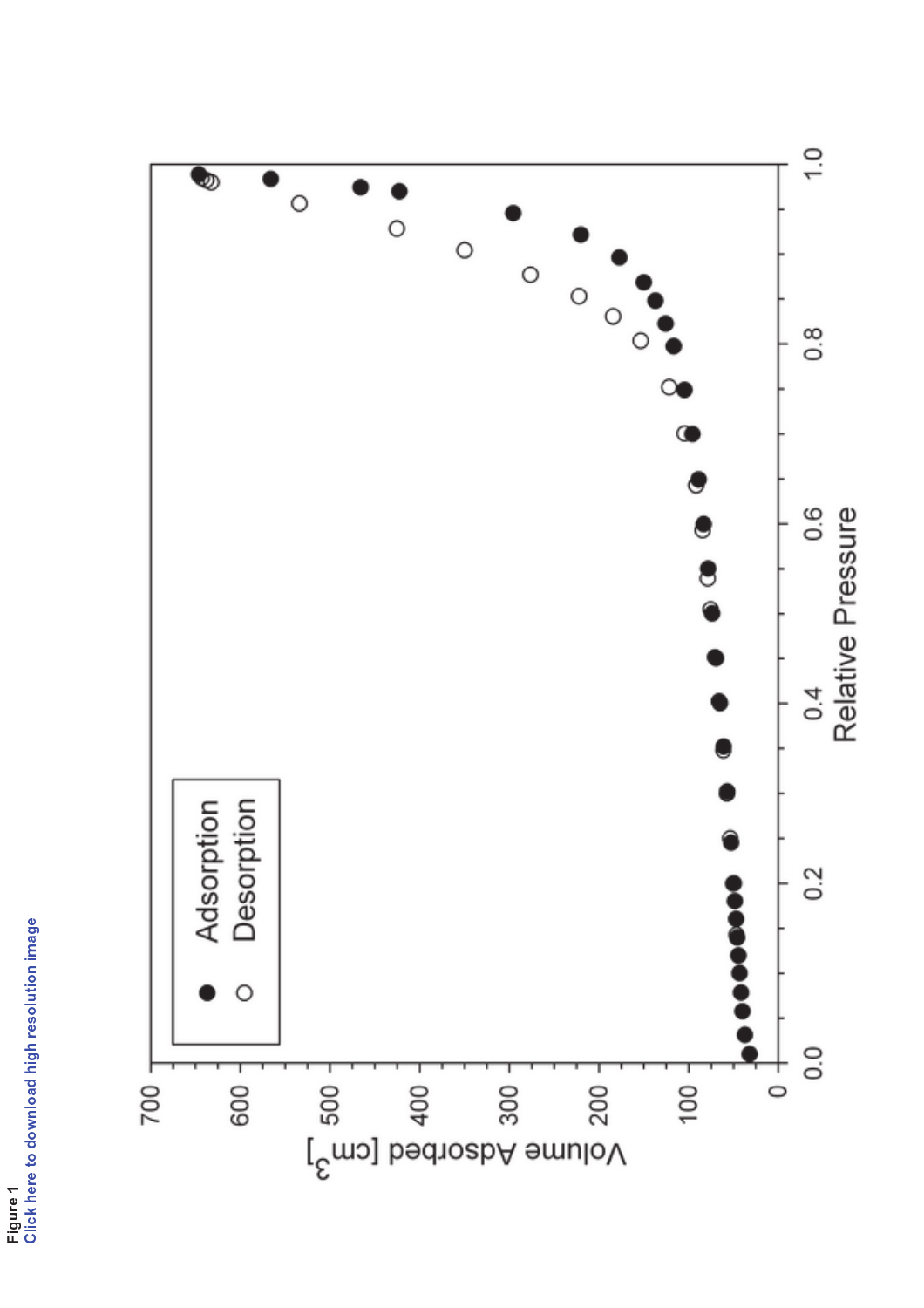

Figure 2<br>Click here to download high resolution image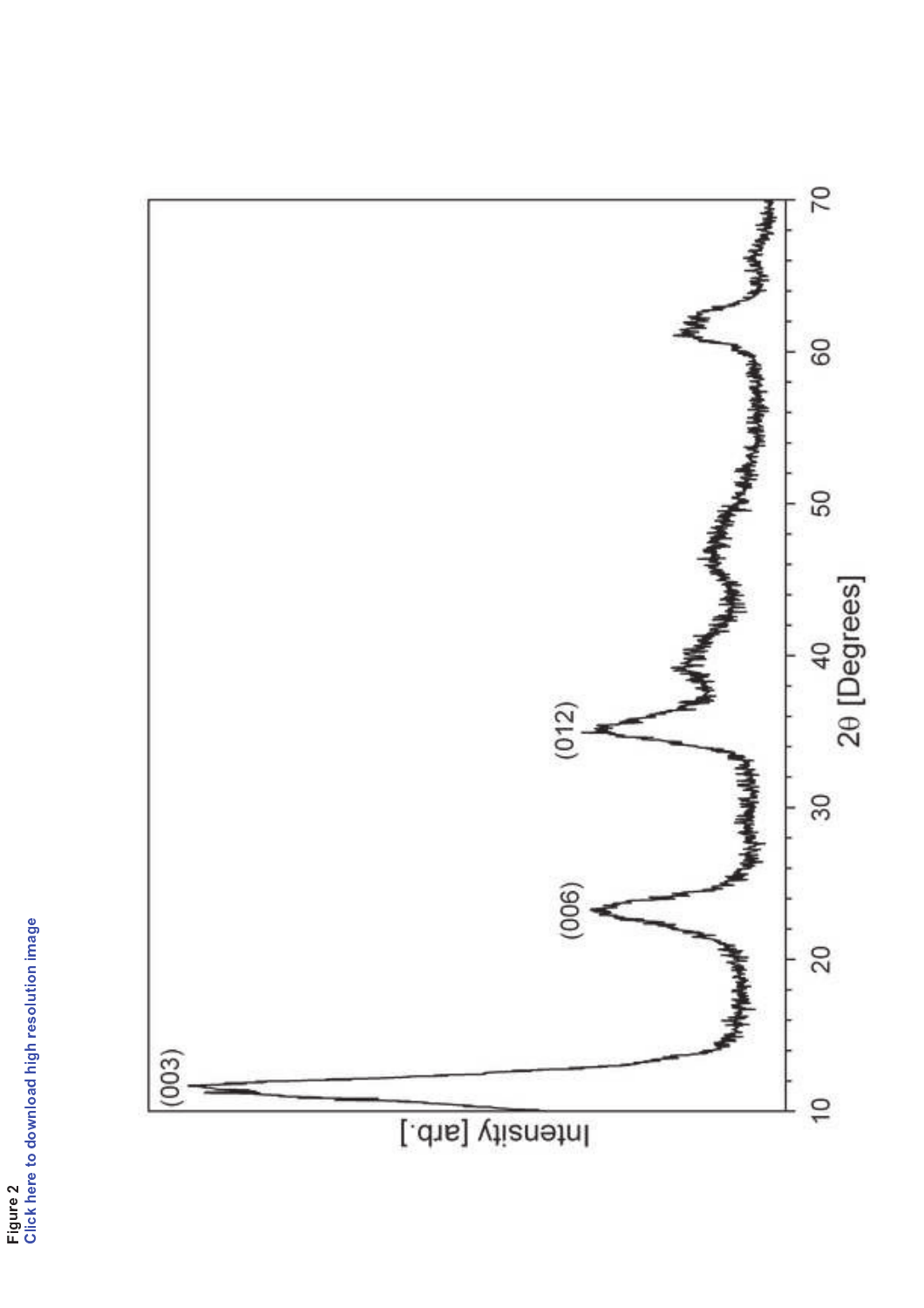

Figure 3<br>Click here to download high resolution image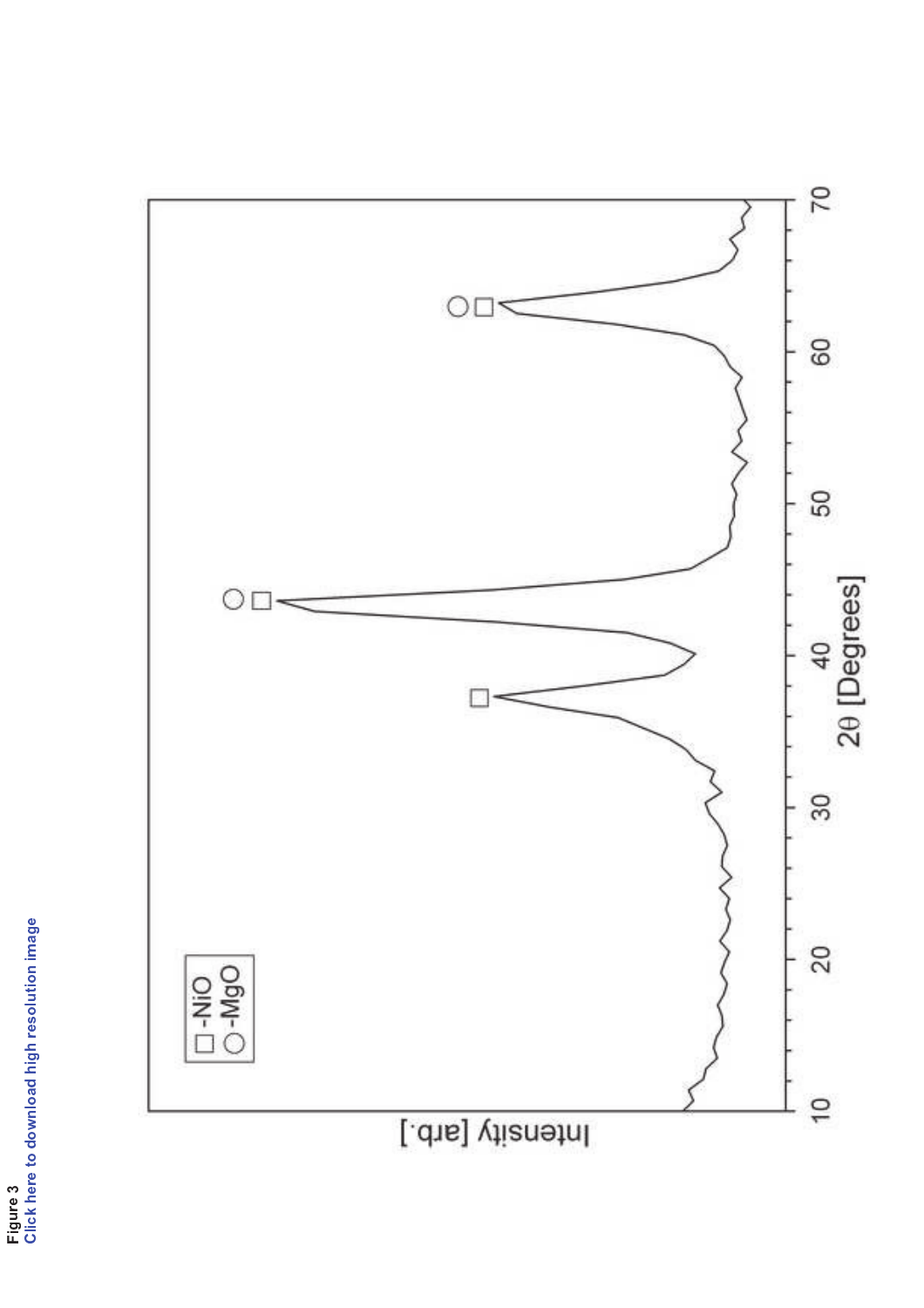

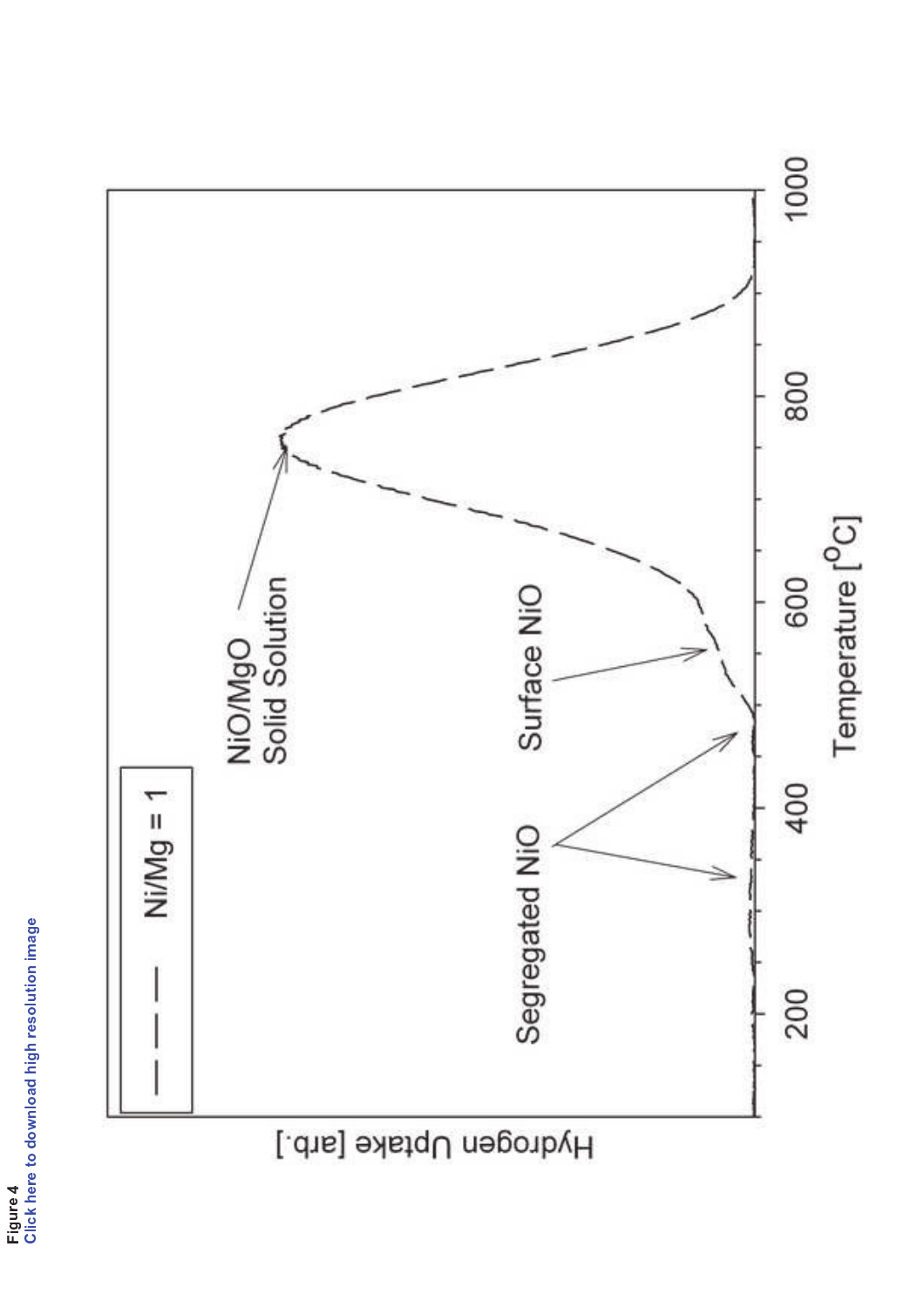



Number of Cycles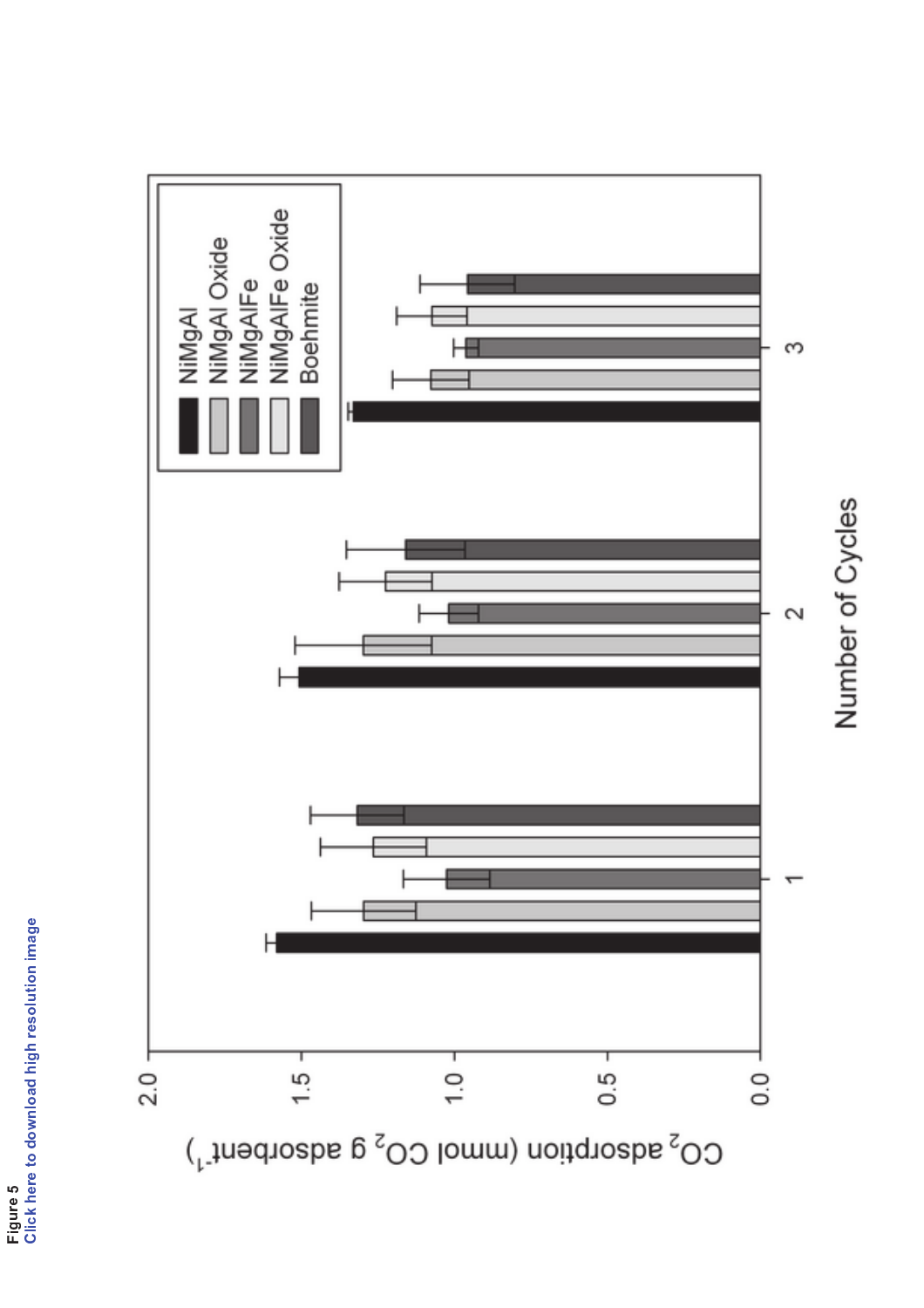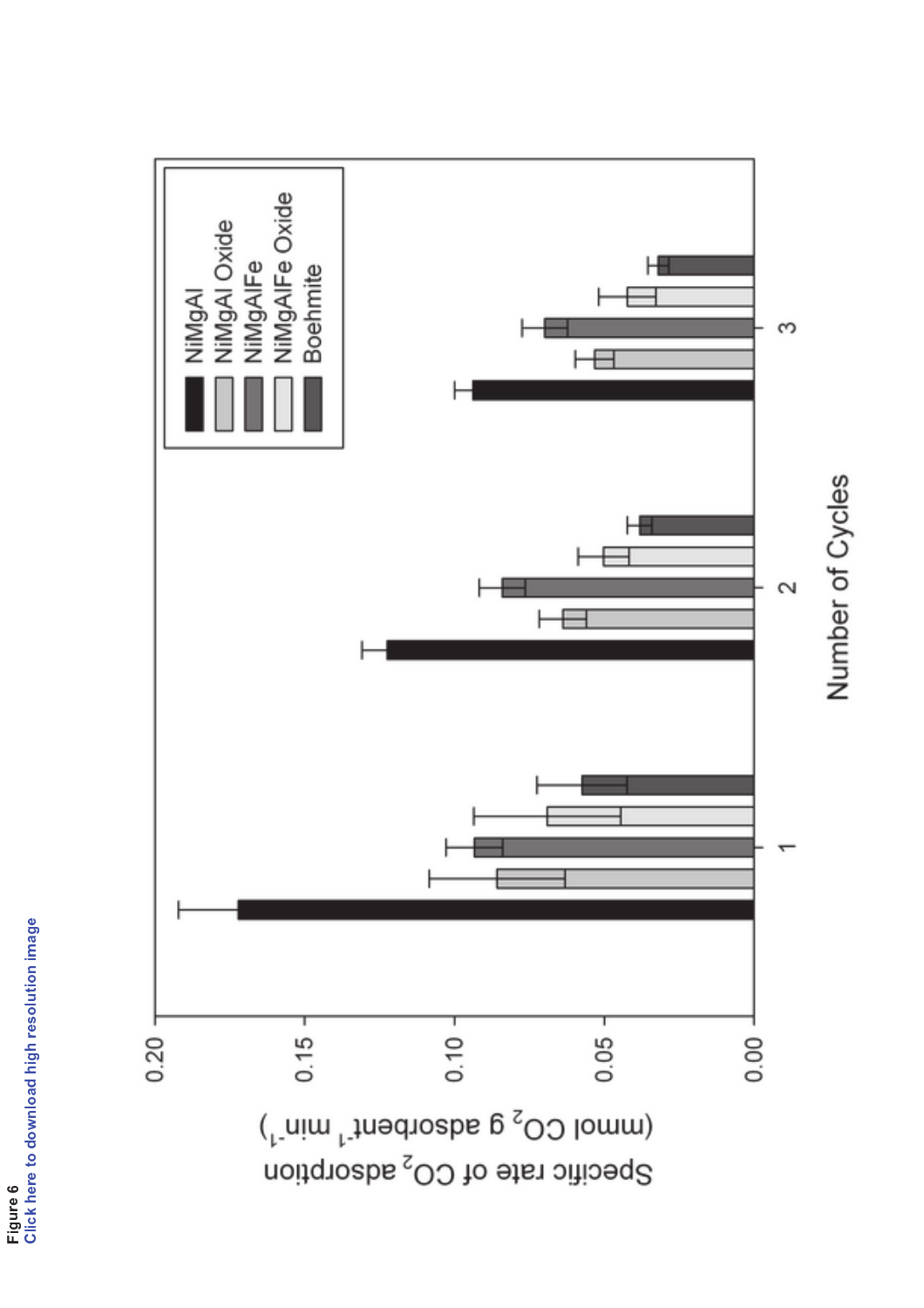

Figure 7<br>Click here to download high resolution image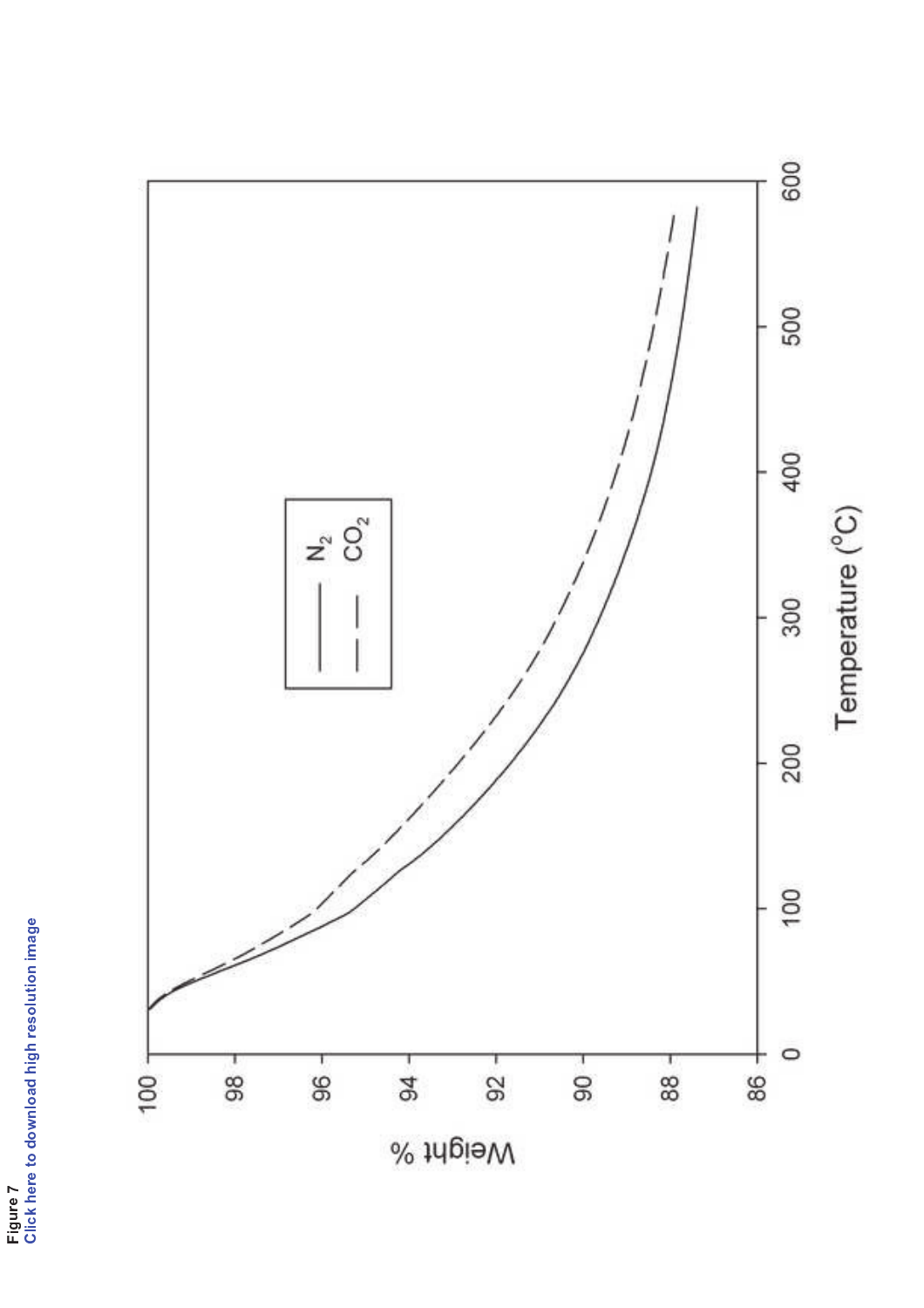

Figure 8<br>Click here to download high resolution image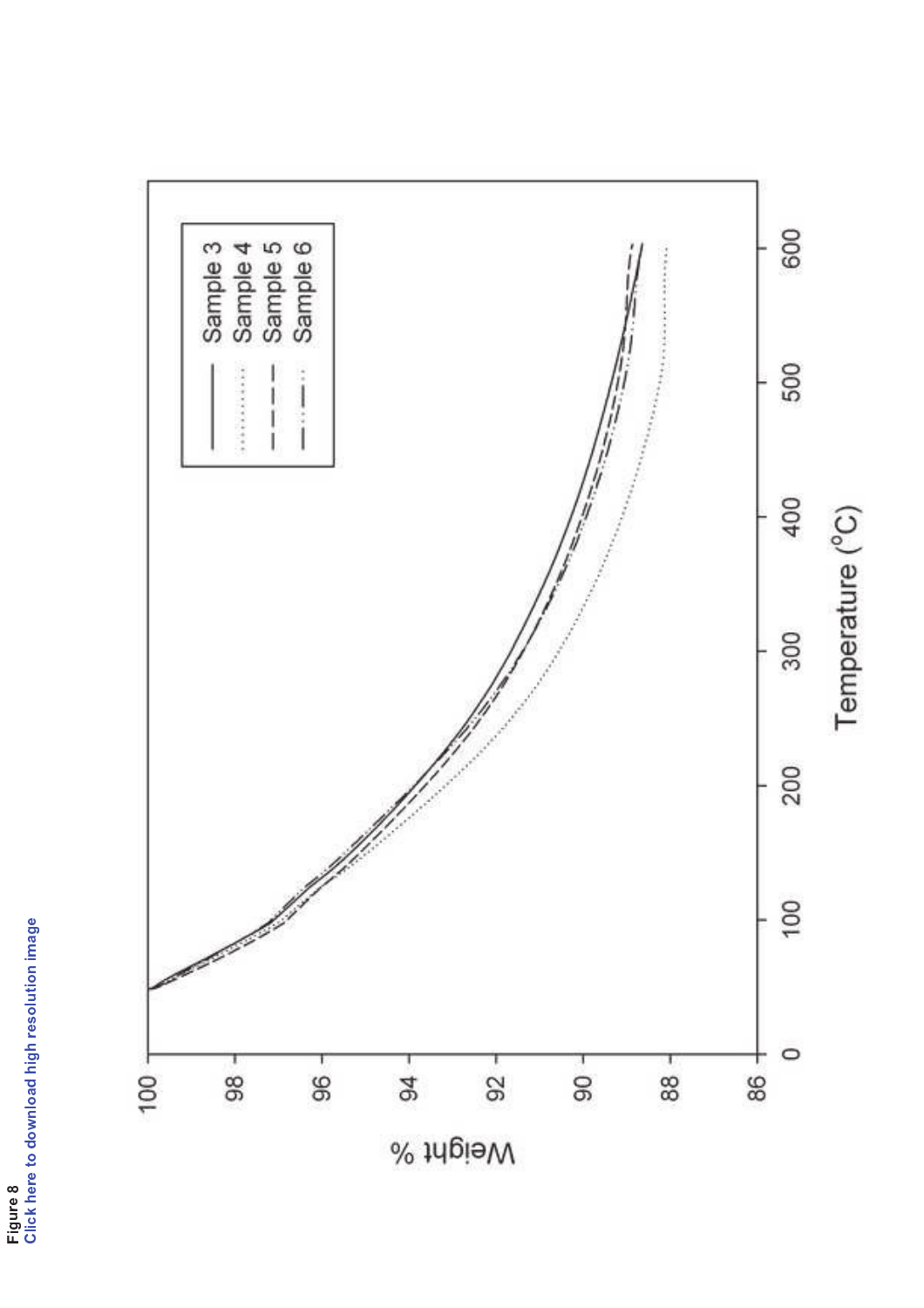

Figure 9<br>Click here to download high resolution image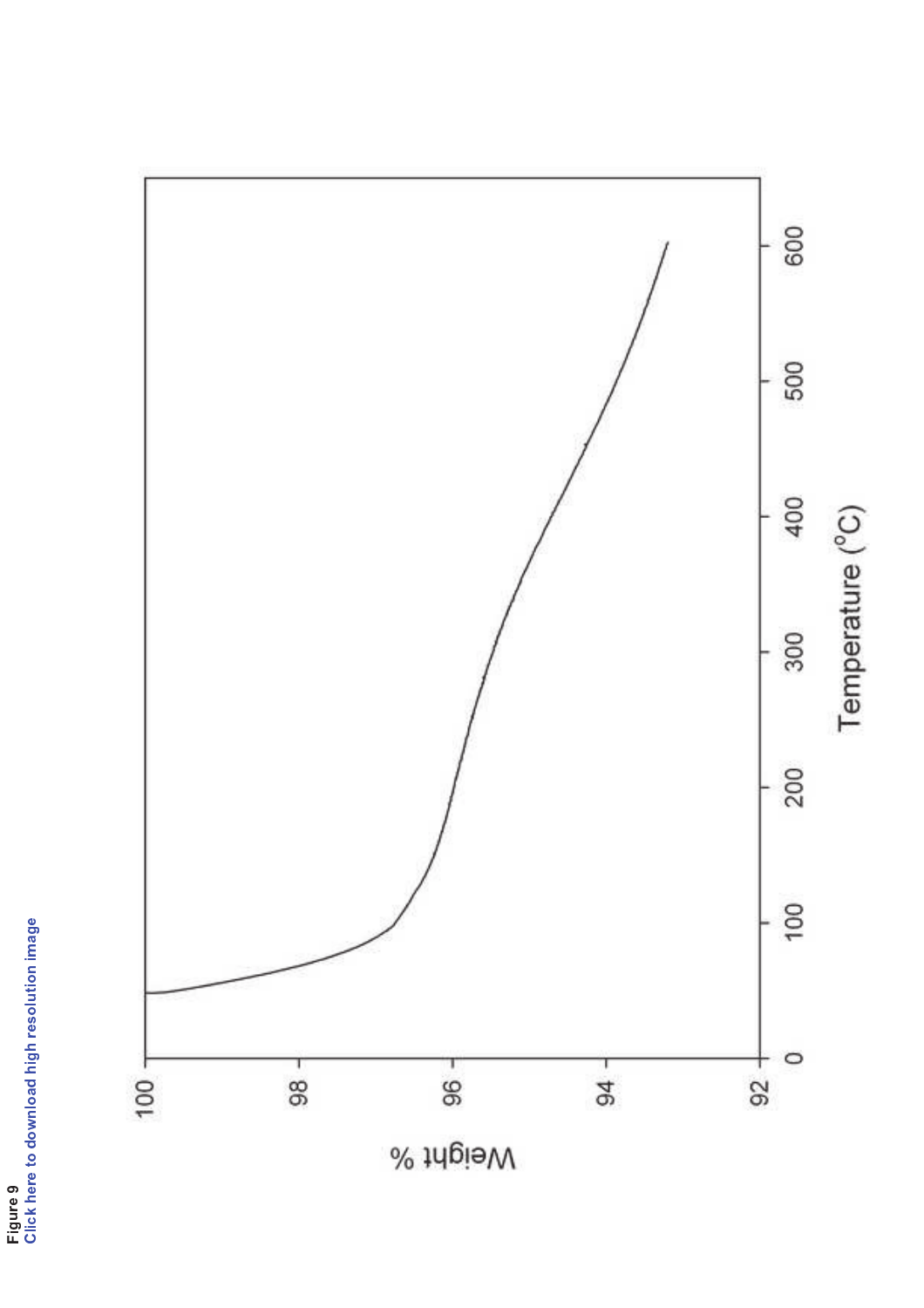

Figure 10<br>Click here to download high resolution image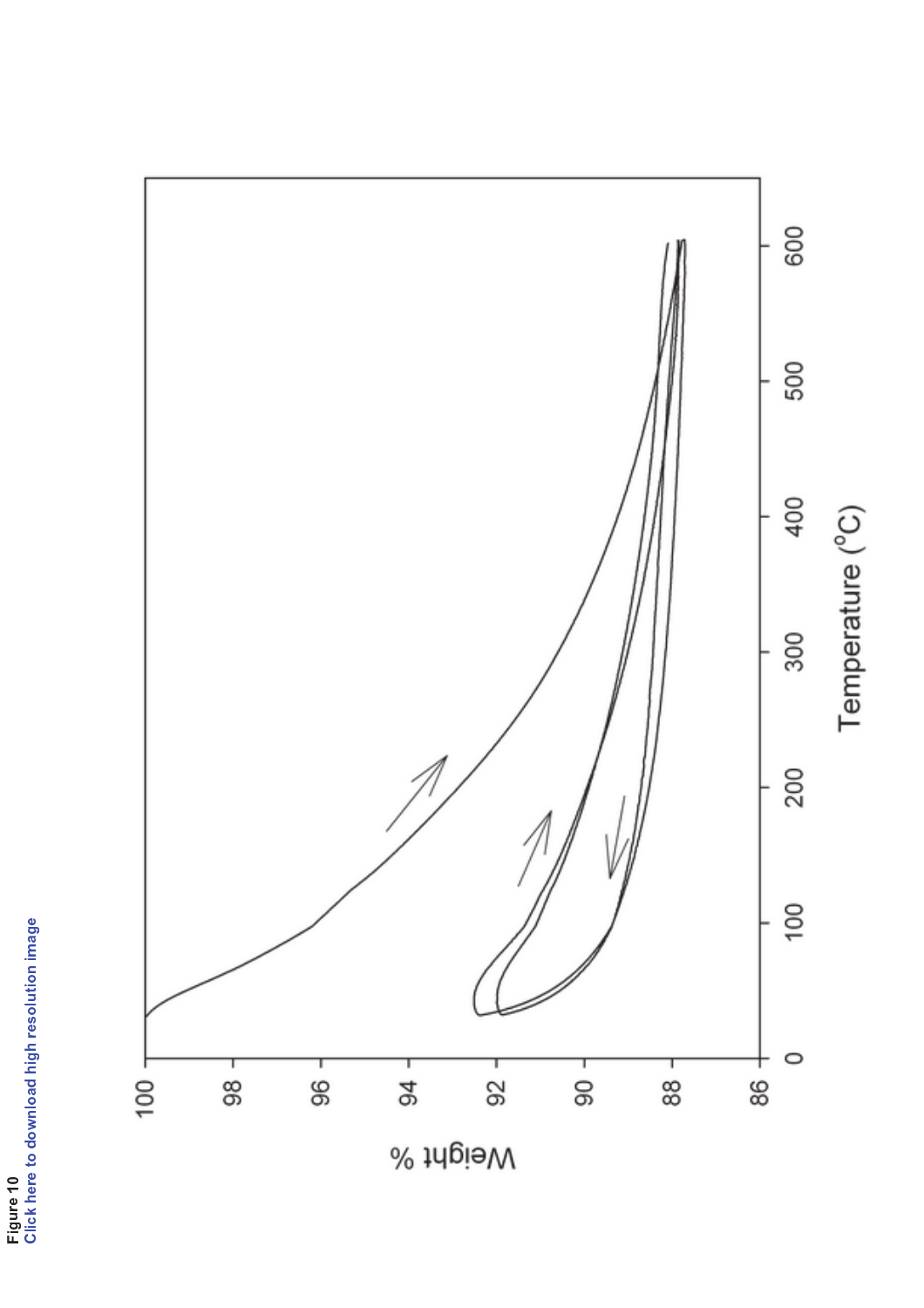

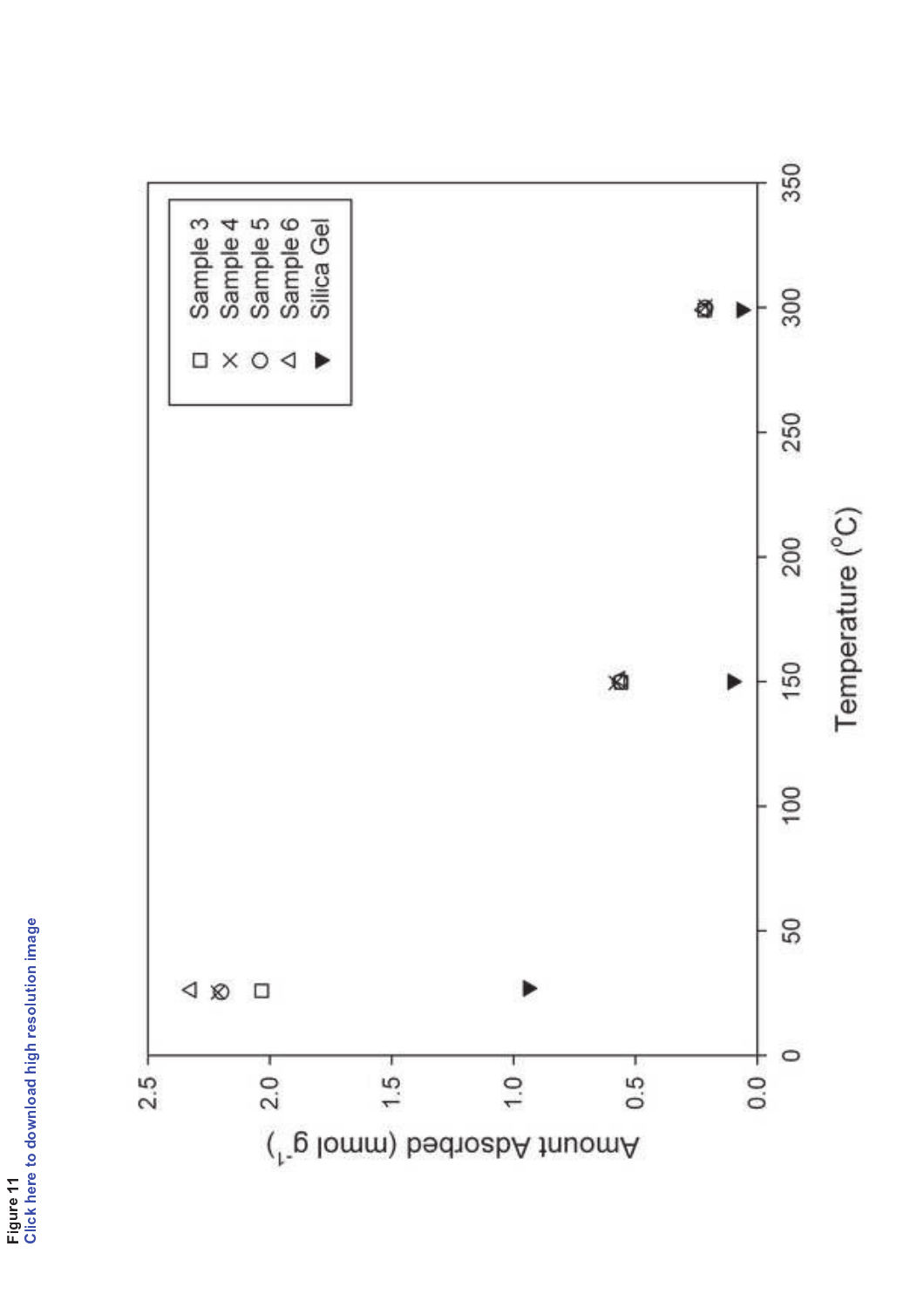Table 1. A comparison of the surface area and textural properties of various hydrotalcite derived mixed oxides. The surface areas reported for Sample 1 and 2 refer to the non-calcined form. Sample  $3 - 6$  were calcined at  $600^{\circ}$ C in air.

| Sample                                                                                   | Surface area $m^2g^1$ |
|------------------------------------------------------------------------------------------|-----------------------|
| <b>Sample 1</b> $Ni^{2+}/Mg^{2+}/Al^{3+}$ (0.334:0.333:0.333) powder                     | 186.7                 |
| <b>Sample 2</b> $Ni^{2+}/Mg^{2+}/Al^{3+}/Fe^{3+}$ (0.334:0.333:0.233:0.1) powder         | 156.4                 |
| Boehmite powder                                                                          | $265.7 \pm 7.8$       |
| <b>Sample 3</b> $Ni^{2+}/Mg^{2+}/Al^{3+}$ (0.334:0.333:0.333)                            | $234 \pm 0.3$         |
| (50% Htlc:50% boehmite pellet)                                                           |                       |
| <b>Sample 4</b> Ni <sup>2+</sup> /Mg <sup>2+</sup> /Al <sup>3+</sup> (0.334:0.333:0.333) | $200 \pm 0.3$         |
| (70% Htlc:30% boehmite pellet)                                                           |                       |
| Sample 5 $Ni^{2+}/Mg^{2+}/Al^{3+}/Fe^{3+}$ (0.334:0.333:0.233:0.1)                       | $218 \pm 0.4$         |
| (50% Htlc:50% boehmite pellet)                                                           |                       |
| <b>Sample 6</b> $Ni^{2+}/Mg^{2+}/Al^{3+}/Fe^{3+}$ (0.334:0.333:0.233:0.1)                | $206 \pm 1.3$         |
| (70% Htlc:30% boehmite pellet)                                                           |                       |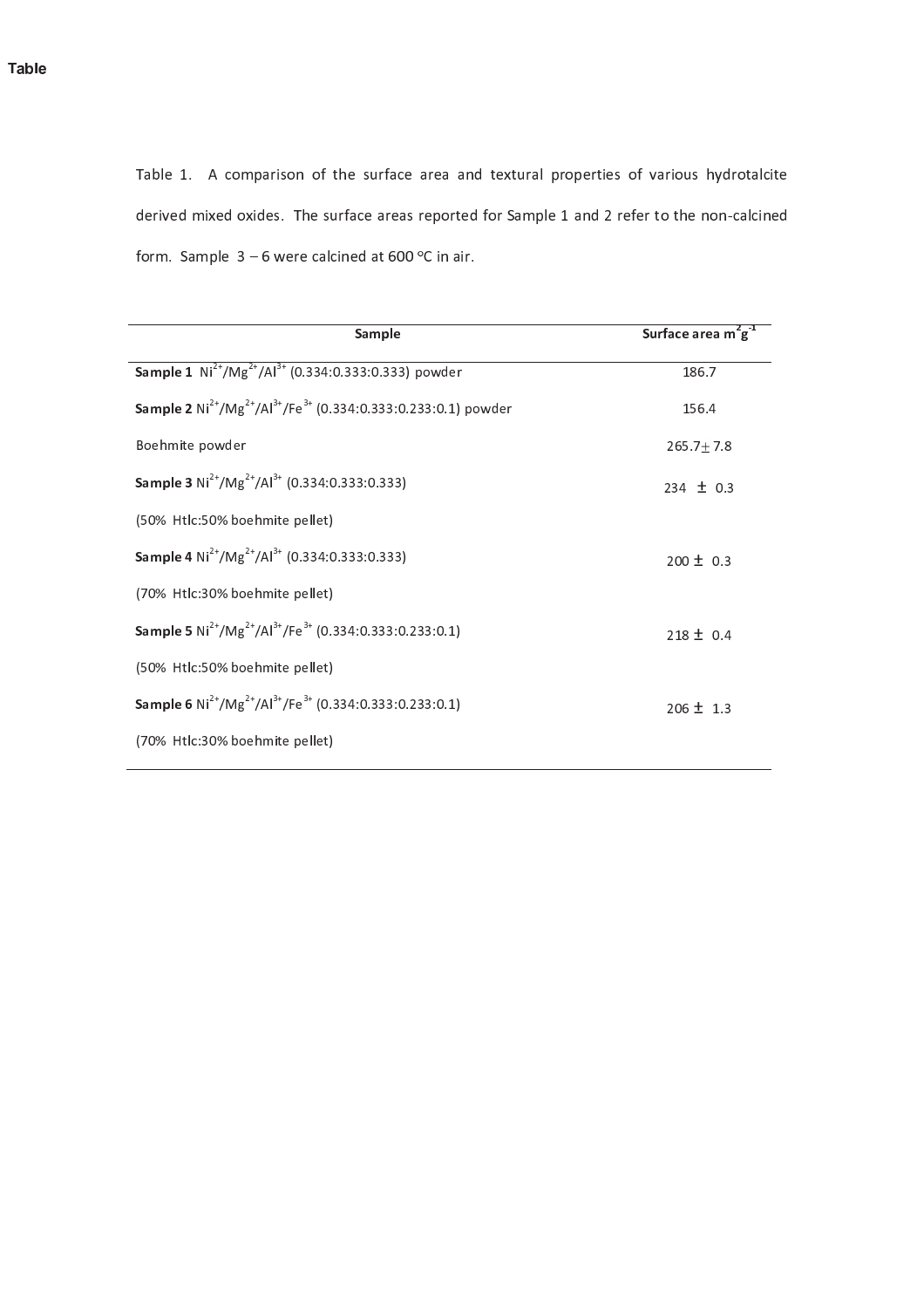Table 2. Adsorption and desorption of carbon dioxide at different pre-treatment and desorption t em peratures; Sample 3 was calcined at 600 °C.

| <b>Substance</b> | <b>Pre-treatment</b> | CO <sub>2</sub> adsorption at Desorption |             | <b>Desorption</b>          |
|------------------|----------------------|------------------------------------------|-------------|----------------------------|
|                  |                      | 20 °C in mmol $g^{-1}$                   | temperature |                            |
| Sample 3         | 150 °C (60 min)      | 1.0                                      | 150 °C      | Complete                   |
| Sample 3         | 300 °C (60 min)      | 1.5                                      | 300 °C      | Complete                   |
| Sample 3         | 600 °C (10 min)      | 2.0                                      | 600 °C      | Complete                   |
| Sample 3         | 300 °C (60 min)      | 1.5                                      | 150 °C      | 1.1 mmol $g^{-1}$ desorbed |
| Silica gel       | 150 °C (60 min)      | 0.9                                      | 150 °C      | Complete                   |
| Silica gel       | 600 °C (10 min)      | 0.5                                      | 600 °C      | Complete; some             |
|                  |                      |                                          |             | decomposition              |